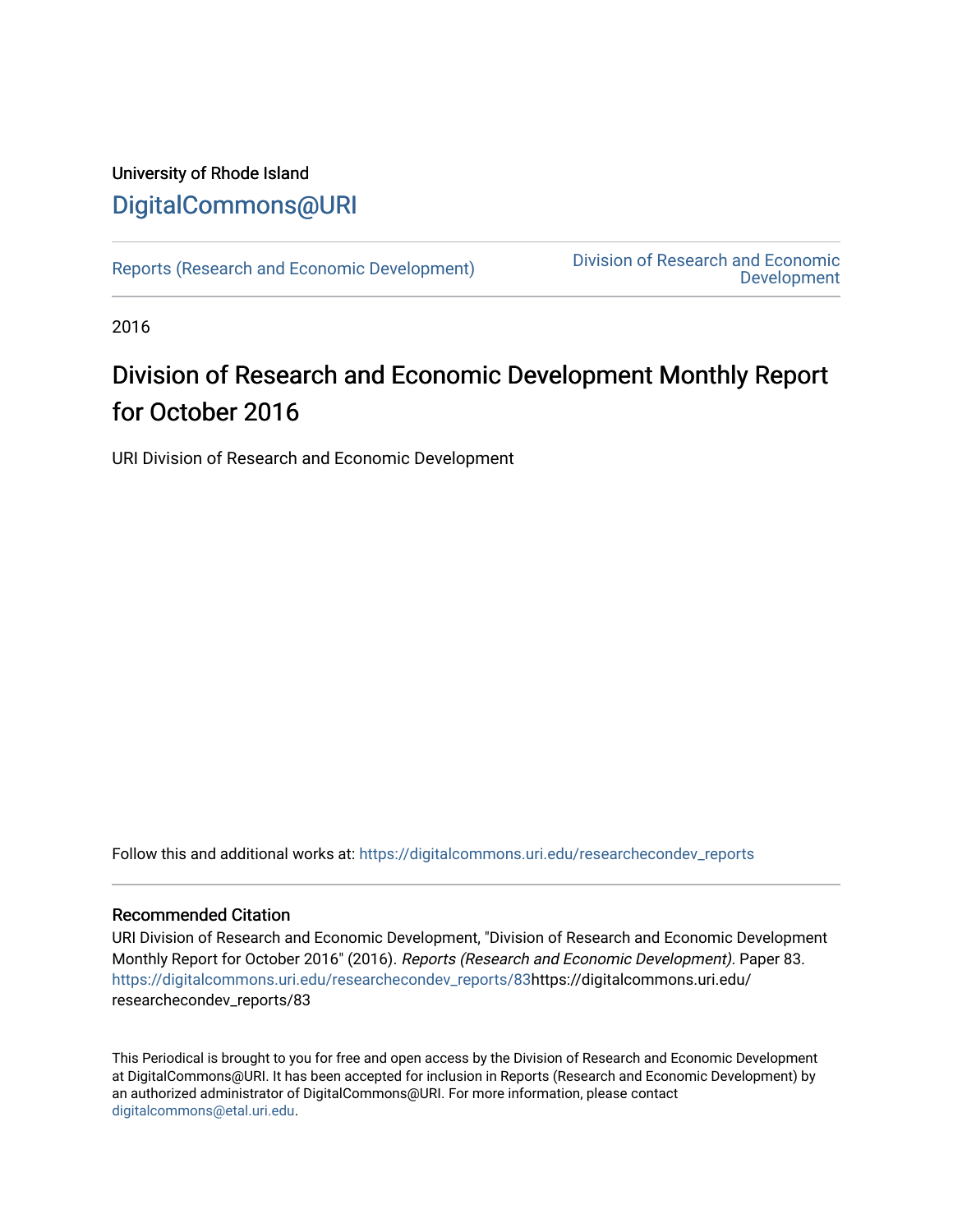|              |     |                | <b>FY13</b>     |                 |     |                | <b>FY14</b>           |                 |
|--------------|-----|----------------|-----------------|-----------------|-----|----------------|-----------------------|-----------------|
|              |     | <b>Number</b>  | Amount Awarded  |                 |     | Number         | <b>Amount Awarded</b> |                 |
| <b>Month</b> |     | Count Cum. Ct. | Amount          | Cum. Amt.       |     | Count Cum. Ct. | Amount                | Cum. Amt.       |
| July         | 18  | 18             | \$2,130,245.92  | \$2,130,245.92  | 39  | 39             | \$4,139,716.95        | \$4,139,716.95  |
| August       | 51  | 69             | \$13,973,655.37 | \$16,103,901.29 | 50  | 89             | \$10,961,168.50       | \$15,100,885.45 |
| September    | 27  | 96             | \$3,729,908.56  | \$19,833,809.85 | 44  | 133            | \$13,495,443.00       | \$28,596,328.45 |
| October      | 39  | 135            | \$6,553,741.92  | \$26,387,551.77 | 30  | 163            | \$4,306,251.98        | \$32,902,580.43 |
| November     | 24  | 159            | \$3,306,500.92  | \$29,694,052.69 | 16  | 179            | \$3,117,236.86        | \$36,019,817.29 |
| December     | 18  | 177            | \$2,790,458.11  | \$32,484,510.80 | 29  | 208            | \$2,366,159.91        | \$38,385,977.20 |
| January      | 36  | 213            | \$4,699,661.52  | \$37,184,172.32 | 30  | 238            | \$3,780,011.56        | \$42,165,988.76 |
| February     | 43  | 256            | \$6,131,201.28  | \$43,315,373.60 | 30  | 268            | \$2,076,599.68        | \$44,242,588.44 |
| March        | 36  | 292            | \$6,280,723.57  | \$49,596,097.17 | 29  | 297            | \$4,062,350.95        | \$48,304,939.39 |
| April        | 22  | 314            | \$1,799,922.54  | \$51,396,019.71 | 28  | 325            | \$4,427,811.05        | \$52,732,750.44 |
| May          | 30  | 344            | \$5,597,725.78  | \$56,993,745.49 | 37  | 362            | \$3,839,315.32        | \$56,572,065.76 |
| June         | 50  | 394            | \$19,534,036.04 | \$76,527,781.53 | 34  | 396            | \$12,209,552.37       | \$68,781,618.13 |
|              |     |                |                 |                 |     |                |                       |                 |
| Total        | 394 | 394            | \$76,527,781.53 | \$76,527,781.53 | 396 | 396            | \$68,781,618.13       | \$68,781,618.13 |

**Table 1. FY17 Awards through the Division of Research and Economic Development including awards through URIRF as of October FY17**

|              |     |                  | <b>FY15</b>           |                 |     |                | <b>FY16</b>     |                       |        |                | <b>FY17</b>           |                 |
|--------------|-----|------------------|-----------------------|-----------------|-----|----------------|-----------------|-----------------------|--------|----------------|-----------------------|-----------------|
|              |     | Number           | <b>Amount Awarded</b> |                 |     | Number         |                 | <b>Amount Awarded</b> | Number |                | <b>Amount Awarded</b> |                 |
| <b>Month</b> |     | ¦Count∣Cum. Ct.l | Amount                | Cum. Amt.       |     | Count Cum. Ct. | Amount          | Cum. Amt.             |        | Count Cum. Ct. | Amount                | Cum. Amt.       |
| July         | 56  | 56               | \$9,320,986.14        | \$9,320,986.14  | 37  | 37             | \$8,259,292.12  | \$8,259,292.12        | 36     | 36             | \$4,008,618.27        | \$4,008,618.27  |
| August       | 44  | 100              | \$12,358,916.05       | \$21,679,902.19 | 50  | 87             | \$11,559,380.86 | \$19,818,672.98       | 53     | 89             | \$8,235,001.58        | \$12,243,619.85 |
| September    | 54  | 154              | \$9,752,946.59        | \$31,432,848.78 | 47  | 134            | \$15,419,750.42 | \$35,238,423.40       | 32     | 121            | \$4,388,368.24        | \$16,631,988.09 |
| October      | 40  | 194              | \$10,524,688.48       | \$41,957,537.26 | 29  | 163            | \$5,505,924.11  | \$40,744,347.51       | 44     | 165            | \$10,346,122.27       | \$26,978,110.36 |
| November     | 33  | 227              | \$4,659,283.60        | \$46,616,820.86 | 20  | 183            | \$1,782,290.00  | \$42,526,637.51       |        |                |                       |                 |
| December     | 23  | 250              | \$4,928,269.75        | \$51,545,090.61 | 23  | 206            | \$5,157,323.68  | \$47,683,961.19       |        |                |                       |                 |
| January      | 22  | 272              | \$2,793,419.35        | \$54,338,509.96 | 18  | 224            | \$2,301,715.00  | \$49,985,676.19       |        |                |                       |                 |
| February     | 32  | 304              | \$3,760,154.75        | \$58,098,664.71 | 36  | 260            | \$7,503,614.82  | \$57,489,291.01       |        |                |                       |                 |
| March        | 26  | 330              | \$4,144,522.17        | \$62,243,186.88 | 28  | 288            | \$3,653,643.41  | \$61,142,934.42       |        |                |                       |                 |
| April        | 33  | 363              | \$10,761,617.18       | \$73,004,804.06 | 30  | 318            | \$7,850,054.40  | \$68,992,988.82       |        |                |                       |                 |
| May          | 33  | 396              | \$5,594,823.50        | \$78,599,627.56 | 38  | 356            | \$8,421,608.95  | \$77,414,597.77       |        |                |                       |                 |
| June         | 30  | 426              | \$5,826,873.64        | \$84,426,501.20 | 37  | 393            | \$8,166,192.24  | \$85,580,790.01       |        |                |                       |                 |
|              |     |                  |                       |                 |     |                |                 |                       |        |                |                       |                 |
| Total        | 426 | 426              | \$84,426,501.20       | \$84,426,501.20 | 393 | 393            | \$85,580,790.01 | \$85,580,790.01       | 165    | 165            | \$26,978,110.36       | \$26,978,110.36 |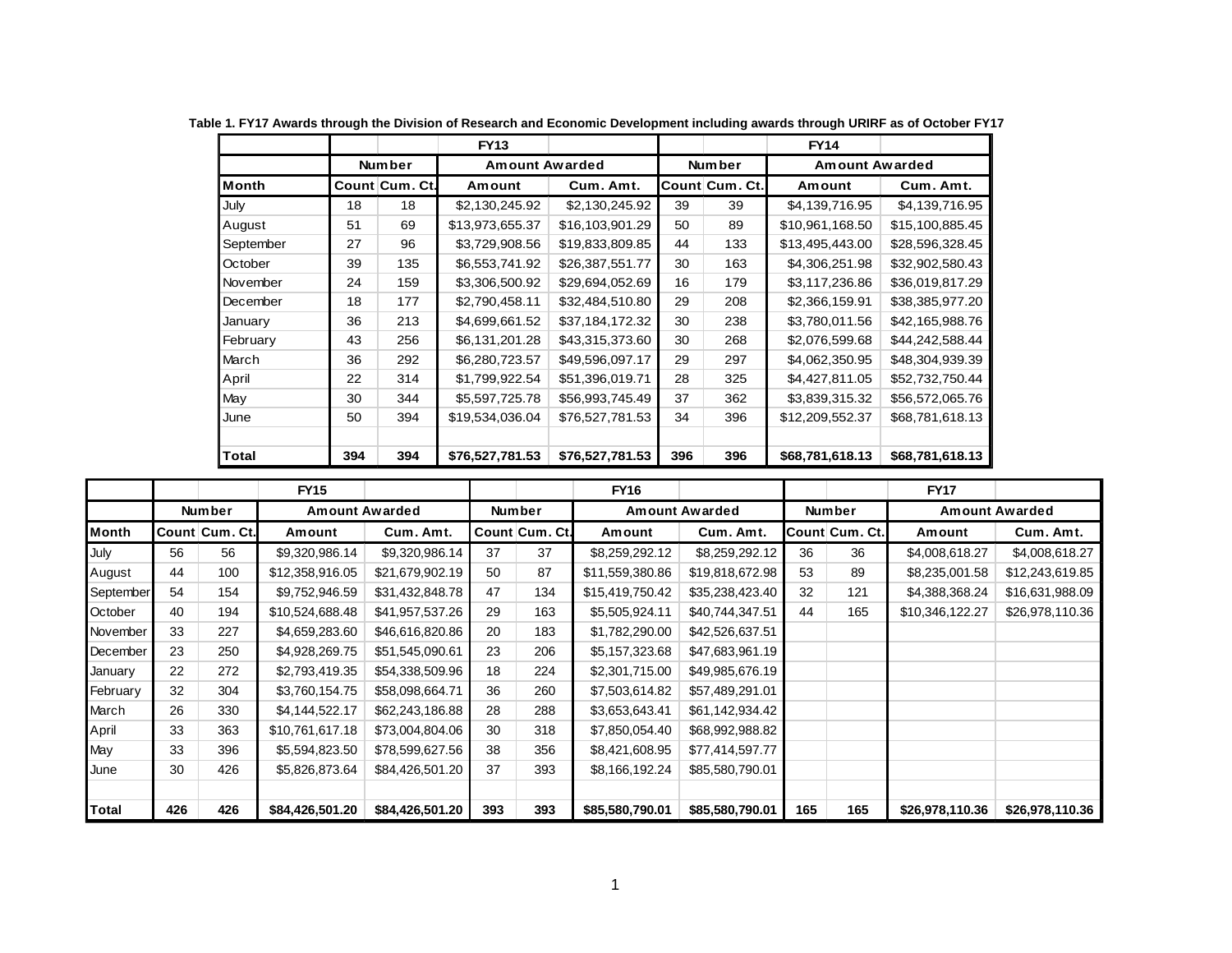

**Fig 1a. FY17 Cumulative totals of numbers of awards through the Division of Research and Economic Development including awards through URIRF as of October FY17**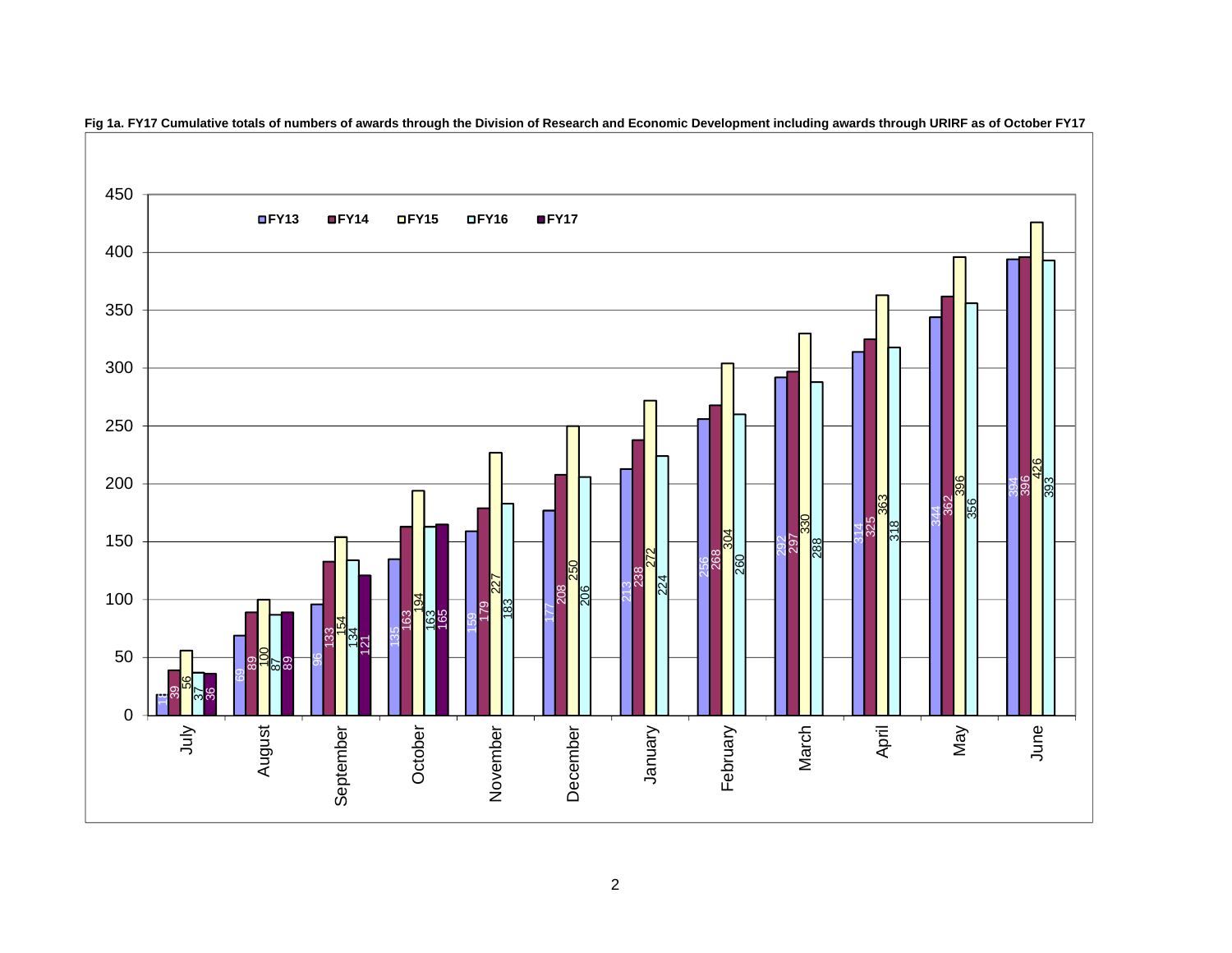

**Fig 1b. FY17 Cumulative totals of awards received through the Division of Research & Economic Development including awards through URIRF as of October FY17**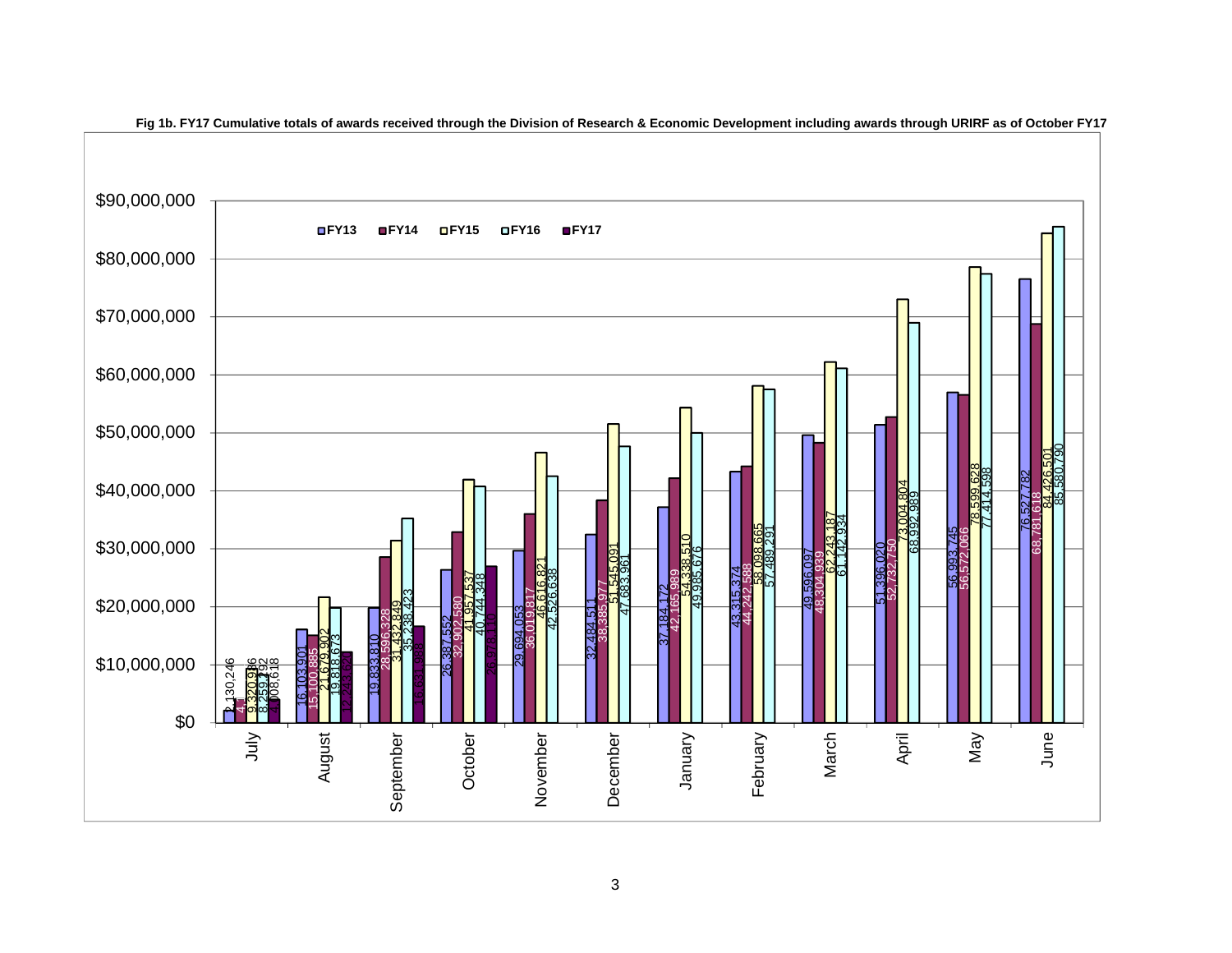### **Table 2. Summary of awards received by administrative and academic units FY13 through October FY17 YTD**

| Administrative                           | <b>FY13</b>     | <b>FY14</b>     | <b>FY15</b>     | <u>FY16</u>     | <b>FY17</b>     | <u>Totals</u>    |
|------------------------------------------|-----------------|-----------------|-----------------|-----------------|-----------------|------------------|
| PRESIDENT'S OFFICE                       | \$0.00          | \$0.00          | \$0.00          | \$0.00          | \$0.00          | \$0.00           |
| <b>PROVOST</b>                           | \$11,025.46     | \$66,522.90     | \$333,665.52    | \$347,327.90    | \$0.00          | \$758,541.78     |
| <b>VP, ADMINISTRATION</b>                | \$486,099.64    | \$934,258.37    | \$12,176.00     | \$0.00          | \$24,923.00     | \$1,457,457.01   |
| VP, RESEARCH & ECON DEV                  | \$6,000,000.00  | \$4,177,835.54  | \$5,781,973.31  | \$5,019,163.69  | \$1,995,999.00  | \$22,974,971.54  |
| VP, STUDENT AFFAIRS                      | \$0.00          | \$261,091.70    | \$267,287.19    | \$124,215.60    | \$0.00          | \$652,594.49     |
| Academic                                 |                 |                 |                 |                 |                 |                  |
| <b>ARTS &amp; SCIENCES</b>               | \$10,217,827.48 | \$5,711,150.38  | \$9,626,272.14  | \$9,322,028.51  | \$2,473,739.38  | \$37,351,017.89  |
| <b>BUSINESS ADMINISTRATION</b>           | \$30,264.83     | \$72,332.00     | \$255,549.40    | \$367,079.80    | \$0.00          | \$725,226.03     |
| <b>COLLEGE OF EDU &amp; PROF STUDIES</b> |                 |                 |                 |                 | \$490,719.30    |                  |
| <b>CONTINUING EDUCATION</b>              | \$0.00          | \$199,568.70    | \$148,136.04    | \$118,215.60    | <b>NA</b>       | \$465,920.34     |
| <b>ENGINEERING</b>                       | \$5,160,510.74  | \$3,487,206.08  | \$6,367,872.33  | \$8,940,566.89  | \$1,759,952.83  | \$25,716,108.87  |
| <b>ENVIRONMENT &amp; LIFE SCIENCES</b>   | \$18,531,363.71 | \$18,991,950.49 | \$22,061,723.89 | \$17,292,391.00 | \$5,657,494.41  | \$82,534,923.50  |
| <b>GRADUATE SCHOOL</b>                   | \$922.00        | \$0.00          | \$0.00          | \$0.00          | \$0.00          | \$922.00         |
| <b>HUMAN SCIENCE &amp; SERVICES</b>      | \$860,634.00    | \$3,435,616.97  | \$2,888,092.62  | \$4,405,284.06  | NA              | \$11,589,627.65  |
| <b>HEALTH SCIENCES</b>                   |                 |                 |                 |                 | \$796,612.00    | \$796,612.00     |
| ACADEMIC HEALTH COLLABORATIVE            |                 |                 |                 |                 | \$238,333.33    | \$238,333.33     |
| <b>NURSING</b>                           | \$1,038,977.00  | \$1,298,944.60  | \$682,403.25    | \$1,807,216.30  | \$117,499.37    | \$4,945,040.52   |
| <b>OCEANOGRAPHY</b>                      | \$28,261,624.70 | \$22,981,661.90 | \$25,356,628.31 | \$31,099,397.41 | \$12,518,086.64 | \$120,217,398.96 |
| <b>PHARMACY</b>                          | \$5,928,531.97  | \$6,963,909.80  | \$10,644,721.20 | \$6,549,687.65  | \$904,751.10    | \$30,991,601.72  |
| UNIVERSITY COLLEGE                       | \$0.00          | \$199,568.70    | \$0.00          | \$188,215.60    | \$0.00          | \$387,784.30     |
| UNIVERSITY LIBRARY                       | <b>NA</b>       | <b>NA</b>       | NA.             | NA.             | <b>NA</b>       | \$0.00           |
| <b>Totals</b>                            | \$76,527,781.53 | \$68,781,618.13 | \$84,426,501.20 | \$85,580,790.01 | \$26,978,110.36 | \$341,804,081.93 |

NA - Not Applicable (unit did not exist or was in another division)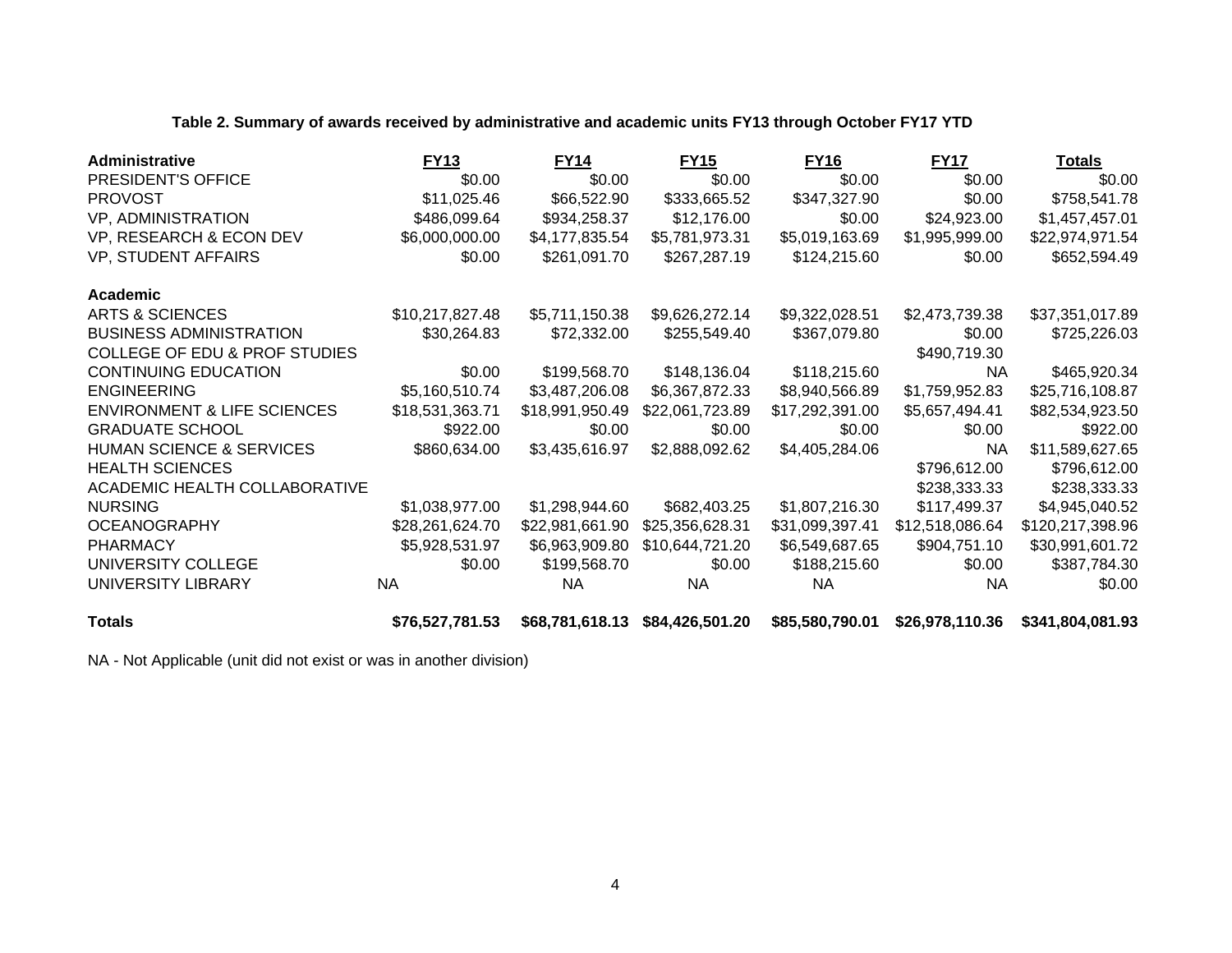### **Table 2a. Awards received by departments within colleges FY13 through October FY17 YTD**

| College                                | <b>FY13</b>     | <b>FY14</b>    | <b>FY15</b>    | <b>FY16</b>    | FY17 YTD       | <b>Totals</b>   |
|----------------------------------------|-----------------|----------------|----------------|----------------|----------------|-----------------|
| <b>Arts and Sciences</b>               | \$10,217,827.48 | \$5,711,150.38 | \$9,626,272.14 | \$9,322,028.51 | \$2,473,739.38 | \$37,351,017.89 |
| ARCHEOLOGY AND APPLIED HISTORY         | \$34,869.00     | \$0.00         | \$4,898.00     | \$0.00         | \$0.00         | \$39,767.00     |
| <b>ART</b>                             | \$0.00          | \$0.00         | \$0.00         | \$0.00         | \$0.00         | \$0.00          |
| CANCER PREV RESEARCH CTR (PSY)         | \$3,209,160.65  | \$1,236,062.50 | \$2,284,271.90 | \$3,030,564.52 | \$415,268.64   | \$10,175,328.21 |
| <b>CHEMISTRY</b>                       | \$3,734,821.70  | \$1,860,329.55 | \$4,959,626.45 | \$3,407,452.84 | \$910,489.00   | \$14,872,719.54 |
| <b>COMMUNICATION STUDIES</b>           | \$0.00          | \$0.00         | \$0.00         | \$0.00         | \$69,146.00    | \$69,146.00     |
| <b>COMPUTER SCIENCE/STATISTICS</b>     | \$1,219,627.26  | \$159,245.55   | \$50,250.00    | \$826,544.98   | \$406,033.85   | \$2,661,701.64  |
| <b>DEAN'S OFFICE</b>                   | \$0.00          | \$22,302.98    | \$23,478.36    | \$24,924.04    | \$0.00         | \$70,705.38     |
| <b>ECONOMICS</b>                       | \$0.00          | \$0.00         | \$6,250.00     | \$0.00         | \$0.00         | \$6,250.00      |
| <b>ENGLISH</b>                         |                 |                | \$475,980.00   | \$0.00         | \$25,000.00    | \$500,980.00    |
| FEINSTEIN HUNGER CTR(DEAN'S OFFICE)    | \$850,654.00    | \$797,488.00   | \$555,216.00   | \$570,233.00   | \$0.00         | \$2,773,591.00  |
| <b>HISTORY</b>                         | \$145,150.00    | \$248,515.00   | \$60,480.00    | \$1,982.00     | \$0.00         | \$456,127.00    |
| INTERNATIONAL ENGINEERING PROG         | \$0.00          | \$0.00         | \$0.00         | \$0.00         | \$0.00         | \$0.00          |
| <b>LANGUAGES</b>                       | \$249,610.00    | \$419,870.00   | \$377,995.80   | \$15,000.00    | \$568,773.04   | \$1,631,248.84  |
| <b>LIBRARY AND INFORMATION STUDIES</b> | \$0.00          | \$50,000.00    | \$0.00         | \$0.00         | \$0.00         | \$50,000.00     |
| <b>MATHEMATICS</b>                     | \$245,849.87    | \$108,832.55   | \$0.00         | \$0.00         | \$9,347.85     | \$364,030.27    |
| <b>PHYSICS</b>                         | \$403,189.00    | \$504,034.50   | \$219,162.00   | \$237,748.00   | \$0.00         | \$1,364,133.50  |
| POLITICAL SCIENCE                      |                 |                | \$162,083.60   | \$517,787.30   | \$31,502.00    | \$711,372.90    |
| PSYCHOLOGY (EXCLUDES CPRC)             | \$71,983.00     | \$229,627.00   | \$375,119.03   | \$484,370.20   | \$0.00         | \$1,161,099.23  |
| SOCIOLOGY/ANTHROPOLOGY                 | \$8,491.00      | \$30,118.75    | \$0.00         | \$110,426.00   | \$38,179.00    | \$187,214.75    |
| <b>THEATRE</b>                         | \$0.00          | \$0.00         | \$0.00         | \$0.00         | \$0.00         | \$0.00          |
| <b>WOMEN'S STUDIES</b>                 | \$0.00          | \$0.00         | \$0.00         | \$0.00         | \$0.00         | \$0.00          |
| <b>WRITING AND RHETORIC</b>            | \$44,422.00     | \$44,724.00    | \$71,461.00    | \$94,995.63    | \$0.00         | \$255,602.63    |
| <b>Business Administration</b>         | \$30,264.83     | \$72,332.00    | \$255,549.40   | \$367,079.80   | \$0.00         | \$725,226.03    |
| <b>ACCOUNTING</b>                      | \$0.00          | \$0.00         | \$0.00         | \$0.00         | \$0.00         | \$0.00          |
| <b>DEAN'S OFFICE</b>                   | \$0.00          | \$0.00         | \$234,712.00   | \$331,719.40   | \$0.00         | \$566,431.40    |
| <b>FACULTY - INSTRUCTION</b>           | \$30,264.83     | \$72,332.00    | \$20,837.40    | \$35,360.40    | \$0.00         | \$158,794.63    |
| MANAGEMENT                             | \$0.00          | \$0.00         | \$0.00         | \$0.00         | \$0.00         | \$0.00          |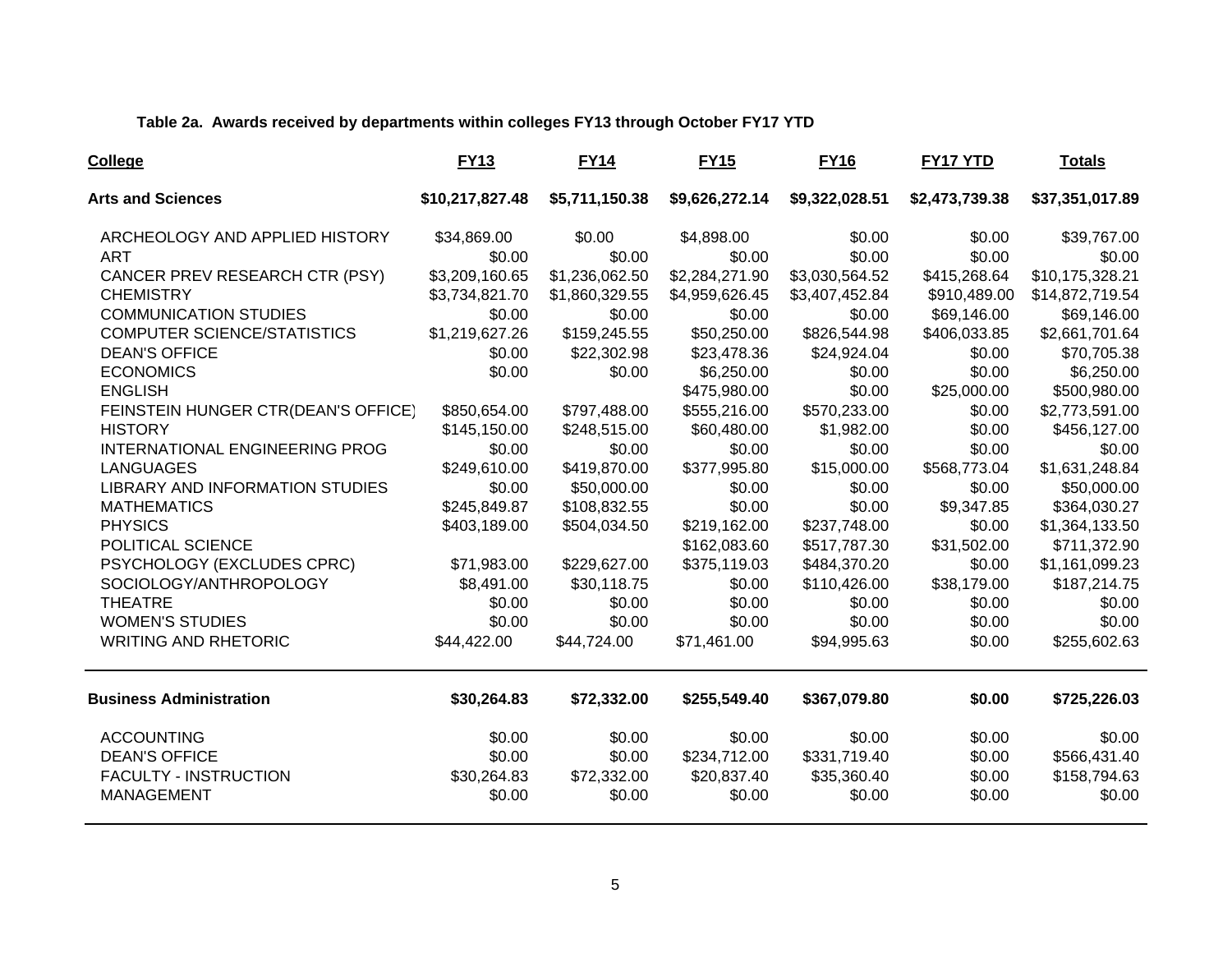| <b>College</b>                                  | <b>FY13</b>     | <b>FY14</b>    | <b>FY15</b>                                     | <b>FY16</b>    | FY17 YTD                     | <b>Totals</b>                |
|-------------------------------------------------|-----------------|----------------|-------------------------------------------------|----------------|------------------------------|------------------------------|
| <b>College of Education &amp; Prof. Studies</b> | \$0.00          | \$199,568.70   | \$148,136.04                                    | \$118,215.60   | \$490,719.30                 | \$956,639.64                 |
| <b>Center for Human Services</b><br>Education   |                 |                |                                                 |                | \$237,256.00<br>\$253,463.30 | \$237,256.00<br>\$253,463.30 |
| <b>Engineering</b>                              | \$5,160,510.74  | \$3,487,206.08 | \$6,367,872.33                                  | \$8,940,566.89 | \$1,759,952.83               | \$25,716,108.87              |
| <b>CHEMICAL ENGINEERING</b>                     | \$630,281.44    | \$1,017,782.78 | \$1,147,777.99                                  | \$638,045.12   | \$191,707.87                 | \$3,625,595.20               |
| CIVIL/ENVIRONMENTAL ENGINEERING                 | \$710,021.53    | \$679,694.60   | \$358,795.80                                    | \$626,548.76   | \$368,851.80                 | \$2,743,912.49               |
| <b>DEAN'S OFFICE</b>                            | \$0.00          | \$107,273.00   | \$65,999.00                                     | \$319,912.80   | \$0.00                       | \$493,184.80                 |
| <b>ELECTRICAL ENGINEERING</b>                   | \$1,751,239.87  | \$221,001.00   | \$2,903,823.72                                  | \$3,390,875.31 | \$349,454.37                 | \$8,616,394.27               |
| <b>ENGINEERING COMPUTER CTR</b>                 |                 | \$42,572.00    | \$0.00                                          | \$0.00         | \$0.00                       | \$42,572.00                  |
| INTERNATIOANAL ENG PROGRAM                      |                 |                | \$17,692.80                                     | \$15,000.00    | \$0.00                       | \$32,692.80                  |
| MECHANICAL & INDUSTRIAL SYS EGR                 | \$1,442,279.23  | \$350,143.00   | \$586,746.91                                    | \$1,993,862.41 | \$157,856.00                 | \$4,530,887.55               |
| <b>OCEAN ENGINEERING</b>                        | \$626,688.67    | \$1,068,739.70 | \$1,287,036.11                                  | \$1,956,322.49 | \$692,082.79                 | \$5,630,869.76               |
| <b>Environment and Life Sciences</b>            | \$18,531,363.71 |                | \$18,991,950.49 \$22,061,723.89 \$17,292,391.00 |                | \$5,657,494.41               | \$82,534,923.50              |
| <b>BIOLOGICAL SCIENCES</b>                      | \$1,999,526.20  | \$1,205,548.39 | \$409,221.00                                    | \$253,638.00   | \$0.00                       | \$3,867,933.59               |
| CELL AND MOLECULAR BIOLOGY                      | \$5,851,712.00  | \$7,148,772.86 | \$430,581.00                                    | \$0.00         | \$60,697.00                  | \$13,491,762.86              |
| <b>CELLS ACADEMIC UNIT 1</b>                    |                 |                | \$2,817,060.20                                  | \$4,150,538.11 | \$764,137.20                 | \$7,731,735.51               |
| <b>CELLS ACADEMIC UNIT 2</b>                    |                 |                | \$3,661,919.60                                  | \$4,189,228.41 | \$1,595,359.89               | \$9,446,507.90               |
| <b>CELLS ACADEMIC UNIT 3</b>                    |                 | \$8,000.00     | \$5,610,346.18                                  | \$5,712,508.68 | \$1,668,834.40               | \$12,999,689.26              |
| COMMUNITY PLANNING/AREA DEVEL                   | \$78,020.84     | \$0.00         | \$0.00                                          | \$0.00         | \$0.00                       | \$78,020.84                  |
| <b>COOPERATIVE EXTENSION</b>                    | \$1,007,000.18  | \$303,615.00   | \$117,786.70                                    | \$8,250.00     | \$0.00                       | \$1,436,651.88               |
| <b>DEAN'S OFFICE</b>                            | \$3,088,215.00  | \$1,671,668.43 | \$802,988.20                                    | \$1,639,130.50 | \$1,507,577.00               | \$8,709,579.13               |
| ENV & NAT RESOURCE ECONOMICS                    | \$127,166.00    | \$780,131.00   | \$570,754.00                                    | \$335,567.20   | \$0.00                       | \$1,813,618.20               |
| FISHERIES, ANIMAL & VET SCIENCE                 | \$1,450,456.60  | \$958,878.97   | \$569,213.69                                    | \$176,211.10   | \$58,288.92                  | \$3,213,049.28               |
| <b>GEOSCIENCES</b>                              | \$1,314,837.49  | \$566,452.87   | \$1,116,544.24                                  | \$113,544.00   | \$0.00                       | \$3,111,378.60               |
| <b>MARINE AFFAIRS</b>                           | \$123,508.00    | \$3,837.00     | \$0.00                                          | \$0.00         | \$0.00                       | \$127,345.00                 |
| NATURAL RESOURCES SCIENCE                       | \$1,459,896.00  | \$3,014,274.22 | \$3,753,730.08                                  | \$354,263.00   | \$2,600.00                   | \$8,584,763.30               |
| NUTRITION AND FOOD SCIENCES                     | \$1,031,710.00  | \$2,847,405.50 | \$2,132,969.00                                  | \$334,417.00   | \$0.00                       | \$6,346,501.50               |
| PLANT SCIENCE                                   | \$999,315.40    | \$483,366.25   | \$68,610.00                                     | \$25,095.00    | \$0.00                       | \$1,576,386.65               |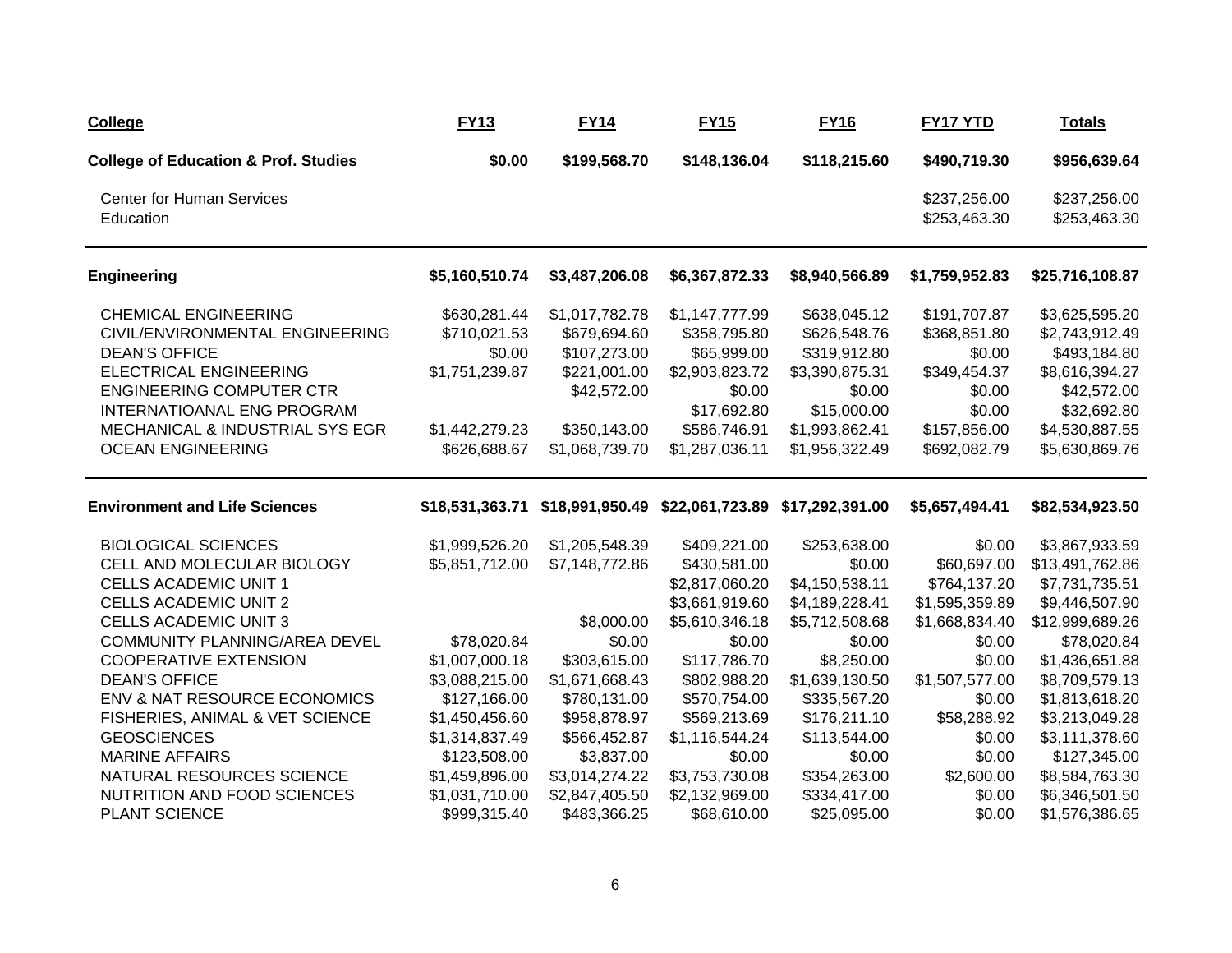| <b>College</b>                          | <b>FY13</b>    | <b>FY14</b>    | <b>FY15</b>    | <b>FY16</b>    | FY17 YTD     | <b>Totals</b>                                                                                    |
|-----------------------------------------|----------------|----------------|----------------|----------------|--------------|--------------------------------------------------------------------------------------------------|
| <b>Graduate School</b>                  | \$922.00       | \$0.00         | \$0.00         | \$0.00         | \$0.00       | \$922.00                                                                                         |
| <b>Human Science and Services</b>       | \$860,634.00   | \$3,435,616.97 | \$2,888,092.62 | \$4,405,284.06 | <b>NA</b>    | \$11,589,627.65                                                                                  |
| <b>CENTER FOR HUMAN SERVICES</b>        | \$0.00         | \$524,558.00   | \$237,256.00   | \$237,256.00   |              | \$999,070.00                                                                                     |
| <b>COMMUNICATIVE DISORDERS</b>          | \$0.00         | \$0.00         | \$0.00         | \$24,250.00    |              | \$24,250.00                                                                                      |
| <b>DEAN'S OFFICE</b>                    | \$232,908.00   | \$588,623.00   | \$319,709.00   | \$0.00         |              | \$1,141,240.00                                                                                   |
| <b>EDUCATION</b>                        | \$535,658.00   | \$1,552,868.92 | \$1,595,163.00 | \$1,954,588.01 |              | \$5,638,277.93                                                                                   |
| <b>GERONTOLOGY</b>                      | \$0.00         | \$267,077.10   | \$537,787.40   | \$1,100,341.45 |              | \$1,905,205.95                                                                                   |
| HUMAN DEV/COUNSEL/FAM STUDIES           | \$92,068.00    | \$116,886.00   | \$109,355.00   | \$226,093.95   |              | \$544,402.95                                                                                     |
| KINGSTON CHILD DEVELOPMENT CTR          |                | \$7,162.95     | \$930.22       | \$0.00         |              | \$8,093.17                                                                                       |
| <b>KINESIOLOGY</b>                      | \$0.00         | \$0.00         | \$0.00         | \$5,000.00     |              | \$5,000.00                                                                                       |
| PHYSICAL THERAPY                        | \$0.00         | \$341,442.00   | \$87,892.00    | \$840,254.65   |              | \$1,269,588.65                                                                                   |
| <b>TEXTILES/FASHION MERCHAND/DESIGN</b> | \$0.00         | \$36,999.00    | \$0.00         | \$17,500.00    |              | \$54,499.00                                                                                      |
| <b>College of Health Sciences</b>       |                |                |                |                | \$796,612.00 | \$796,612.00                                                                                     |
| NUTRITION AND FOOD SCIENCES             |                |                |                |                | \$298,724.00 | \$298,724.00                                                                                     |
| PHYSICAL THERAPY                        |                |                |                |                | \$497,888.00 | \$497,888.00                                                                                     |
| <b>ACADEMIC HEALTH COLLABORATIVE</b>    |                |                |                |                | \$238,333.33 | \$238,333.33                                                                                     |
| <b>IIHI ADMINISTRATION</b>              |                |                |                |                | \$238,333.33 | \$238,333.33                                                                                     |
|                                         |                |                |                |                |              |                                                                                                  |
| <b>Nursing</b>                          | \$1,038,977.00 | \$1,298,944.60 | \$682,403.25   | \$1,807,216.30 | \$117,499.37 | \$4,945,040.52                                                                                   |
| Oceanography                            |                |                |                |                |              | \$28,261,624.70 \$22,981,661.90 \$25,356,628.31 \$31,099,397.41 \$12,518,086.64 \$120,217,398.96 |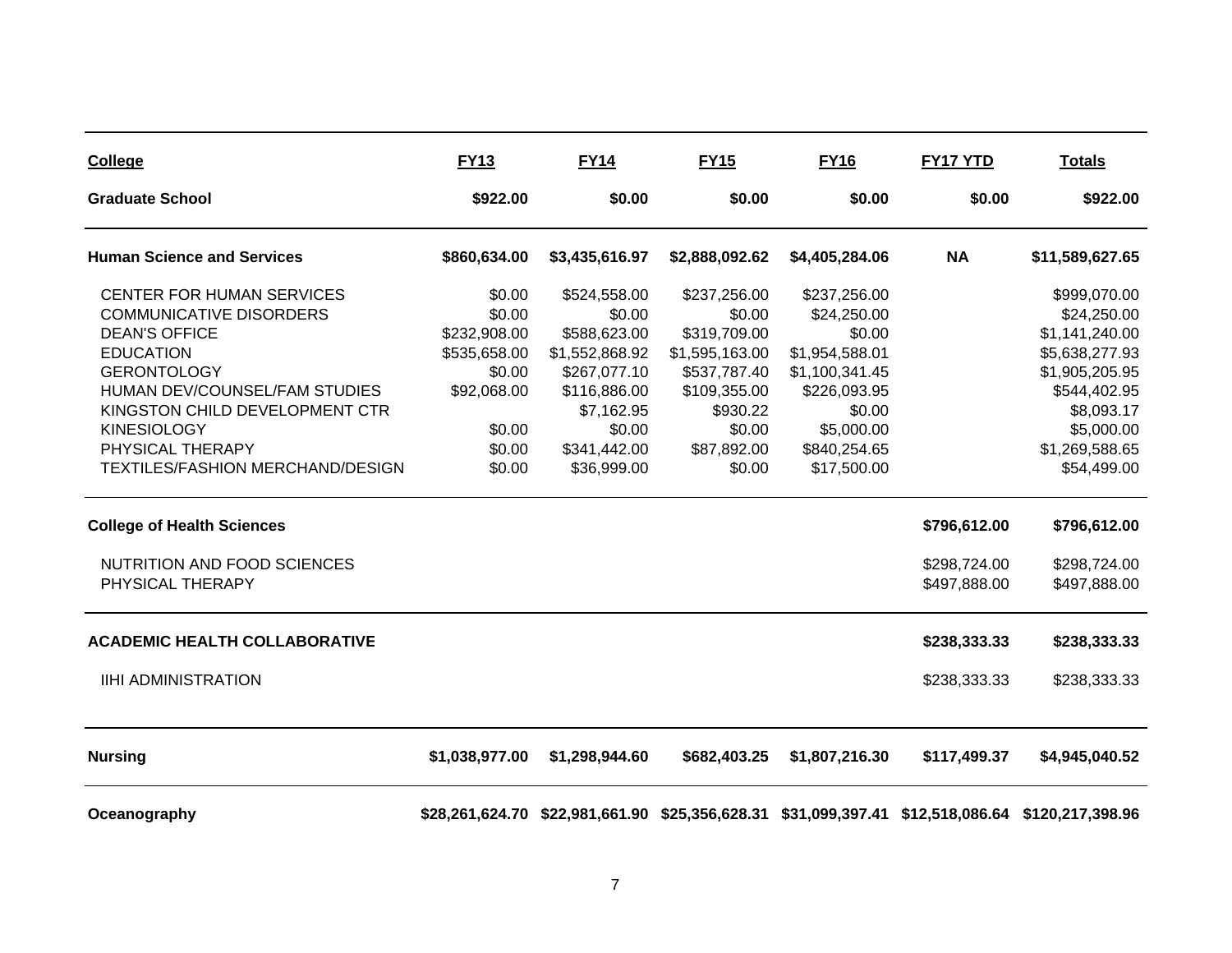| <b>Pharmacy</b>                 | \$5,928,531.97 |                | \$6,963,909.80 \$10,644,721.20 | \$6,549,687.65 | \$904,751.10    | \$30,991,601.72 |
|---------------------------------|----------------|----------------|--------------------------------|----------------|-----------------|-----------------|
| BIOMEDICAL & PHARMACEUTICAL SCI | \$5,029,978.72 | \$5,544,086.00 | \$6,272,151.75                 | \$5,773,671.13 | \$892,645.10    | \$23,512,532.70 |
| <b>CRIME LAB</b>                | \$27,172.25    | \$33,092.00    | \$30,770.75                    | \$14,333.75    | \$0.00          | \$105,368.75    |
| <b>DEAN'S OFFICE</b>            | \$0.00         | \$0.00         | \$0.00                         | \$0.00         | \$0.00          | \$0.00          |
| ELDERLY MEDICATION              | \$0.00         | \$0.00         | \$0.00                         | \$0.00         | \$0.00          | \$0.00          |
| LIVING RITE/HEALTH POLICY       | \$0.00         | \$811,359.00   | \$2,988,425.40                 | \$0.00         | \$0.00          | \$3,799,784.40  |
| PHARMACY PRACTICE               | \$871,381.00   | \$575,372.80   | \$1,353,373.30                 | \$761,682.77   | \$12,106.00     | \$3,573,915.87  |
|                                 |                |                |                                |                |                 |                 |
| <b>College</b>                  | <b>FY13</b>    | <b>FY14</b>    | <b>FY15</b>                    | <b>FY16</b>    | <b>FY17 YTD</b> | <b>Totals</b>   |
| <b>University College</b>       | \$0.00         | \$199,568.70   | \$0.00                         | \$188,215.60   | \$0.00          | \$387,784.30    |
| <b>University Library</b>       | ΝA             | <b>NA</b>      | <b>NA</b>                      | <b>NA</b>      | <b>NA</b>       | \$0.00          |

NA - Not Applicable (unit did not exist or was in another division)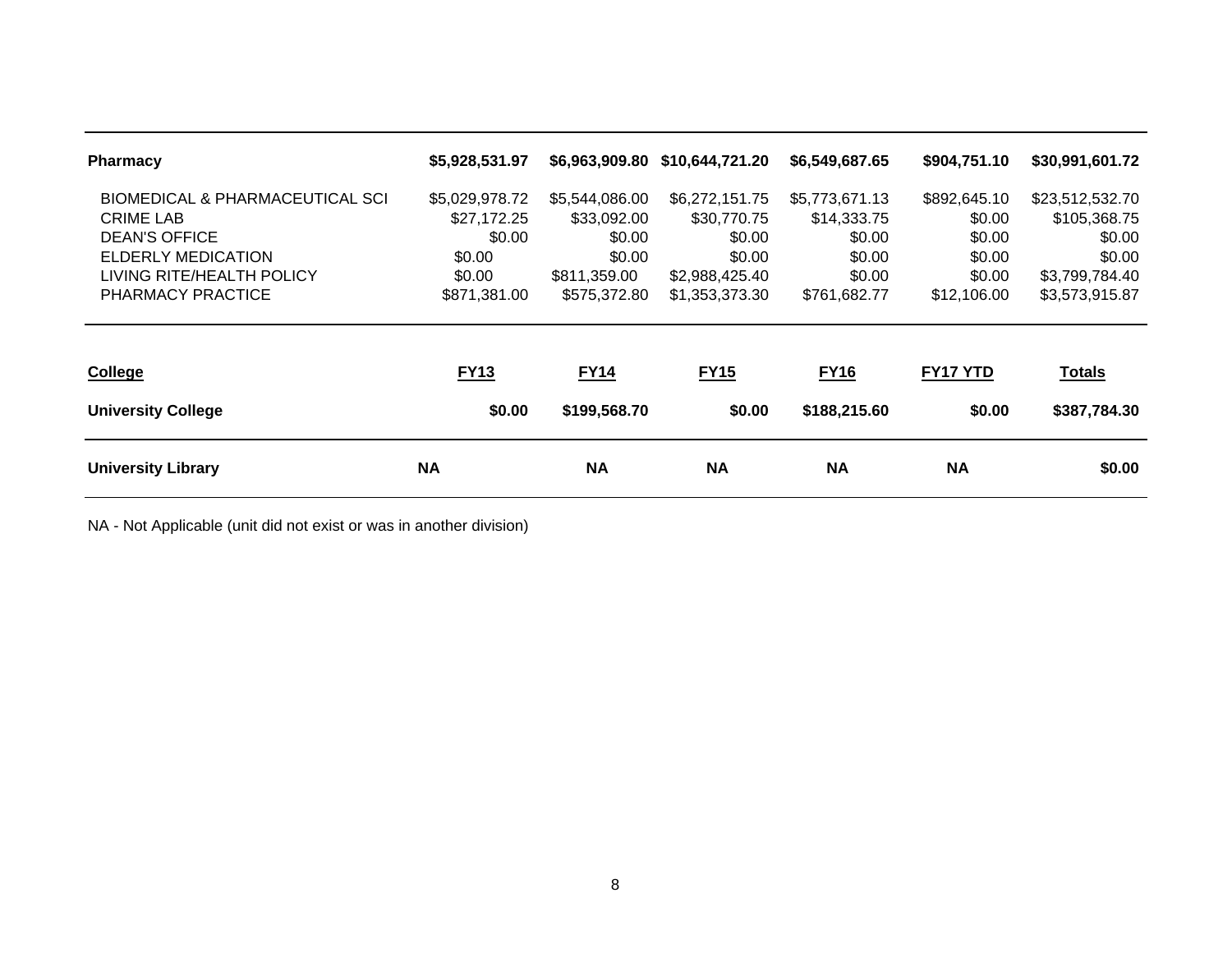### **Table 2b. Awards received by units within administrative divisions FY13 through October FY17 YTD**

| <b>Administrative Unit</b>                                                                                                           | <b>FY13</b>                               | <b>FY14</b>                               | <b>FY15</b>                                      | FY16 YTD                                                   | <b>FY17 YTD</b>                                         | <b>Totals</b>                                                        |
|--------------------------------------------------------------------------------------------------------------------------------------|-------------------------------------------|-------------------------------------------|--------------------------------------------------|------------------------------------------------------------|---------------------------------------------------------|----------------------------------------------------------------------|
| <b>President's Office</b>                                                                                                            | \$0.00                                    | \$0.00                                    | \$0.00                                           | \$0.00                                                     | \$0.00                                                  | \$0.00                                                               |
| <b>Provost</b>                                                                                                                       | \$11,025.46                               | \$66,522.90                               | \$333,665.52                                     | \$347,327.90                                               | \$0.00                                                  | \$758,541.78                                                         |
| <b>ADVANCE OFFICE</b><br><b>LABOR RESEARCH CENTER</b><br>NETWORK AND TELECOM SERVICES<br><b>PROVOST</b>                              | \$0.00<br>\$11,025.46<br>\$0.00<br>\$0.00 | \$0.00<br>\$0.00<br>\$0.00<br>\$66,522.90 | \$0.00<br>\$143,874.60<br>\$0.00<br>\$189,790.92 | \$0.00<br>\$243,922.70<br>\$0.00<br>\$103,405.20           | \$0.00<br>\$0.00<br>\$0.00<br>\$0.00                    | \$0.00<br>\$398,822.76<br>\$0.00<br>\$359,719.02                     |
| <b>VP, Administration</b>                                                                                                            | \$486,099.64                              | \$934,258.37                              | \$12,176.00                                      | \$0.00                                                     | \$24,923.00                                             | \$24,124.00                                                          |
| <b>POLICE</b><br><b>TRANSPORTATION CENTER</b><br>VICE PRESIDENT FOR ADMINISTRATION                                                   | \$474,151.64<br>\$11,948.00               | \$934,258.37 NA<br>\$0.00                 | \$12,176.00                                      | <b>NA</b><br>\$0.00                                        | \$24,923.00<br><b>NA</b><br>\$0.00                      | \$24,923.00<br>\$1,408,410.01<br>\$24,124.00                         |
| VP, Research & Economic Development                                                                                                  | \$6,000,000.00                            | \$4,177,835.54                            | \$5,781,973.31                                   | \$5,019,163.69                                             | \$1,995,999.00                                          | \$13,134,913.54                                                      |
| SMALL BUSINESS DEVELOPMENT CTR<br><b>VICE PRESIDENT FOR RESEARCH</b><br><b>TRANSPORTATION CENTER</b><br>URI RESEARCH FOUNDATION      |                                           | \$172,400.00<br>\$4,005,435.54            | \$1,090,101.00<br>\$4,011,596.00<br>\$680,276.31 | \$650,000.00<br>\$0.00<br>\$1,044,239.69<br>\$3,324,924.00 | \$0.00<br>\$1,440,481.00<br>\$40,384.00<br>\$515,134.00 | \$1,912,501.00<br>\$9,457,512.54<br>\$1,764,900.00<br>\$3,840,058.00 |
| <b>VP, Student Affairs</b>                                                                                                           | \$0.00                                    | \$261,091.70                              | \$267,287.19                                     | \$124,215.60                                               | \$0.00                                                  | \$652,594.49                                                         |
| <b>HEALTH SERVICES</b><br><b>STUDENT LIFE</b><br>TALENT DEVELOPMENT<br><b>VICE PRESIDENT STUDENT AFFAIRS</b><br><b>WOMENS CENTER</b> | \$0.00<br>\$0.00<br>\$0.00                | \$0.00<br>\$61,523.00<br>\$199,568.70     | \$0.00<br>\$0.00<br>\$142,343.19<br>\$124,944.00 | \$0.00<br>\$0.00<br>\$118,215.60<br>\$0.00<br>\$6,000.00   | \$0.00<br>\$0.00<br>\$0.00<br>\$0.00<br>\$0.00          | \$0.00<br>\$61,523.00<br>\$460,127.49<br>\$124,944.00<br>\$6,000.00  |

NA - Not Applicable (unit did not exist or was in another division)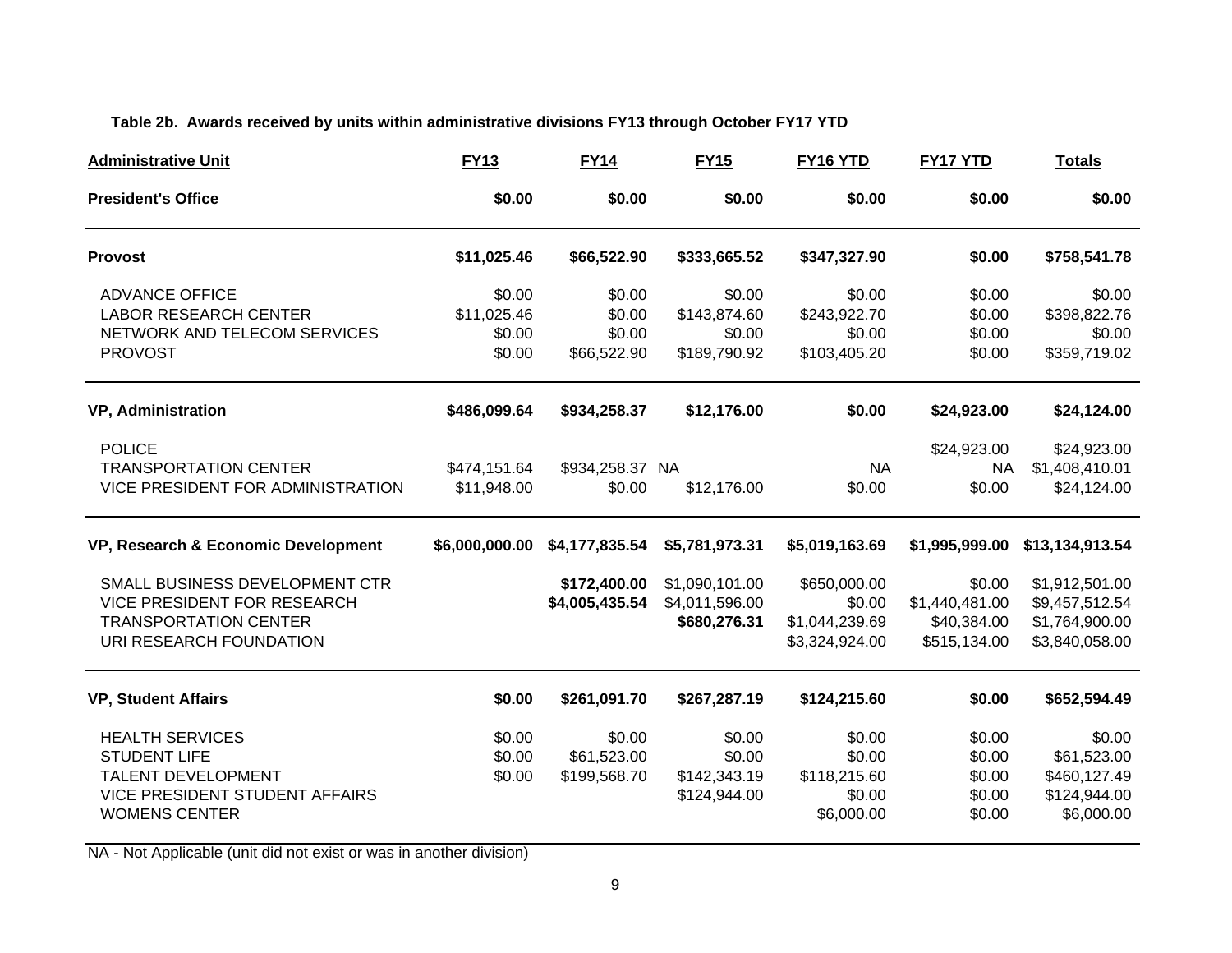Report 1

# **DIVISION OF RESEARCH AND ECONOMIC DEVELOPMENT**

### **Awards for College of Arts & Sciences**

**From: 7/1/2016 To: 10/31/2016**

**Investigator Award Total: \$2,473,739.38**

#### **Cancer Prevention Res. Ctr**

| <b>AWARD DATE</b> | <b>AWARD ID</b> | <b>SPONSOR</b>                                | <b>INVESTIGATOR</b> | <b>ROLE</b> | <b>AWARD AMT</b> | <b>CREDIT</b> | <b>PORTION AMT</b> | <b>TITLE</b>                                                                        | <b>BEGIN DATE</b> | <b>END DATE</b> |
|-------------------|-----------------|-----------------------------------------------|---------------------|-------------|------------------|---------------|--------------------|-------------------------------------------------------------------------------------|-------------------|-----------------|
|                   |                 |                                               |                     |             |                  |               |                    |                                                                                     |                   |                 |
| 10/13/2016        | AWD04989        | University of<br>North Carolina -             | Prochaska, James O  | <b>WCPI</b> | 436036           | 24            | \$104,648.64       | CI - Dept. of Homeland Security Coastal Resilience<br>Center of Excellence Projects | 1/1/2016          | 6/30/2017       |
| 7/8/2016          | AWD04811        | Kent Center                                   | Stein, Lynda        | <b>AWPI</b> | 12500            | 100           | \$12,500.00        | Healthy Transitions - The Kent Center                                               | 10/1/2015         | 9/30/2016       |
| 8/31/2016         | AWD04809        | RI Dept of<br>Behavioral<br>Healthcare, Devel | Stein, Lynda        | <b>AWPI</b> | 124060           | 100           | \$124,060.00       | <b>Healthy Transitions - BHDDH</b>                                                  | 1/1/2015          | 12/31/2019      |
| 10/12/2016        | AWD05087        | RI Dept of<br>Behavioral<br>Healthcare, Devel | Stein, Lynda        | <b>AWP</b>  | 50000            | 100           | \$50,000.00        | BHDDH - Youth Treatment Planning Project                                            | 2/1/2016          | 9/29/2017       |
| 10/13/2016        | AWD04809        | RI Dept of<br>Behavioral<br>Healthcare, Devel | Stein, Lynda        | <b>AWPI</b> | 124060           | 100           | \$124,060.00       | <b>Healthy Transitions - BHDDH</b>                                                  | 1/1/2015          | 9/29/2017       |

### **Chemistry**

| <b>AWARD DATE</b> | <b>AWARD ID</b> | <b>SPONSOR</b>                                      | <b>INVESTIGATOR</b> | <b>ROLE</b> | <b>AWARD AMT</b> | <b>CREDIT</b> | <b>PORTION AMT</b> | <b>TITLE</b>                                                                | <b>BEGIN DATE</b> | <b>END DATE</b> |
|-------------------|-----------------|-----------------------------------------------------|---------------------|-------------|------------------|---------------|--------------------|-----------------------------------------------------------------------------|-------------------|-----------------|
|                   |                 |                                                     |                     |             |                  |               |                    |                                                                             |                   |                 |
| 8/30/2016         | AWD05040        | <b>National Science</b><br>Foundation               | Deboef, Brenton     | AWPI        | 150000           | 100           | \$150,000.00       | New Oxidative C-H Functionalization Reactions                               | 9/1/2016          | 8/31/2019       |
| 9/5/2016          | AWD05040        | <b>National Science</b><br>Foundation               | Deboef, Brenton     | <b>AWPI</b> | 210000           | 100           | \$210,000.00       | New Oxidative C-H Functionalization Reactions                               | 9/1/2016          | 8/31/2019       |
| 8/4/2016          | AWD05329        | <b>ADOX</b><br>Technologies -<br>Intl. Dioxide, Inc | Levine, Mindy       | <b>WCPI</b> | 7018             | <b>150</b>    | \$3,509.00         | NMR Study of CIO2 / Alpha-Cyclodextrin<br>Complexation                      | 5/31/2016         | 6/30/2016       |
| 10/21/2016        | AWD04479        | <b>National Science</b><br>Foundation               | Oxley, Jimmie       | <b>WCPI</b> | 4950             | 40            | \$1,980.00         | A Low-Cost Velocimetry for Ultra-Fast Shock Wave<br>Measurement             | 6/1/2015          | 5/31/2018       |
| 8/4/2016          | AWD03809        | Northeastern<br>University                          | Oxley, Jimmie C     | <b>AWPI</b> | 470000           | 100           | \$470,000.00       | AWARENESS AND LOCALIZATION OF EXPLOSIVES-<br><b>RELATED THREATS (ALERT)</b> | 8/25/2013         | 6/30/2017       |
| 8/25/2016         | AWD03809        | Northeastern<br>University                          | Oxley, Jimmie C     | <b>AWPI</b> | 75000            | 100           | \$75,000.00        | AWARENESS AND LOCALIZATION OF EXPLOSIVES-<br><b>RELATED THREATS (ALERT)</b> | 8/25/2013         | 6/30/2017       |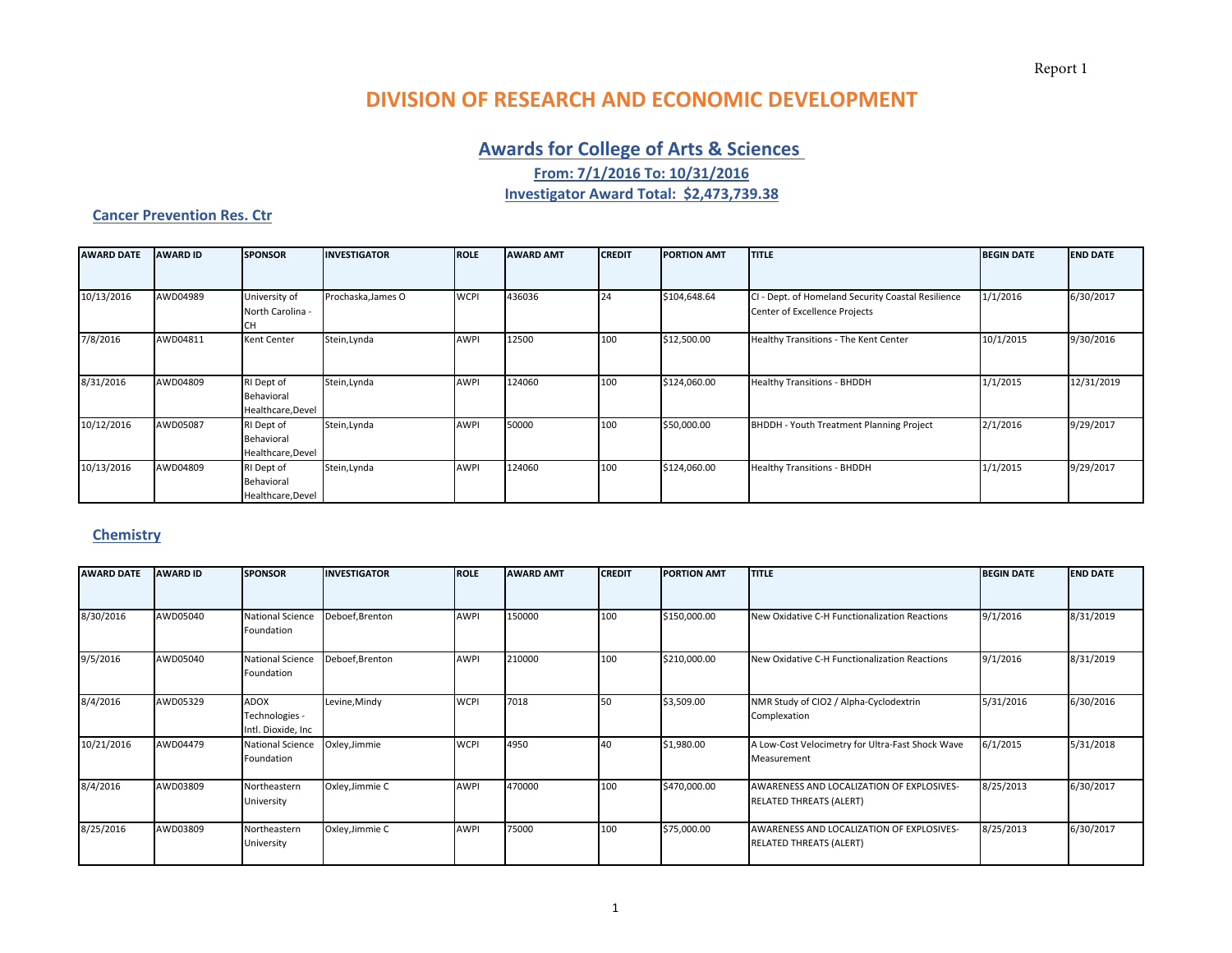#### **Communication Studies**

| <b>AWARD DATE</b> | <b>AWARD ID</b> | <b>ISPONSOR</b>        | <b>INVESTIGATOR</b> | <b>ROLE</b> | <b>AWARD AMT</b> | <b>ICREDIT</b> | <b>PORTION AMT</b> | <b>ITITLE</b>                                                                                                                                                          | <b>BEGIN DATE</b> | <b>IEND DATE</b> |
|-------------------|-----------------|------------------------|---------------------|-------------|------------------|----------------|--------------------|------------------------------------------------------------------------------------------------------------------------------------------------------------------------|-------------------|------------------|
| 10/21/2016        | AWD05464        | US Dept of<br>Interior | Smith.Hollie M      | <b>WCPI</b> | 314300           | 122            | \$69,146.00        | CI - Identifying Indicators of Offshore Wind Benefits: 9/21/2016<br>An Analysis of the Effects of the Block Island Wind<br>Farm on Rhode Island Recreation and Tourism |                   | 12/31/2018       |

### **Computer Science**

| <b>AWARD DATE</b> | <b>AWARD ID</b> | <b>SPONSOR</b>                                 | <b>INVESTIGATOR</b>   | <b>ROLE</b> | <b>AWARD AMT</b> | <b>CREDIT</b> | <b>PORTION AMT</b> | <b>ITITLE</b>                                              | <b>BEGIN DATE</b> | <b>END DATE</b> |
|-------------------|-----------------|------------------------------------------------|-----------------------|-------------|------------------|---------------|--------------------|------------------------------------------------------------|-------------------|-----------------|
| 10/12/2016        | AWD05316        | U.S.<br><b>DEPARTMENT OF</b><br><b>JUSTICE</b> | Alvarez Vega, Marco A | <b>AWP</b>  | 396686           | 100           | \$396,686.00       | Deep Patrol: Finding Illicit Videos for Law<br>Enforcement | 1/1/2017          | 12/31/2018      |
| 8/29/2016         | AWD03752        | <b>National Science</b><br>Foundation          | Peckham, Joan M       | <b>WCPI</b> | 186957           |               | \$9,347.85         | URI Robert Noyce teacher scholarship program               | 10/1/2013         | 3/31/2019       |

### **English**

| <b>AWARD DATE</b> | <b>AWARD ID</b> | <b>SPONSOR</b>   | <b>INVESTIGATOR</b> | <b>ROLE</b> | <b>AWARD AMT</b> | <b>CREDIT</b> | <b>PORTION AMT</b> | <b>ITITLE</b>       | <b>BEGIN DATE</b> | <b>END DATE</b> |
|-------------------|-----------------|------------------|---------------------|-------------|------------------|---------------|--------------------|---------------------|-------------------|-----------------|
|                   |                 |                  |                     |             |                  |               |                    |                     |                   |                 |
|                   |                 |                  |                     |             |                  |               |                    |                     |                   |                 |
| 8/19/2016         | AWD05247        | <b>NATIONAL</b>  | Davis, Kathleen     | <b>AWPI</b> | 25000            | 100           | \$25,000.00        | Humanities at Large | 9/1/2016          | 8/31/2017       |
|                   |                 | <b>ENDOWMENT</b> |                     |             |                  |               |                    |                     |                   |                 |
|                   |                 | <b>FOR THE</b>   |                     |             |                  |               |                    |                     |                   |                 |

### **Languages**

| <b>AWARD DATE</b> | <b>AWARD ID</b> | <b>SPONSOR</b>                              | <b>INVESTIGATOR</b>                 | <b>ROLE</b> | <b>AWARD AMT</b> | <b>CREDIT</b> | <b>PORTION AMT</b> | <b>ITITLE</b>                                                          | <b>BEGIN DATE</b> | <b>END DATE</b> |
|-------------------|-----------------|---------------------------------------------|-------------------------------------|-------------|------------------|---------------|--------------------|------------------------------------------------------------------------|-------------------|-----------------|
|                   |                 |                                             |                                     |             |                  |               |                    |                                                                        |                   |                 |
| 8/1/2016          | AWD05196        | Institute for<br>International<br>Education | He, Wayne Wenchao                   | <b>AWPI</b> | 196024           | 100           | \$196,024.00       | Chinese Flagship 2016-2020                                             | 4/1/2016          | 5/31/2017       |
| 8/24/2016         | AWD05196        | Institute for<br>International<br>Education | He, Wayne Wenchao                   | AWPI        | 329575.04        | 100           | \$329,575.04       | Chinese Flagship 2016-2020                                             | 4/1/2016          | 5/31/2018       |
| 10/7/2016         | AWD05461        | Education                                   | US Department of Magidow, Alexander | <b>AWPI</b> | 43174            | 100           | \$43,174.00        | Building Towards an International Business Program<br>in Arabic at URI | 10/1/2016         | 9/30/2017       |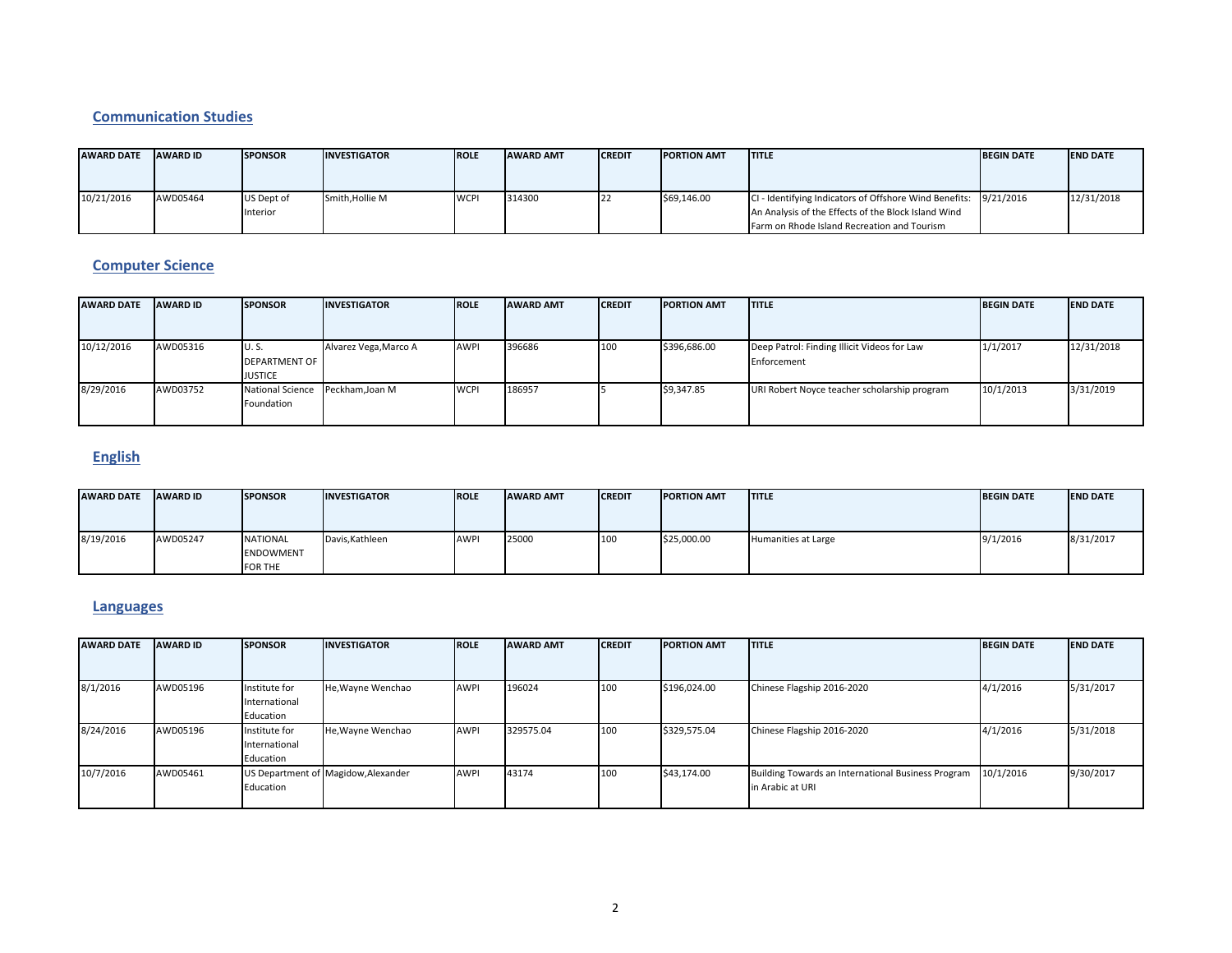#### **Mathematics**

| <b>AWARD DATE</b> | <b>AWARD ID</b> | <b>SPONSOR</b> | <b>INVESTIGATOR</b>                   | <b>ROLE</b> | <b>AWARD AMT</b> | <b>CREDIT</b> | <b>PORTION AMT</b> | <b>TITLE</b>                                 | <b>BEGIN DATE</b> | <b>END DATE</b> |
|-------------------|-----------------|----------------|---------------------------------------|-------------|------------------|---------------|--------------------|----------------------------------------------|-------------------|-----------------|
| 8/29/2016         | AWD03752        | Foundation     | National Science Libertini, Jessica M | <b>WCPI</b> | 186957           |               | \$9,347.85         | URI Robert Noyce teacher scholarship program | 10/1/2013         | 3/31/2019       |

#### **Political Science**

| <b>AWARD DATE</b> | <b>AWARD ID</b> | <b>ISPONSOR</b>           | <b>INVESTIGATOR</b>       | <b>ROLE</b> | <b>AWARD AMT</b> | <b>ICREDIT</b> | <b>PORTION AMT</b> | <b>ITITLE</b>                             | <b>BEGIN DATE</b> | <b>END DATE</b> |
|-------------------|-----------------|---------------------------|---------------------------|-------------|------------------|----------------|--------------------|-------------------------------------------|-------------------|-----------------|
| 10/12/2016        | AWD04617        | University of<br>Illinois | Pearson-Merkowitz, Shanna | AWPI        | 31502            | 100            | \$31,502.00        | State Level Immigration Policy, 1990-2016 | 7/1/2016          | 6/30/2017       |

### **Sociology & Anthropology**

| <b>AWARD DATE</b> | <b>AWARD ID</b> | <b>SPONSOR</b> | <b>INVESTIGATOR</b>    | <b>ROLE</b> | <b>AWARD AMT</b> | <b>CREDIT</b> | <b>IPORTION AMT</b> | <b>ITITLE</b>                                       | <b>BEGIN DATE</b> | <b>END DATE</b> |
|-------------------|-----------------|----------------|------------------------|-------------|------------------|---------------|---------------------|-----------------------------------------------------|-------------------|-----------------|
|                   |                 |                |                        |             |                  |               |                     |                                                     |                   |                 |
| 10/20/2016        | AWD05377        | University of  | Garcia-Quijano, Carlos | <b>AWPI</b> | 38179            | 170           | \$26,725.30         | CI - Coastal Forest Fisheries: A Study of Estuarine | 2/1/2016          | 1/31/2018       |
|                   |                 | Puerto Rico    |                        |             |                  |               |                     | Forest Resource Dependency in the Southern Coast of |                   |                 |
|                   |                 |                |                        |             |                  |               |                     | Puerto Rico                                         |                   |                 |
| 10/20/2016        | AWD05377        | University of  | Poggie, Jonathan       | <b>WCPI</b> | 38179            |               | \$11,453.70         | CI - Coastal Forest Fisheries: A Study of Estuarine | 2/1/2016          | 1/31/2018       |
|                   |                 | Puerto Rico    |                        |             |                  |               |                     | Forest Resource Dependency in the Southern Coast of |                   |                 |
|                   |                 |                |                        |             |                  |               |                     | Puerto Rico                                         |                   |                 |

### **Awards for College of Education and Professional Studies From 7/1/2016 To: 10/31/2016**

**Investigator Award Total: \$490,719.30**

#### **Center for Human Services**

| <b>AWARD DATE</b> | <b>AWARD ID</b> | <b>SPONSOR</b> | <b>INVESTIGATOR</b>               | <b>ROLE</b> | <b>AWARD AMT</b> | <b>CREDIT</b> | <b>PORTION AMT</b> | <b>ITITLE</b>                           | <b>BEGIN DATE</b> | <b>IEND DATE</b> |
|-------------------|-----------------|----------------|-----------------------------------|-------------|------------------|---------------|--------------------|-----------------------------------------|-------------------|------------------|
|                   |                 |                |                                   |             |                  |               |                    |                                         |                   |                  |
|                   |                 |                |                                   |             |                  |               |                    |                                         |                   |                  |
| 8/26/2016         | AWD05344        |                | RI Dept of Human Mathews, Deborah | <b>AWPI</b> | 237256           | 100           | \$237,256.00       | <b>RI DHS Training and Consultation</b> | 7/1/2016          | 6/30/2017        |
|                   |                 | Services       |                                   |             |                  |               |                    |                                         |                   |                  |
|                   |                 |                |                                   |             |                  |               |                    |                                         |                   |                  |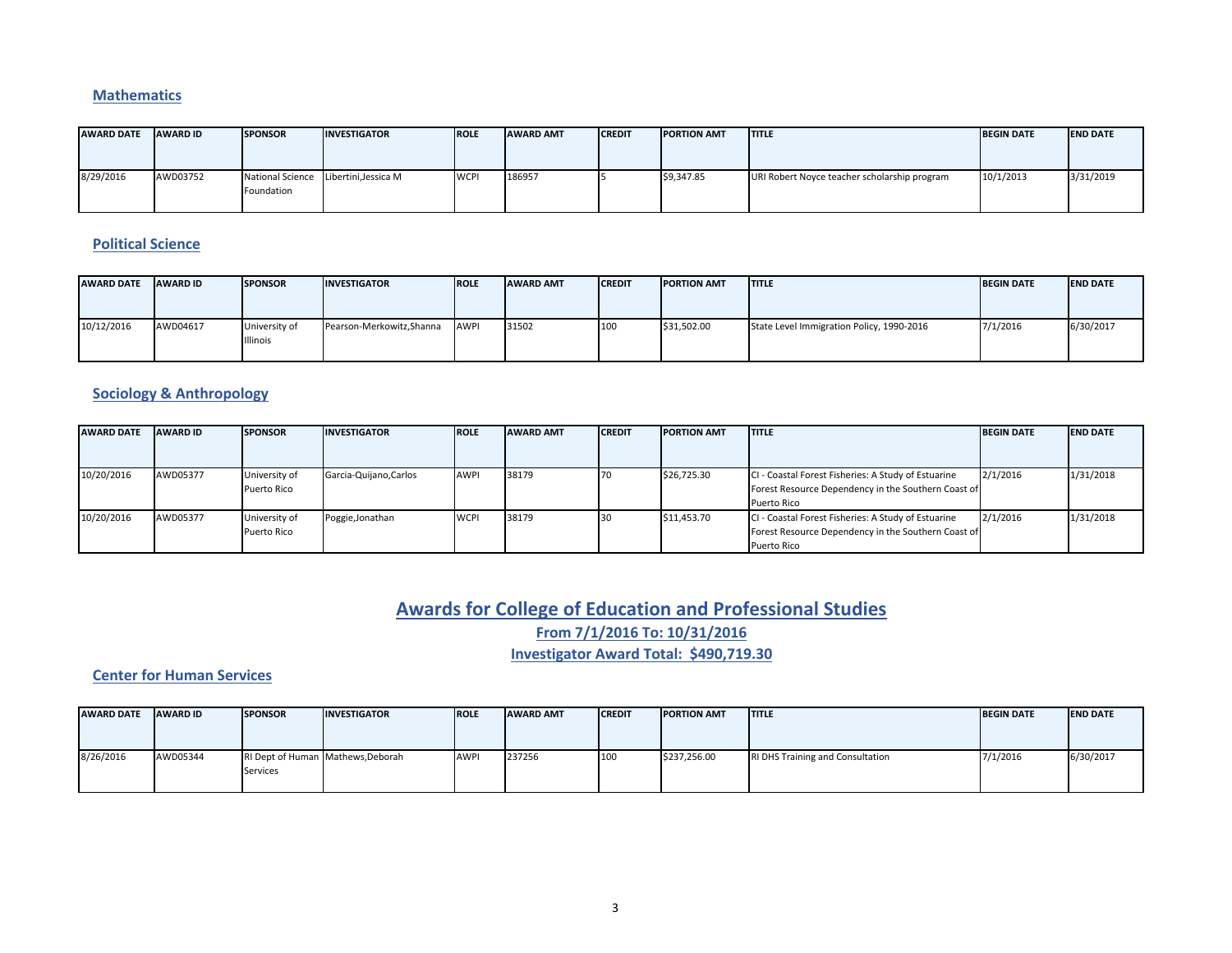#### **School of Education**

| <b>AWARD DATE</b> | <b>AWARD ID</b> | <b>SPONSOR</b>                           | <b>INVESTIGATOR</b> | <b>ROLE</b> | <b>AWARD AMT</b> | <b>CREDIT</b> | <b>PORTION AMT</b> | <b>TITLE</b>                                 | <b>BEGIN DATE</b> | <b>END DATE</b> |
|-------------------|-----------------|------------------------------------------|---------------------|-------------|------------------|---------------|--------------------|----------------------------------------------|-------------------|-----------------|
|                   |                 |                                          |                     |             |                  |               |                    |                                              |                   |                 |
| 9/6/2016          | AWD05536        | Jumpstart for<br>Young Children,<br>Inc. | Brand, Susan        | OTH         | 85202            | 50            | \$42,601.00        | Jumpstarat 17                                | 9/1/2016          | 8/31/2017       |
| 8/29/2016         | AWD03752        | <b>National Science</b><br>Foundation    | Byrd, David M       | <b>WCPI</b> | 186957           | 10            | \$18,695.70        | URI Robert Noyce teacher scholarship program | 10/1/2013         | 3/31/2019       |
| 9/6/2016          | AWD05536        | Jumpstart for<br>Young Children,<br>Inc. | Byrd, David M       | <b>AWPI</b> | 85202            | 50            | \$42,601.00        | Jumpstarat 17                                | 9/1/2016          | 8/31/2017       |
| 8/29/2016         | AWD03752        | <b>National Science</b><br>Foundation    | De Groot, Cornelis  | <b>WCPI</b> | 186957           | 10            | \$18,695.70        | URI Robert Noyce teacher scholarship program | 10/1/2013         | 3/31/2019       |
| 8/29/2016         | AWD03752        | <b>National Science</b><br>Foundation    | Fogleman Jr, Jay A  | <b>WCPI</b> | 186957           | 10            | \$18,695.70        | URI Robert Noyce teacher scholarship program | 10/1/2013         | 3/31/2019       |
| 8/29/2016         | AWD03752        | <b>National Science</b><br>Foundation    | Peno, Kathleen A    | <b>WCPI</b> | 186957           | 10            | \$18,695.70        | URI Robert Noyce teacher scholarship program | 10/1/2013         | 3/31/2019       |
| 8/29/2016         | AWD03752        | <b>National Science</b><br>Foundation    | Seitsinger, Anne    | <b>AWPI</b> | 186957           | 50            | \$93,478.50        | URI Robert Noyce teacher scholarship program | 10/1/2013         | 3/31/2019       |

### **Awards for College of Engineering**

**From: 7/1/2016 To: 10/31/2016 Investigator Award Total: \$1,759,952.83**

#### **Chemical Engineering**

| <b>AWARD DATE</b> | <b>AWARD ID</b> | <b>SPONSOR</b>          | <b>INVESTIGATOR</b> | <b>ROLE</b> | <b>AWARD AMT</b> | <b>CREDIT</b> | <b>PORTION AMT</b> | <b>ITITLE</b>                                                   | <b>BEGIN DATE</b> | <b>END DATE</b> |
|-------------------|-----------------|-------------------------|---------------------|-------------|------------------|---------------|--------------------|-----------------------------------------------------------------|-------------------|-----------------|
|                   |                 |                         |                     |             |                  |               |                    |                                                                 |                   |                 |
| 8/9/2016          | AWD05073        | <b>National Science</b> | Bothun, Geoffrey    | <b>WCPI</b> | 324765           | 25            | \$81,191.25        | Remoately Activated Biomaterial Scaffolds for Flexibly 8/1/2016 |                   | 7/31/2019       |
|                   |                 | Foundation              |                     |             |                  |               |                    | Directig the Recruitment and Differentiation of Bone            |                   |                 |
|                   |                 |                         |                     |             |                  |               |                    | <b>Progenitor Cells</b>                                         |                   |                 |
| 8/25/2016         | AWD04741        | University of           | Bothun, Geoffrey    | <b>AWPI</b> | 16286            | 100           | \$16,286.00        | Molecular Engineering of Food-Grade Dispersants as 1/1/2016     |                   | 12/31/2016      |
|                   |                 | Maryland                |                     |             |                  |               |                    | Highly Efficient and Safe Products for the Treatment            |                   |                 |
|                   |                 |                         |                     |             |                  |               |                    | of Oil Spills                                                   |                   |                 |
| 8/5/2016          | AWD05178        | <b>RI Commerce</b>      | Gregory, Otto       | <b>WCPI</b> | 49921.25         | 50            | \$24,960.62        | RFID Tags for Traceability, Counterfeiting and                  | 8/9/2016          | 6/1/2017        |
|                   |                 | Corporation             |                     |             |                  |               |                    | <b>Inventory Control</b>                                        |                   |                 |
| 10/1/2016         | AWD05582        | <b>URI Research</b>     | Gregory, Otto       | <b>AWPI</b> | 29289            | 100           | \$29,289.00        | High Resolution, Thin Film Thermocouples Utilizing              | 8/25/2016         | 8/25/2017       |
|                   |                 | Foundation              |                     |             |                  |               |                    | CMC as a Thermocouple Leg                                       |                   |                 |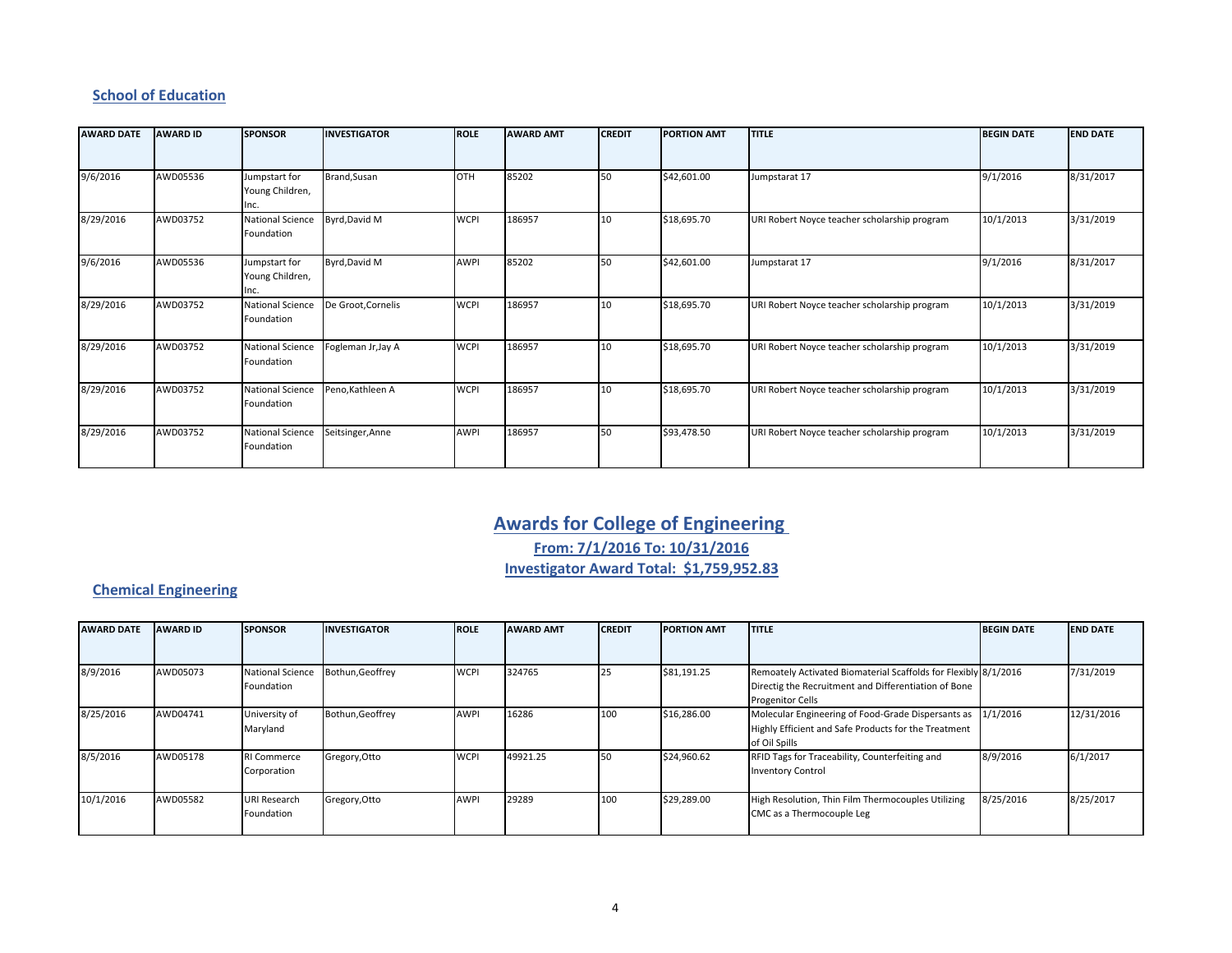| 8/30/2016 | AWD05356 | Alternatives    | Meenach.Samantha | <b>AWPI</b> | 39981 | 100 | \$39,981.00 | Development of a Comprehensive in Vitro Air-Grown 8/1/2016 | 7/31/2017 |
|-----------|----------|-----------------|------------------|-------------|-------|-----|-------------|------------------------------------------------------------|-----------|
|           |          | Research &      |                  |             |       |     |             | Lung Cancer Pre-Clinical Assay Platform                    |           |
|           |          | Development Fou |                  |             |       |     |             |                                                            |           |

#### **Civil and Environmental Engine**

| <b>AWARD DATE</b> | <b>AWARD ID</b> | <b>SPONSOR</b>                                         | <b>INVESTIGATOR</b> | <b>ROLE</b> | <b>AWARD AMT</b> | <b>CREDIT</b> | <b>PORTION AMT</b> | <b>TITLE</b>                                                                                                      | <b>BEGIN DATE</b> | <b>END DATE</b> |
|-------------------|-----------------|--------------------------------------------------------|---------------------|-------------|------------------|---------------|--------------------|-------------------------------------------------------------------------------------------------------------------|-------------------|-----------------|
|                   |                 |                                                        |                     |             |                  |               |                    |                                                                                                                   |                   |                 |
| 9/22/2016         | AWD05504        | International<br>Centre for<br>Diarrhoeal Dise         | Akanda, Ali         | AWPI        | 79910            | 100           | \$79,910.00        | Control of Endemic Cholera in Bangladesh                                                                          | 9/21/2016         | 8/31/2019       |
| 8/16/2016         | AWD04946        | RI Dept. of<br>Transportation                          | Baxter, Christopher | <b>WCPI</b> | 6640             | 33            | \$2,191.20         | Study of Scour at Rhode Island Bridges                                                                            | 1/1/2016          | 12/31/2017      |
| 8/16/2016         | AWD04946        | RI Dept. of<br>Transportation                          | Bradshaw, Aaron     | AWPI        | 6640             | 34            | \$2,257.60         | Study of Scour at Rhode Island Bridges                                                                            | 1/1/2016          | 12/31/2017      |
| 7/15/2016         | AWD03983        | RI Dept. of<br>Transportation                          | Bradshaw, Aaron S.  | AWPI        | 11723            | 100           | \$11,723.00        | Performance of micropiles in Rhode Island soils                                                                   | 9/30/2015         | 9/30/2016       |
| 9/27/2016         | AWD05451        | RI Dept. of<br>Transportation                          | Craver, Vinka       | AWPI        | 140185           | 100           | \$140,185.00       | Implementation of RIDOT Environmental Compliance<br>Assistance Program (RHODECAP) to New Construction<br>Projects | 1/1/2017          | 7/31/2019       |
| 9/13/2016         | AWD05456        | RI Dept. of<br>Transportation                          | Gindy, Mayrai       | AWPI        | 70425            | 100           | \$70,425.00        | Automatic Interpretation of GPR Images Using<br><b>Artificial Neural Networks</b>                                 | 9/1/2016          | 12/31/2017      |
| 8/4/2016          | AWD05513        | Korea Institute for Lee, Kang-Won<br>Civil Engineering |                     | AWPI        | 62160            | 100           | \$62,160.00        | Classification of Cold Recycled Pavement Materials<br>Contained Portland Cement (Phase II)                        | 5/21/2016         | 4/20/2017       |

#### **Elec, Computer & Bio Engr**

| <b>AWARD DATE</b> | <b>AWARD ID</b> | <b>SPONSOR</b>                        | <b>INVESTIGATOR</b> | <b>ROLE</b> | <b>AWARD AMT</b> | <b>CREDIT</b> | <b>PORTION AMT</b> | <b>ITITLE</b>                                                                                                                                      | <b>BEGIN DATE</b> | <b>END DATE</b> |
|-------------------|-----------------|---------------------------------------|---------------------|-------------|------------------|---------------|--------------------|----------------------------------------------------------------------------------------------------------------------------------------------------|-------------------|-----------------|
|                   |                 |                                       |                     |             |                  |               |                    |                                                                                                                                                    |                   |                 |
| 8/9/2016          | AWD05073        | National Science<br>Foundation        | Kennedy,Stephen     | <b>AWPI</b> | 324765           | 75            | \$243,573.75       | Remoately Activated Biomaterial Scaffolds for Flexibly 8/1/2016<br>Directig the Recruitment and Differentiation of Bone<br><b>Progenitor Cells</b> |                   | 7/31/2019       |
| 9/15/2016         | AWD05100        | Rhode Island<br>Hospital              | Mankodiya, Kunal    | <b>AWPI</b> | 77950            | 100           | \$77,950.00        | Understanding the Interplay of Social Context and<br>Physiology on Psychological Outcomes in Trauma-<br><b>Exposed Adolescents</b>                 | 7/1/2016          | 3/31/2017       |
| 8/5/2016          | AWD05178        | <b>RI Commerce</b><br>Corporation     | Wei,Tao             | <b>AWPI</b> | 49921.25         | <b>50</b>     | \$24,960.62        | RFID Tags for Traceability, Counterfeiting and<br><b>Inventory Control</b>                                                                         | 8/9/2016          | 6/1/2017        |
| 10/21/2016        | AWD04479        | <b>National Science</b><br>Foundation | Wei,Tao             | <b>AWPI</b> | 4950             |               | \$2,970.00         | A Low-Cost Velocimetry for Ultra-Fast Shock Wave<br>Measurement                                                                                    | 6/1/2015          | 5/31/2018       |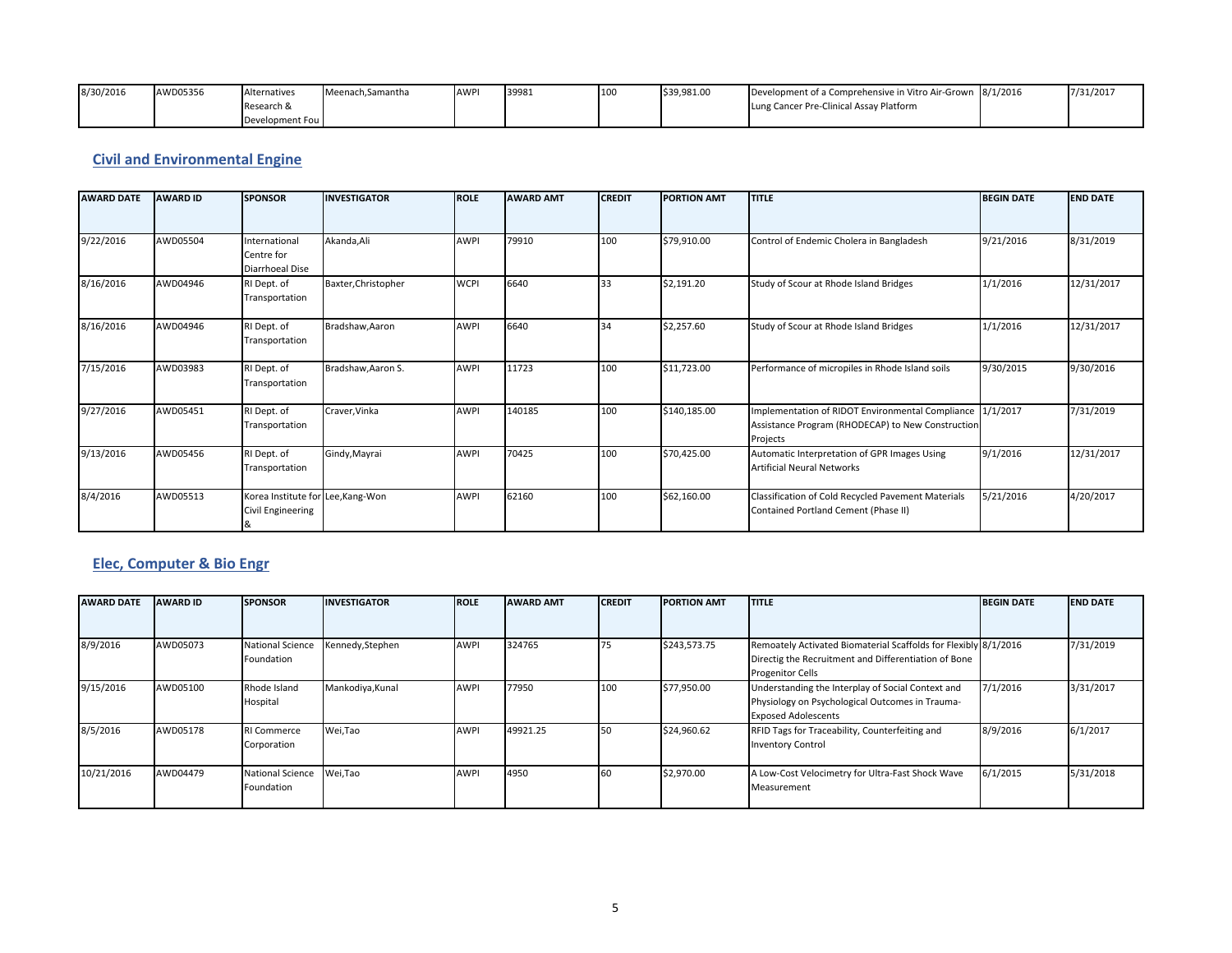### **Mech., Ind., Sys. Engineering**

| <b>AWARD DATE</b> | <b>AWARD ID</b> | <b>SPONSOR</b>                    | <b>INVESTIGATOR</b>  | <b>ROLE</b> | <b>AWARD AMT</b> | <b>CREDIT</b> | <b>PORTION AMT</b> | <b>TITLE</b>                                                               | <b>BEGIN DATE</b> | <b>END DATE</b> |
|-------------------|-----------------|-----------------------------------|----------------------|-------------|------------------|---------------|--------------------|----------------------------------------------------------------------------|-------------------|-----------------|
|                   |                 |                                   |                      |             |                  |               |                    |                                                                            |                   |                 |
| 7/8/2016          | AWD04925        | <b>NERACOOS</b>                   | Hashemi, S. M. Reza  | AWPI        | 62307            | 100           | \$62,307.00        | Integrated Watershed and River Modeling Study of<br>the Pawtuxet River, RI | 5/1/2016          | 11/30/2017      |
| 7/15/2016         | AWD05168        | <b>RI Commerce</b><br>Corporation | Jouaneh, Musa        | <b>AWPI</b> | 45549            | 100           | \$45,549.00        | Design of a Novel Robotic Gripper                                          | 7/12/2016         | 7/12/2017       |
| 7/18/2016         | AWD05185        | CBC, LLC                          | Rousseau, Carl-Ernst | <b>WCPI</b> | 50000            | 50            | \$25,000.00        | <b>HIPS Wind Energy Performance Study</b>                                  | 5/1/2016          | 4/30/2017       |
| 7/18/2016         | AWD05185        | CBC, LLC                          | Taggart, David       | <b>AWPI</b> | 50000            | 50            | \$25,000.00        | HIPS Wind Energy Performance Study                                         | 5/1/2016          | 4/30/2017       |

#### **Ocean Engineering**

| <b>AWARD DATE</b> | <b>AWARD ID</b> | <b>SPONSOR</b>                          | <b>INVESTIGATOR</b> | <b>ROLE</b> | <b>AWARD AMT</b> | <b>CREDIT</b> | <b>PORTION AMT</b> | <b>TITLE</b>                                                                                                                                   | <b>BEGIN DATE</b> | <b>END DATE</b> |
|-------------------|-----------------|-----------------------------------------|---------------------|-------------|------------------|---------------|--------------------|------------------------------------------------------------------------------------------------------------------------------------------------|-------------------|-----------------|
|                   |                 |                                         |                     |             |                  |               |                    |                                                                                                                                                |                   |                 |
| 8/4/2016          | AWD05503        | US of Office of<br>Naval Research       | Dahl.Jason          | <b>WCPI</b> | 60000            | 50            | \$30,000.00        | Further Development and Validation of an Efficient<br>Hybrid-BEM-LBM Model for Fluid-Structure<br><b>Interaction Problems</b>                  | 9/1/2016          | 8/31/2021       |
| 8/4/2016          | AWD05370        | US of Office of<br>Naval Research       | Dahl.Jason          | <b>AWPI</b> | 65000            | 100           | \$65,000.00        | Integrated Experiments and Simulation for<br>Hydrodynamic Control and Detection                                                                | 9/1/2016          | 8/31/2020       |
| 8/4/2016          | AWD05503        | US of Office of<br>Naval Research       | Grilli, Stephan     | <b>AWPI</b> | 60000            | 50            | \$30,000.00        | Further Development and Validation of an Efficient<br>Hybrid-BEM-LBM Model for Fluid-Structure<br><b>Interaction Problems</b>                  | 9/1/2016          | 8/31/2021       |
| 10/3/2016         | AWD04881        | Naval Undersea<br><b>Warfare Center</b> | Licht, Stephen      | <b>AWPI</b> | 104516.99        | 100           | \$104,516.99       | NEEC: Modeling and Control of Agile Biologically<br>Inspired Unmanned Underwater Vehicles                                                      | 9/30/2016         | 9/29/2017       |
| 8/26/2016         | AWD04935        | HDR/e2M                                 | Miller, James       | <b>AWPI</b> | 8666.22          | 50            | \$4,333.11         | Noise Measurements During Block Island Wind Farm<br>Construction                                                                               | 9/30/2015         | 12/31/2016      |
| 9/6/2016          | AWD04743        | <b>Brown University</b>                 | Miller, James       | <b>AWPI</b> | 58649            | 50            | \$29,324.50        | Remote Sensing of Sub-Surface Structure of<br><b>Extreterrestrial Bodies Using Laser Doppler</b><br>Velocimetry Measurements of Rayleigh Waves | 5/6/2015          | 5/5/2017        |
| 10/24/2016        | AWD05466        | HDR/e2M                                 | Miller, James       | <b>AWPI</b> | 272048.59        | 50            | \$136,024.29       | Underwater Acoustic Data Analysis and<br>Measurements for the Block Island Wind Farm<br><b>Construction and Operation</b>                      | 8/23/2016         | 12/31/2017      |
| 10/28/2016        | AWD05336        | US of Office of<br>Naval Research       | Miller, James       | <b>AWPI</b> | 110000           | 50            | \$55,000.00        | Low Frequency Acoustic Propagation: The Effects of<br><b>Sediment Properties</b>                                                               | 4/1/2016          | 9/30/2019       |
| 8/26/2016         | AWD04935        | HDR / e2M                               | Potty, Gopu         | <b>WCPI</b> | 8666.22          | 50            | \$4,333.11         | Noise Measurements During Block Island Wind Farm<br>Construction                                                                               | 9/30/2015         | 12/31/2016      |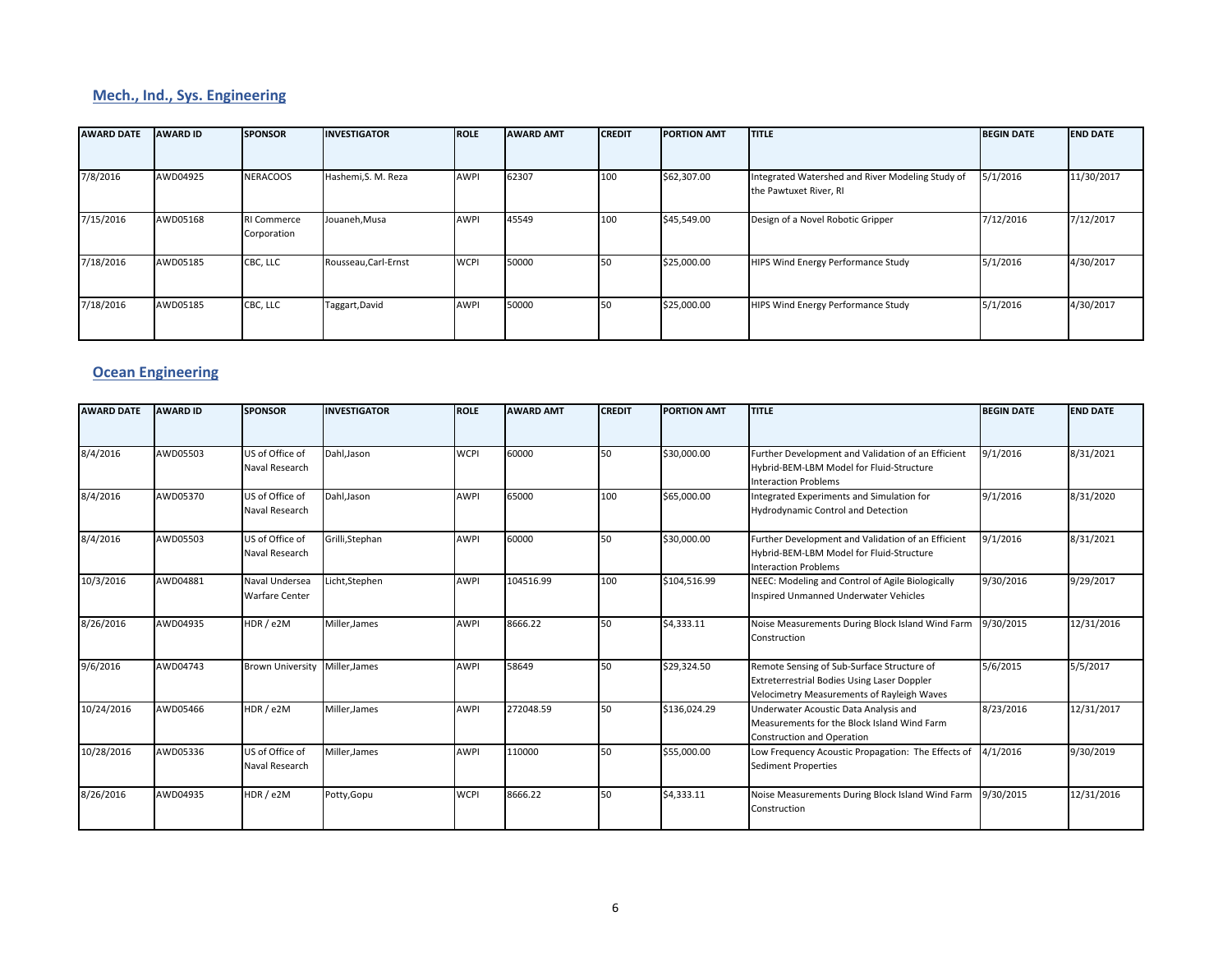| 9/6/2016   | AWD04743 | Brown University Potty, Gopu |                 | <b>WCPI</b> | 58649     |     | \$29,324.50  | Remote Sensing of Sub-Surface Structure of         | 5/6/2015  | 5/5/2017   |
|------------|----------|------------------------------|-----------------|-------------|-----------|-----|--------------|----------------------------------------------------|-----------|------------|
|            |          |                              |                 |             |           |     |              | <b>Extreterrestrial Bodies Using Laser Doppler</b> |           |            |
|            |          |                              |                 |             |           |     |              | Velocimetry Measurements of Rayleigh Waves         |           |            |
| 10/24/2016 | AWD05466 | HDR / e2M                    | Potty,Gopu      | <b>WCPI</b> | 272048.59 |     | \$136,024.29 | Underwater Acoustic Data Analysis and              | 8/23/2016 | 12/31/2017 |
|            |          |                              |                 |             |           |     |              | Measurements for the Block Island Wind Farm        |           |            |
|            |          |                              |                 |             |           |     |              | <b>Construction and Operation</b>                  |           |            |
| 10/28/2016 | AWD05336 | US of Office of              | Potty,Gopu      | <b>WCPI</b> | 110000    |     | \$55,000.00  | Low Frequency Acoustic Propagation: The Effects of | 4/1/2016  | 9/30/2019  |
|            |          | Naval Research               |                 |             |           |     |              | <b>Sediment Properties</b>                         |           |            |
|            |          |                              |                 |             |           |     |              |                                                    |           |            |
| 9/16/2016  | AWD05277 | <b>MITRE</b>                 | Vincent, Harold | <b>AWPI</b> | 13202     | 100 | \$13,202.00  | <b>COEUT: Multi-Static Sensor Array Testbed</b>    | 4/1/2016  | 9/30/2016  |
|            |          | Corporation                  |                 |             |           |     |              |                                                    |           |            |
|            |          |                              |                 |             |           |     |              |                                                    |           |            |

### **Awards for College of Environmental Life Sciences**

**From: 7/1/2016 To: 10/31/2016**

**Investigator Award Total: \$5,657,494.41**

#### **Biochem‐Microb‐Molecular Gen.**

| <b>AWARD DATE</b> | <b>AWARD ID</b> | <b>SPONSOR</b>                       | <b>INVESTIGATOR</b> | <b>ROLE</b> | <b>AWARD AMT</b> | <b>CREDIT</b> | <b>IPORTION AMT</b> | <b>ITITLE</b>                                                               | <b>BEGIN DATE</b> | <b>IEND DATE</b> |
|-------------------|-----------------|--------------------------------------|---------------------|-------------|------------------|---------------|---------------------|-----------------------------------------------------------------------------|-------------------|------------------|
|                   |                 |                                      |                     |             |                  |               |                     |                                                                             |                   |                  |
| 7/21/2016         | AWD04282        | University of<br>California at Davis | Rothman.Alan        | <b>AWPI</b> | 60697            | 100           | \$60,697.00         | Quantifying Heterogeneities in Dengue Virus<br><b>Transmission Dynamics</b> | 5/1/2016          | 4/30/2017        |

#### **CELS Academic Unit 1**

| <b>AWARD DATE</b> | <b>AWARD ID</b> | <b>SPONSOR</b>                              | <b>INVESTIGATOR</b>                    | <b>ROLE</b> | <b>AWARD AMT</b> | <b>CREDIT</b> | <b>PORTION AMT</b> | <b>TITLE</b>                                                                                                 | <b>BEGIN DATE</b> | <b>END DATE</b> |
|-------------------|-----------------|---------------------------------------------|----------------------------------------|-------------|------------------|---------------|--------------------|--------------------------------------------------------------------------------------------------------------|-------------------|-----------------|
|                   |                 |                                             |                                        |             |                  |               |                    |                                                                                                              |                   |                 |
| 7/18/2016         | AWD04638        | Tri-State Turf<br>Research<br>Foundation    | Alm, Steven                            | <b>AWPI</b> | 11236            | 100           | \$11,236.00        | Surfactants and Synergists for Control of Annual<br>Bluegrass Weevils on Golf Course Turf                    | 1/20/2015         | 12/31/2017      |
| 10/11/2016        | AWD05426        | US Department of Alm, Steven<br>Agriculture |                                        | <b>AWPI</b> | 202000           | 100           | \$202,000.00       | Risk Management and Crop Insurance Education for<br>Rhode Island Growers 2016-17                             | 9/30/2016         | 9/29/2017       |
| 8/5/2016          | AWD05190        | Agcore<br><b>Technologies LLC</b>           | Bradley, Terence                       | AWPI        | 50000            | 100           | \$50,000.00        | Investigation of Spirulina Blue-Green Algae for<br>Aquaculture Fish Feeds                                    | 6/15/2016         | 6/15/2017       |
| 8/19/2016         | AWD05148        | RI Dept. of<br>Transportation               | Brown, Rebecca                         | <b>WCPI</b> | 223093           | 25            | \$55,773.25        | Evaluating the Effectiveness of Improved Roadside<br>Best Management Practices in Maintaining Storm<br>Water | 9/1/2016          | 8/31/2019       |
| 10/6/2016         | AWD05388        | University of<br>Vermont                    | Brown, Rebecca                         | AWPI        | 14638            | 100           | \$14,638.00        | Developing Production Protocol and Connecting<br>Producers to Consumers of Vegetable Amaranth                | 7/29/2016         | 12/31/2017      |
| 8/16/2016         | AWD05126        |                                             | Cornell University Casagrande, Richard | AWPI        | 109949           | 50            | \$54,974.50        | Developing Biocontrol for Invasive Phragmites<br>Australis                                                   | 6/1/2016          | 1/31/2021       |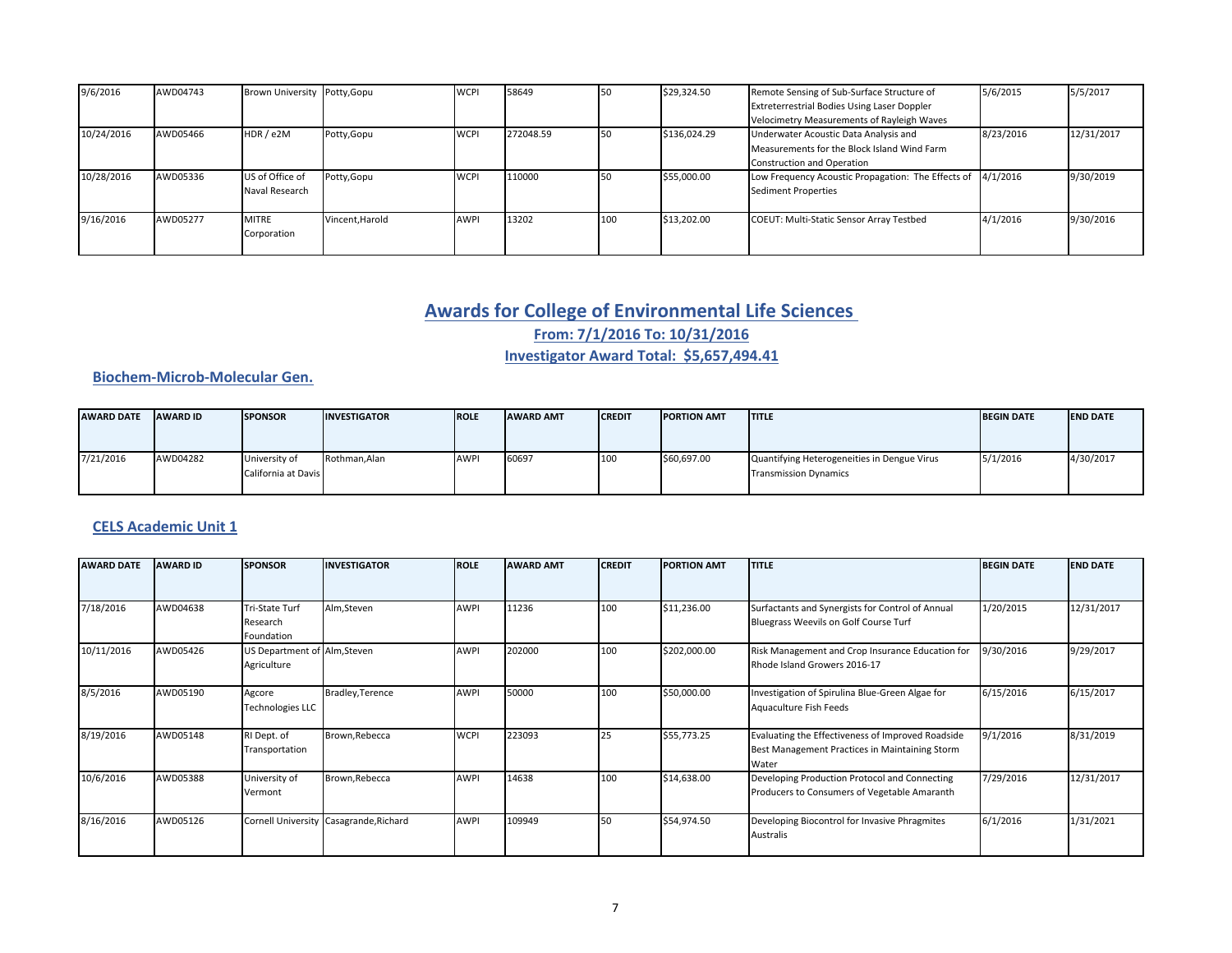| 9/13/2016 | AWD04437 | Agriculture                                   | US Department of Casagrande, Richard A  | <b>AWPI</b> | 161000 | 100 | \$161,000.00 | Extension Implementation Program for Rhode Island: 9/1/2014<br>Continuing a Tradition of Success |          | 8/31/2017  |
|-----------|----------|-----------------------------------------------|-----------------------------------------|-------------|--------|-----|--------------|--------------------------------------------------------------------------------------------------|----------|------------|
| 8/29/2016 | AWD04659 | University of<br>Maryland                     | Gomez-Chiarri, Marta                    | <b>WCPI</b> | 84215  | 33  | \$27,790.95  | Safe Feedstocks for Bivalve Aquaculture                                                          | 9/1/2015 | 8/31/2017  |
| 9/27/2016 | AWD05028 | Agriculture                                   | US Department of Gomez-Chiarri, Marta   | <b>AWPI</b> | 57750  | 100 | \$57,750.00  | Defining Disease Resistant and Tolerant Phenotypes<br>Among Selectively Bred Oyster Families     | 9/1/2015 | 8/30/2019  |
| 7/21/2016 | AWD05345 | University of<br>Connecticut<br><b>STORRS</b> | Tewksbury, Elizabeth                    | <b>AWPI</b> | 4000   | 100 | \$4,000.00   | <b>Biological Control of Lily Leaf Beetle</b>                                                    | 4/1/2016 | 12/31/2016 |
| 8/16/2016 | AWD05126 |                                               | Cornell University Tewksbury, Elizabeth | <b>WCPI</b> | 109949 | 150 | \$54,974.50  | Developing Biocontrol for Invasive Phragmites<br>Australis                                       | 6/1/2016 | 1/31/2021  |
| 7/20/2016 | AWD05044 | RI Office of<br><b>Energy Resources</b>       | Trandafir, Simona                       | <b>AWPI</b> | 70000  | 100 | \$70,000.00  | Technical and Strategic Support for the Efficient<br><b>Buildings Fund</b>                       | 7/1/2016 | 12/31/2017 |

#### **CELS Academic Unit 2**

| <b>AWARD DATE</b> | <b>AWARD ID</b> | <b>SPONSOR</b>        | <b>INVESTIGATOR</b> | <b>ROLE</b> | <b>AWARD AMT</b> | <b>CREDIT</b> | <b>PORTION AMT</b> | <b>TITLE</b>                                           | <b>BEGIN DATE</b> | <b>END DATE</b> |
|-------------------|-----------------|-----------------------|---------------------|-------------|------------------|---------------|--------------------|--------------------------------------------------------|-------------------|-----------------|
|                   |                 |                       |                     |             |                  |               |                    |                                                        |                   |                 |
| 7/7/2016          | AWD05440        | Rhode Island          | August, Peter       | <b>AWPI</b> | 56000            | 100           | \$56,000.00        | CI - FY2017 Sustaining and Enhancing Access to the     | 7/1/2016          | 6/30/2017       |
|                   |                 | Statewide             |                     |             |                  |               |                    | Rhode Island Geographic Information System (RIGIS)     |                   |                 |
|                   |                 | Planning              |                     |             |                  |               |                    | <b>Geospatial Database</b>                             |                   |                 |
| 8/23/2016         | AWD04871        | US Dept of            | August, Peter       | <b>AWPI</b> | 117370           | 25            | \$29,342.50        | CI - Resource Based Geospatial and Enterprise GIS      | 8/22/2016         | 12/31/2017      |
|                   |                 | Interior              |                     |             |                  |               |                    | Supplort to the NER of the NPS FY15                    |                   |                 |
| 7/14/2016         | AWD04428        | AmericaView           | August, Peter V     | <b>WCPI</b> | 23500            | 25            | \$5,875.00         | CI - AmericaView Affiliate Development Grant           | 7/1/2016          | 6/30/2017       |
|                   |                 |                       |                     |             |                  |               |                    | Opportunity                                            |                   |                 |
| 8/29/2016         | AWD04872        | US Army Corps of      | Becker, Austin H    | <b>AWPI</b> | 67384            | 100           | \$67,384.00        | CI - Measuring Risk to Inform Resilience: Pilot Study  | 6/20/2016         | 12/31/2016      |
|                   |                 | Engineers             |                     |             |                  |               |                    | for North Atlantic Medium and High Use Maritime        |                   |                 |
|                   |                 |                       |                     |             |                  |               |                    | <b>Freight Nodes</b>                                   |                   |                 |
| 10/21/2016        | AWD05464        | US Dept of            | Bidwell, David      | <b>WCPI</b> | 314300           | 16            | \$50,288.00        | CI - Identifying Indicators of Offshore Wind Benefits: | 9/21/2016         | 12/31/2018      |
|                   |                 | Interior              |                     |             |                  |               |                    | An Analysis of the Effects of the Block Island Wind    |                   |                 |
|                   |                 |                       |                     |             |                  |               |                    | Farm on Rhode Island Recreation and Tourism            |                   |                 |
| 10/18/2016        | AWD05452        | <b>RI Coastal Res</b> | Bonynge, Gregory    | <b>WCPI</b> | 219890           | 45            | \$98,950.50        | CI - HUD III-Shoreline Change Special Area             | 10/1/2016         | 9/30/2017       |
|                   |                 | Mgt.Council           |                     |             |                  |               |                    | Management Plan (Beach SAMP): Coastal Parcel Data      |                   |                 |
|                   |                 |                       |                     |             |                  |               |                    | Set and Shoreline Change Mapping for CERI              |                   |                 |
| 7/14/2016         | AWD04428        | AmericaView           | Bonynge, Gregory H  | <b>WCPI</b> | 23500            | 25            | \$5,875.00         | CI - AmericaView Affiliate Development Grant           | 7/1/2016          | 6/30/2017       |
|                   |                 |                       |                     |             |                  |               |                    | Opportunity                                            |                   |                 |
| 8/1/2016          | AWD04755        | The Energy and        | Boving, Thomas      | <b>AWPI</b> | 5661             | 100           | \$5,661.00         | From Polluted Rivers to Clean Irrigation Water         | 5/7/2016          | 5/5/2017        |
|                   |                 | Resource Institute    |                     |             |                  |               |                    |                                                        |                   |                 |
| 8/4/2016          | AWD05329        | <b>ADOX</b>           | Boving, Thomas      | <b>AWPI</b> | 7018             | 50            | \$3,509.00         | NMR Study of CIO2 / Alpha-Cyclodextrin                 | 5/31/2016         | 6/30/2016       |
|                   |                 | Technologies -        |                     |             |                  |               |                    | Complexation                                           |                   |                 |
|                   |                 | Intl. Dioxide. Inc.   |                     |             |                  |               |                    |                                                        |                   |                 |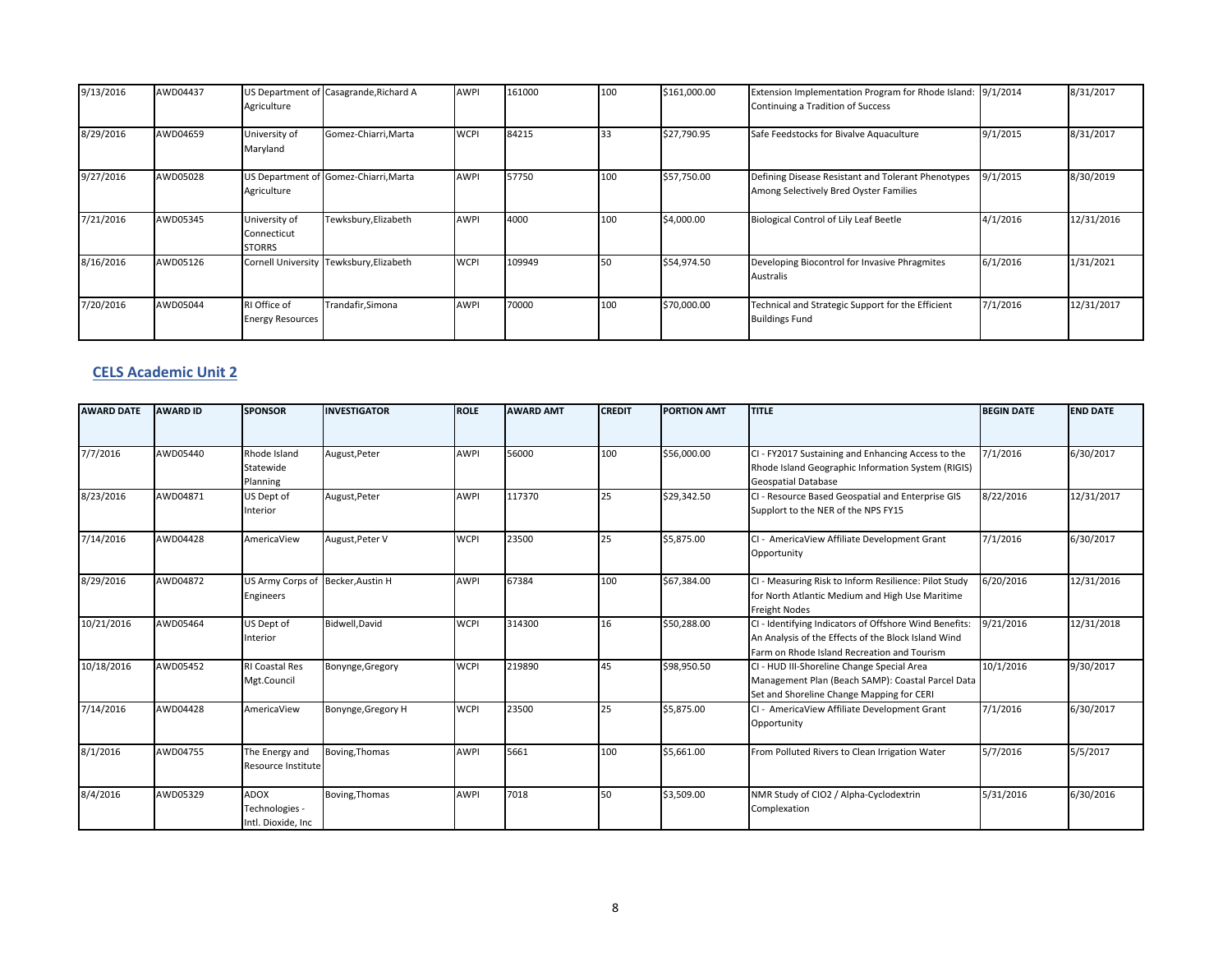| 8/19/2016  | AWD05148 | RI Dept. of<br>Transportation                  | Boving, Thomas       | <b>WCPI</b> | 223093 | 25  | \$55,773.25  | Evaluating the Effectiveness of Improved Roadside<br>Best Management Practices in Maintaining Storm<br>Water                                                 | 9/1/2016  | 8/31/2019  |
|------------|----------|------------------------------------------------|----------------------|-------------|--------|-----|--------------|--------------------------------------------------------------------------------------------------------------------------------------------------------------|-----------|------------|
| 8/31/2016  | AWD05538 | RI Water<br>Resouces Board                     | Boving, Thomas       | <b>AWPI</b> | 6517   | 50  | \$3,258.50   | RIWRB Proposal Development Project                                                                                                                           | 7/1/2016  | 10/31/2016 |
| 9/6/2016   | AWD05373 | RI Department of<br>Administration             | Boving, Thomas       | <b>WCPI</b> | 275000 | 50  | \$137,500.00 | Scituate Reservoir Mitigation Model: Feasibility of a<br>Retrofit and Concurrent Safe Yield Analysis                                                         | 9/1/2016  | 9/30/2018  |
| 7/19/2016  | AWD04994 | <b>Brown University</b>                        | Cardace, Dawn        | AWPI        | 8500   | 100 | \$8,500.00   | Tackling the Astrobiological Potential of<br>Hydrothermal Processes: Comparing Distributions of<br>Minerals and Organics in Earth's Seabed                   | 6/1/2016  | 8/31/2016  |
| 10/6/2016  | AWD05400 | <b>Brown University</b>                        | Cardace, Dawn        | AWPI        | 42887  | 100 | \$42,887.00  | Connecting Serpentinite Whole Rock Geochemistry to 8/15/2016<br>Astrobiology                                                                                 |           | 8/31/2017  |
| 8/23/2016  | AWD04871 | US Dept of<br>Interior                         | Cressman, Jessica A. | <b>WCPI</b> | 117370 | 25  | \$29,342.50  | CI - Resource Based Geospatial and Enterprise GIS<br>Supplort to the NER of the NPS FY15                                                                     | 8/22/2016 | 12/31/2017 |
| 8/15/2016  | AWD05405 | US Dept of<br>Interior                         | Druschke, Caroline   | AWPI        | 40493  | 100 | \$40,493.00  | CI - Science Communication Outreach for the<br>Northeast Coastal and Barrier Network                                                                         | 6/15/2016 | 10/31/2017 |
| 8/23/2016  | AWD04871 | US Dept of<br>Interior                         | Duhaime, Roland      | <b>WCPI</b> | 117370 | 25  | \$29,342.50  | CI - Resource Based Geospatial and Enterprise GIS<br>Supplort to the NER of the NPS FY15                                                                     | 8/22/2016 | 12/31/2017 |
| 10/12/2016 | AWD05600 | <b>UNESCO</b>                                  | ngelhart, Simon      | AWPI        | 8000   | 100 | \$8,000.00   | Sea-Level Changes from Minutes to Millennia                                                                                                                  | 3/8/2016  | 12/31/2016 |
| 9/6/2016   | AWD05116 | The City<br>University of New<br>York          | Gold, Arthur         | AWPI        | 37019  | 100 | \$37,019.00  | CI - CNH-L: Multi-Scale Coupled Natural Human<br>System Dynamics of Nitrogen in Residential<br>Landscapes                                                    | 7/1/2016  | 6/30/2019  |
| 10/4/2016  | AWD04418 | RI Department of<br>Health                     | Gold, Arthur J       | <b>WCPI</b> | 200000 | 30  | \$60,000.00  | CI - Municipal Capacity Training and Public Outreach<br>Source Water Protection Project                                                                      | 7/1/2014  | 6/30/2017  |
| 10/20/2016 | AWD04766 | Wildlife<br>Management<br>Institute            | Husband, Thomas      | <b>AWPI</b> | 210910 | 100 | \$210,910.00 | WMI Service Contract to Support Wildlife<br>Management of New England Cottontail (Sylvilagus<br>Transitionalis                                               | 3/20/2015 | 3/19/2017  |
| 10/4/2016  | AWD04418 | RI Department of<br>Health                     | Joubert, Lorraine B  | AWPI        | 200000 | 35  | \$70,000.00  | CI - Municipal Capacity Training and Public Outreach<br>Source Water Protection Project                                                                      | 7/1/2014  | 6/30/2017  |
| 7/14/2016  | AWD04428 | AmericaView                                    | Labash, Charles      | <b>WCPI</b> | 23500  | 25  | \$5,875.00   | CI - AmericaView Affiliate Development Grant<br>Opportunity                                                                                                  | 7/1/2016  | 6/30/2017  |
| 8/23/2016  | AWD04871 | US Dept of<br>Interior                         | Labash, Charles      | <b>WCPI</b> | 117370 | 25  | \$29,342.50  | CI - Resource Based Geospatial and Enterprise GIS<br>Supplort to the NER of the NPS FY15                                                                     | 8/22/2016 | 12/31/2017 |
| 10/4/2016  | AWD04418 | RI Department of<br>Health                     | Mccann, Alyson       | <b>WCPI</b> | 200000 | 35  | \$70,000.00  | CI - Municipal Capacity Training and Public Outreach<br>Source Water Protection Project                                                                      | 7/1/2014  | 6/30/2017  |
| 10/21/2016 | AWD05464 | US Dept of<br>Interior                         | Moore, Amelia        | <b>WCPI</b> | 314300 | 16  | \$50,288.00  | CI - Identifying Indicators of Offshore Wind Benefits:<br>An Analysis of the Effects of the Block Island Wind<br>Farm on Rhode Island Recreation and Tourism | 9/21/2016 | 12/31/2018 |
| 10/13/2016 | AWD04989 | University of<br>North Carolina -<br><b>CH</b> | Opaluch, James       | <b>WCPI</b> | 436036 | 24  | \$104,648.64 | CI - Dept. of Homeland Security Coastal Resilience<br>Center of Excellence Projects                                                                          | 1/1/2016  | 6/30/2017  |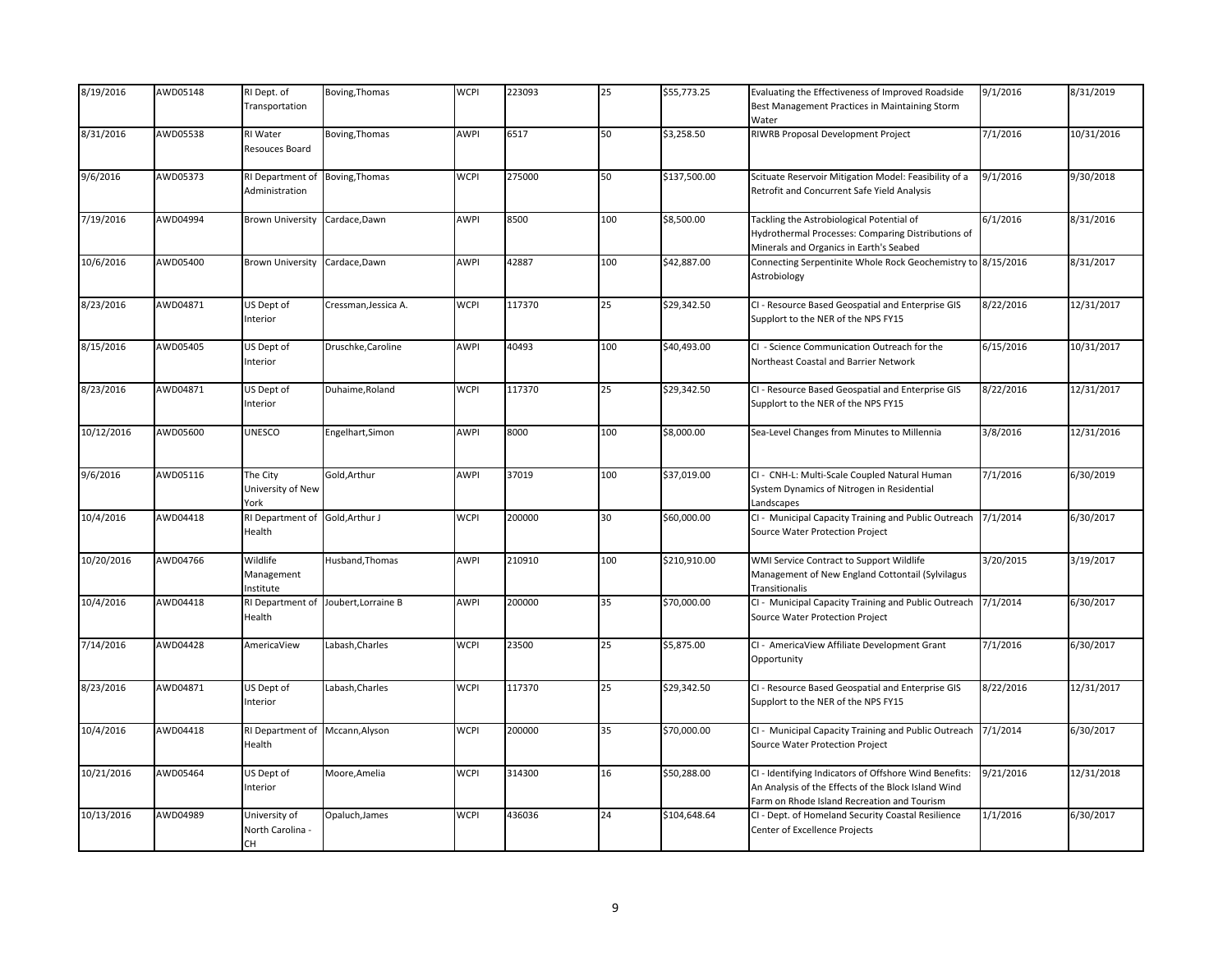| 7/28/2016 | AWD05323 | US Fish and<br><b>Wildlife Service</b>              | Paton, Peter     | <b>AWPI</b> | 21115  | 100 | \$21,115.00  | CI - Tern and Plover Nanotag Study - Southern New<br><b>England and New York</b>                             | 7/18/2016 | 5/31/2017  |
|-----------|----------|-----------------------------------------------------|------------------|-------------|--------|-----|--------------|--------------------------------------------------------------------------------------------------------------|-----------|------------|
| 8/19/2016 | AWD05148 | RI Dept. of<br>Transportation                       | Pradhanang, Soni | <b>AWPI</b> | 223093 | 50  | \$111,546.50 | Evaluating the Effectiveness of Improved Roadside<br>Best Management Practices in Maintaining Storm<br>Water | 9/1/2016  | 8/31/2019  |
| 8/31/2016 | AWD05538 | <b>RI</b> Water<br>Resouces Board                   | Pradhanang, Soni | <b>WCPI</b> | 6517   |     | \$3,258.50   | RIWRB Proposal Development Project                                                                           | 7/1/2016  | 10/31/2016 |
| 9/6/2016  | AWD05373 | RI Department of Pradhanang, Soni<br>Administration |                  | <b>AWPI</b> | 275000 | 150 | \$137,500.00 | Scituate Reservoir Mitigation Model: Feasibility of a<br>Retrofit and Concurrent Safe Yield Analysis         | 9/1/2016  | 9/30/2018  |
| 7/14/2016 | AWD04428 | AmericaView                                         | Wang, Yegiao     | <b>AWPI</b> | 23500  | 25  | \$5,875.00   | CI - AmericaView Affiliate Development Grant<br>Opportunity                                                  | 7/1/2016  | 6/30/2017  |

#### **CELS Academic Unit 3**

| <b>AWARD DATE</b> | <b>AWARD ID</b> | <b>SPONSOR</b>                                        | <b>INVESTIGATOR</b>                         | <b>ROLE</b> | <b>AWARD AMT</b> | <b>CREDIT</b> | <b>PORTION AMT</b> | <b>TITLE</b>                                                                                                                             | <b>BEGIN DATE</b> | <b>END DATE</b> |
|-------------------|-----------------|-------------------------------------------------------|---------------------------------------------|-------------|------------------|---------------|--------------------|------------------------------------------------------------------------------------------------------------------------------------------|-------------------|-----------------|
|                   |                 |                                                       |                                             |             |                  |               |                    |                                                                                                                                          |                   |                 |
| 10/26/2016        | AWD05623        | Zoetis                                                | De Groot, Anne                              | <b>AWPI</b> | 19955            | 100           | \$19,955.00        | Analysis of PRRSV Peptides                                                                                                               | 10/20/2016        | 10/19/2017      |
| 8/18/2016         | AWD05404        | Pearson<br>Education                                  | Dewsbury, Bryan M                           | AWPI        | 5000             | 100           | \$5,000.00         | Reflection Assignments and the Academic<br>Performance of Underrepresented Minorities                                                    | 6/1/2016          | 5/31/2017       |
| 8/26/2016         | AWD05172        | RI Board of Gov<br>for High Ed                        | Dewsbury, Bryan M                           | <b>AWPI</b> | 10100            | 100           | \$10,100.00        | The Effects of Social Emtional Learning on Academic<br>Performance and Behavior                                                          | 3/1/2016          | 6/30/2016       |
| 9/29/2016         | AWD05479        | <b>CHEROKEE</b><br><b>NATION</b><br><b>TECHNOLOGY</b> | Mathew, Anuja                               | <b>AWPI</b> | 11656.16         | 100           | \$11,656.16        | Generation of Fluorescently Labeled Dengue Viruses                                                                                       | 9/19/2016         | 10/19/2016      |
| 7/21/2016         | AWD04885        | Estuaries                                             | Restore America's Moseman-Valtierra, Serena | <b>AWPI</b> | 22078            | 100           | \$22,078.00        | Expanding Blue Carbon Implementation: Increasing<br>GHG Model Application in Tidally Restricted and<br>Restored New England Salt Marshes | 1/1/2016          | 8/31/2017       |
| 8/29/2016         | AWD04659        | University of<br>Maryland                             | Nelson, David                               | <b>WCPI</b> | 84215            | 33            | \$27,790.95        | Safe Feedstocks for Bivalve Aquaculture                                                                                                  | 9/1/2015          | 8/31/2017       |
| 8/11/2016         | AWD03994        | Pennsylvania<br><b>State University</b>               | Roberts, Alison                             | <b>AWPI</b> | 101005           | 100           | \$101,005.00       | CENTER FOR LIGNOCELLULOSE STRUCTURE AND<br><b>FORMATION (CLSF)</b>                                                                       | 8/1/2014          | 7/31/2017       |
| 8/18/2016         | AWD05072        | <b>United States</b><br>Army                          | Rothman, Alan                               | <b>AWPI</b> | 1427065          | 100           | \$1,427,065.00     | Systems Biology of the Immune Response to Live and 9/1/2016<br><b>Inactivated Dengue Virus Vaccines</b>                                  |                   | 8/31/2018       |
| 8/29/2016         | AWD04971        | <b>CHEROKEE</b><br><b>NATION</b><br><b>TECHNOLOGY</b> | Rothman, Alan                               | <b>AWPI</b> | 44184.29         | 100           | \$44,184.29        | Development of Immunology Research Agenda To<br>Support the WRAIR                                                                        | 8/1/2015          | 7/31/2017       |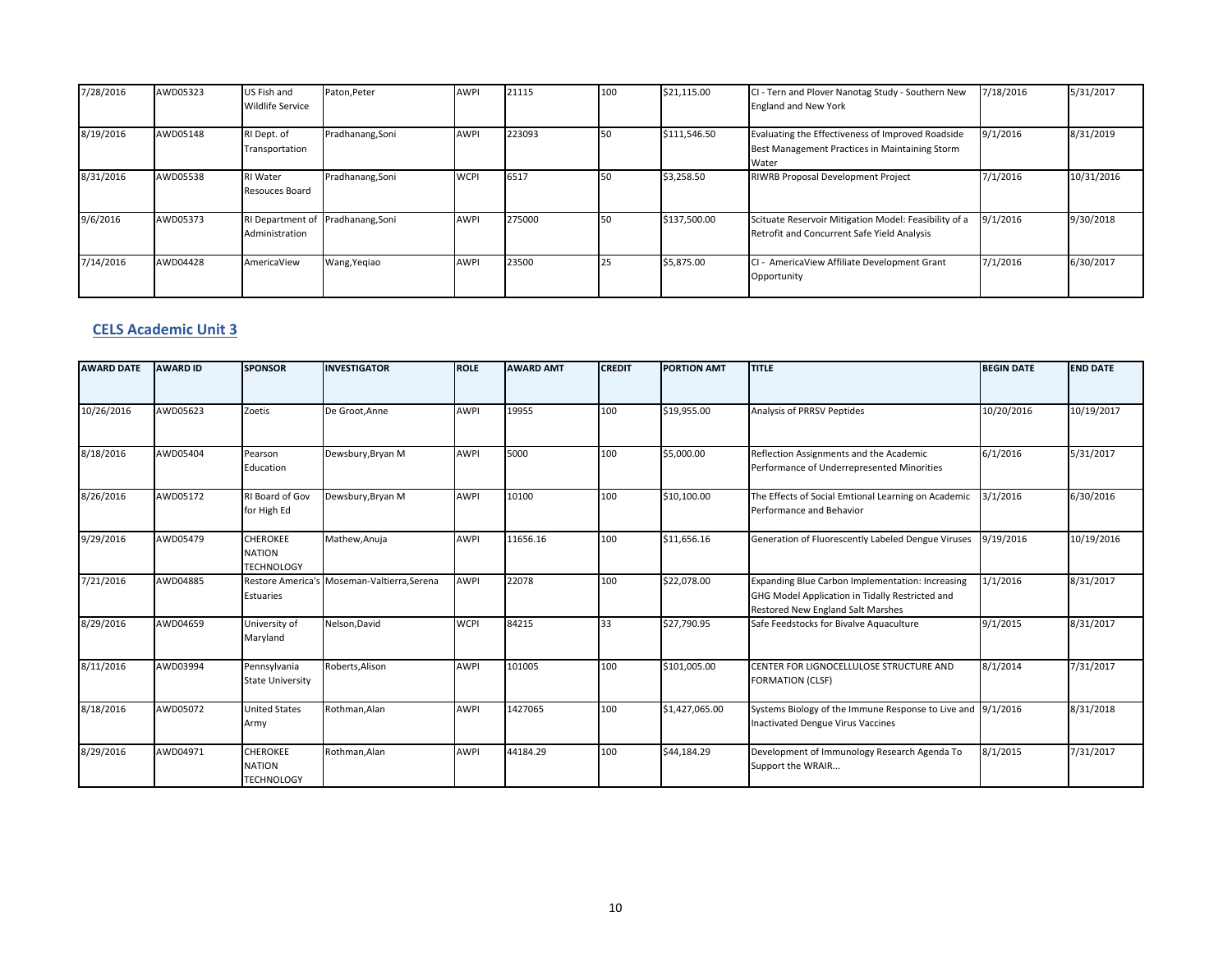#### **Dean Environment Life Science**

| <b>AWARD DATE</b> | <b>AWARD ID</b> | <b>SPONSOR</b>                              | <b>INVESTIGATOR</b> | <b>ROLE</b> | <b>AWARD AMT</b> | <b>CREDIT</b> | <b>PORTION AMT</b> | <b>TITLE</b>                                                                | <b>BEGIN DATE</b> | <b>END DATE</b> |
|-------------------|-----------------|---------------------------------------------|---------------------|-------------|------------------|---------------|--------------------|-----------------------------------------------------------------------------|-------------------|-----------------|
|                   |                 |                                             |                     |             |                  |               |                    |                                                                             |                   |                 |
| 8/31/2016         | AWD04161        | US Dept of<br>Interior                      | Boothroyd, Jon C    | <b>WCPI</b> | 200000           | 33            | \$66,000.00        | CI IDENTIFICATION OF SAND/GRAVEL RESOURCES IN<br><b>RHODE ISLAND WATERS</b> | 7/29/2014         | 7/31/2018       |
| 9/22/2016         | AWD05576        | US Department of Kirby, John<br>Agriculture |                     | <b>AWPI</b> | 147513           | 100           | \$147,513.00       |                                                                             | 10/1/2016         | 9/30/2018       |
| 10/1/2016         | AWD05583        | US Department of Kirby, John<br>Agriculture |                     | <b>AWPI</b> | 150122           | 100           | \$150,122.00       |                                                                             | 10/1/2016         | 9/30/2018       |
| 10/24/2016        | AWD05614        | US Department of Kirby, John<br>Agriculture |                     | <b>AWPI</b> | 1133542          | 100           | \$1,133,542.00     |                                                                             | 10/1/2016         | 9/30/2021       |
| 7/12/2016         | AWD04280        | <b>USDA Forest</b><br>Service               | Sheely, Deborah L   | <b>AWPI</b> | 13000            | 80            | \$10,400.00        | Northeast Climate Hub                                                       | 7/1/2014          | 6/30/2019       |

#### **Fish‐Animal‐Vet‐Science**

| <b>AWARD DATE</b> | <b>AWARD ID</b> | <b>SPONSOR</b>     | <b>INVESTIGATOR</b>                    | <b>ROLE</b> | <b>AWARD AMT</b> | <b>CREDIT</b> | <b>PORTION AMT</b> | <b>ITITLE</b>                                     | <b>BEGIN DATE</b> | <b>END DATE</b> |
|-------------------|-----------------|--------------------|----------------------------------------|-------------|------------------|---------------|--------------------|---------------------------------------------------|-------------------|-----------------|
|                   |                 |                    |                                        |             |                  |               |                    |                                                   |                   |                 |
| 9/30/2016         | AWD03911        | University of      | Bengtson, David A                      | <b>AWPI</b> | 6300             | 100           | \$6,300.00         | ALTERNATIVE FEEDS AND PROCESSING FOR              | 10/1/2014         | 12/31/2017      |
|                   |                 | Connecticutt       |                                        |             |                  |               |                    | <b>FRESHWATER FISH</b>                            |                   |                 |
|                   |                 | Avery Point        |                                        |             |                  |               |                    |                                                   |                   |                 |
| 7/12/2016         | AWD04129        |                    | US Department of Rhodes III, Richard C | <b>WCPI</b> | 222689.27        | 110           | \$22,268.92        | CI- WEST AFRICA ANALYTICAL SUPPORT SERVICES       | 3/1/2014          | 3/19/2019       |
|                   |                 | Agriculture        |                                        |             |                  |               |                    | AND EVALUATIONS FOR                               |                   |                 |
|                   |                 |                    |                                        |             |                  |               |                    |                                                   |                   |                 |
| 10/25/2016        | AWD03801        | Fisheries          | Skrobe, Laura G                        | <b>AWPI</b> | 29720            | 100           | \$29,720.00        | Industry based survey on black sea bass utilizing | 11/3/2013         | 12/31/2017      |
|                   |                 | <b>Specialists</b> |                                        |             |                  |               |                    | ventless traps                                    |                   |                 |
|                   |                 |                    |                                        |             |                  |               |                    |                                                   |                   |                 |

#### **Natural Res. Science**

| <b>AWARD DATE</b> | <b>AWARD ID</b> | <b>SPONSOR</b>                | <b>INVESTIGATOR</b> | <b>ROLE</b> | <b>AWARD AMT</b> | <b>ICREDIT</b> | <b>PORTION AMT</b> | <b>ITITLE</b>         | <b>BEGIN DATE</b> | <b>IEND DATE</b> |
|-------------------|-----------------|-------------------------------|---------------------|-------------|------------------|----------------|--------------------|-----------------------|-------------------|------------------|
| 7/12/2016         | AWD04280        | <b>USDA Forest</b><br>Service | Gold Arthur J       | <b>WCP</b>  | 13000            | ι∠ι            | \$2,600.00         | Northeast Climate Hub | 7/1/2014          | 6/30/2019        |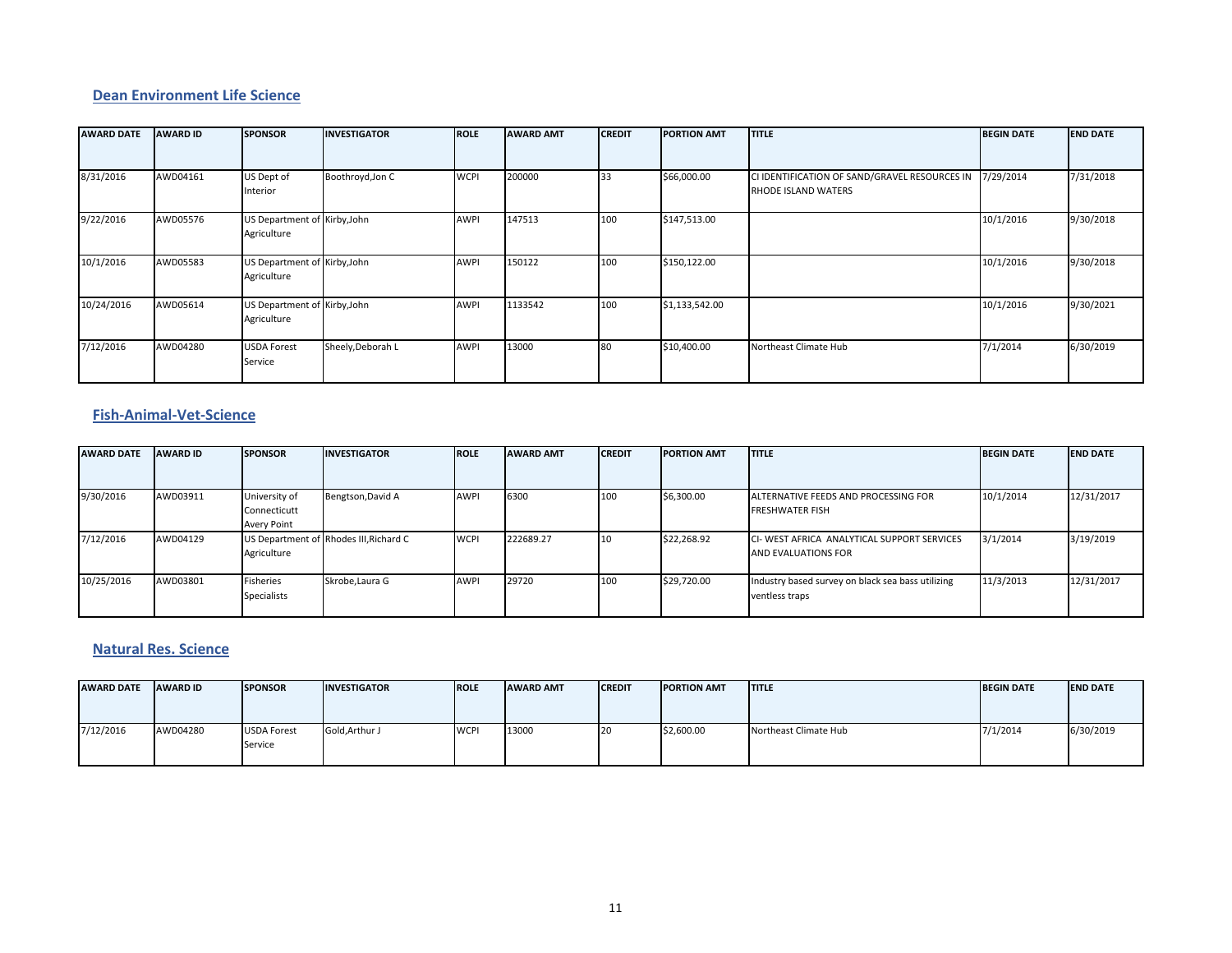## **Awards for College of Health Sciences From: 7/1/2016 To: 10/31/2016 Investigator Award Total: \$796,612.00**

#### **Food Science And Nutrition**

| <b>AWARD DATE</b> | <b>AWARD ID</b> | <b>SPONSOR</b>                                   | <b>INVESTIGATOR</b> | <b>ROLE</b> | <b>AWARD AMT</b> | <b>CREDIT</b> | <b>PORTION AMT</b> | <b>ITITLE</b>                                                                                      | <b>BEGIN DATE</b> | <b>END DATE</b> |
|-------------------|-----------------|--------------------------------------------------|---------------------|-------------|------------------|---------------|--------------------|----------------------------------------------------------------------------------------------------|-------------------|-----------------|
| 8/19/2016         | AWD03778        | US Department of Sebelia, Linda M<br>Agriculture |                     | <b>AWP</b>  | 135000           | 100           | \$135,000.00       | CELS: INTEGRATING NUTRITION EDUCATION INTO<br><b>PROVIDENCE FULL SERVICE SCHOOLS IN PROVIDENCE</b> | 9/1/2013          | 8/31/2017       |
| 10/11/2016        | AWD04265        | <b>Tufts University</b>                          | Tovar.Alison        | <b>AWP</b>  | 17000            | 100           | \$17,000.00        | System Science to Guide Whole-of-Community<br>Childhood Obesity Interventions                      | 5/1/2015          | 4/30/2017       |

#### **Nutrition & Food Sciences**

| <b>AWARD DATE</b> | <b>AWARD ID</b> | <b>SPONSOR</b>               | <b>INVESTIGATOR</b> | <b>IROLE</b> | <b>AWARD AMT</b> | <b>CREDIT</b> | <b>PORTION AMT</b> | <b>ITITLE</b> | <b>BEGIN DATE</b> | <b>IEND DATE</b> |
|-------------------|-----------------|------------------------------|---------------------|--------------|------------------|---------------|--------------------|---------------|-------------------|------------------|
|                   |                 |                              |                     |              |                  |               |                    |               |                   |                  |
|                   |                 |                              |                     |              |                  |               |                    |               |                   |                  |
| 9/30/2016         | AWD05578        | US Department of Kirby, John |                     | <b>AWPI</b>  | 146724           | 100           | \$146,724.00       |               | 10/1/2016         | 9/30/2020        |
|                   |                 | Agriculture                  |                     |              |                  |               |                    |               |                   |                  |
|                   |                 |                              |                     |              |                  |               |                    |               |                   |                  |

### **Physical Therapy**

| <b>AWARD DATE</b> | <b>AWARD ID</b> | <b>SPONSOR</b>                               | <b>INVESTIGATOR</b> | <b>ROLE</b> | <b>AWARD AMT</b> | <b>CREDIT</b> | <b>PORTION AMT</b> | <b>ITITLE</b> | <b>BEGIN DATE</b> | <b>END DATE</b> |
|-------------------|-----------------|----------------------------------------------|---------------------|-------------|------------------|---------------|--------------------|---------------|-------------------|-----------------|
| 7/11/2016         | AWD05441        | National Institute Roush, Susan<br>of Health |                     | <b>AWPI</b> | 487511           | 100           | \$487,511.00       | RIDDC FY 2016 | 10/1/2015         | 9/30/2017       |
| 8/18/2016         | AWD05441        | National Institute Roush, Susan<br>of Health |                     | <b>AWPI</b> | 10377            | 100           | \$10,377.00        | RIDDC FY 2016 | 10/1/2015         | 9/30/2017       |

**Awards for Academic Health Collaborative From: 7/1/2016 To: 10/31/2016 Investigator Award Total: \$238,333.33**

**IIHI Administration**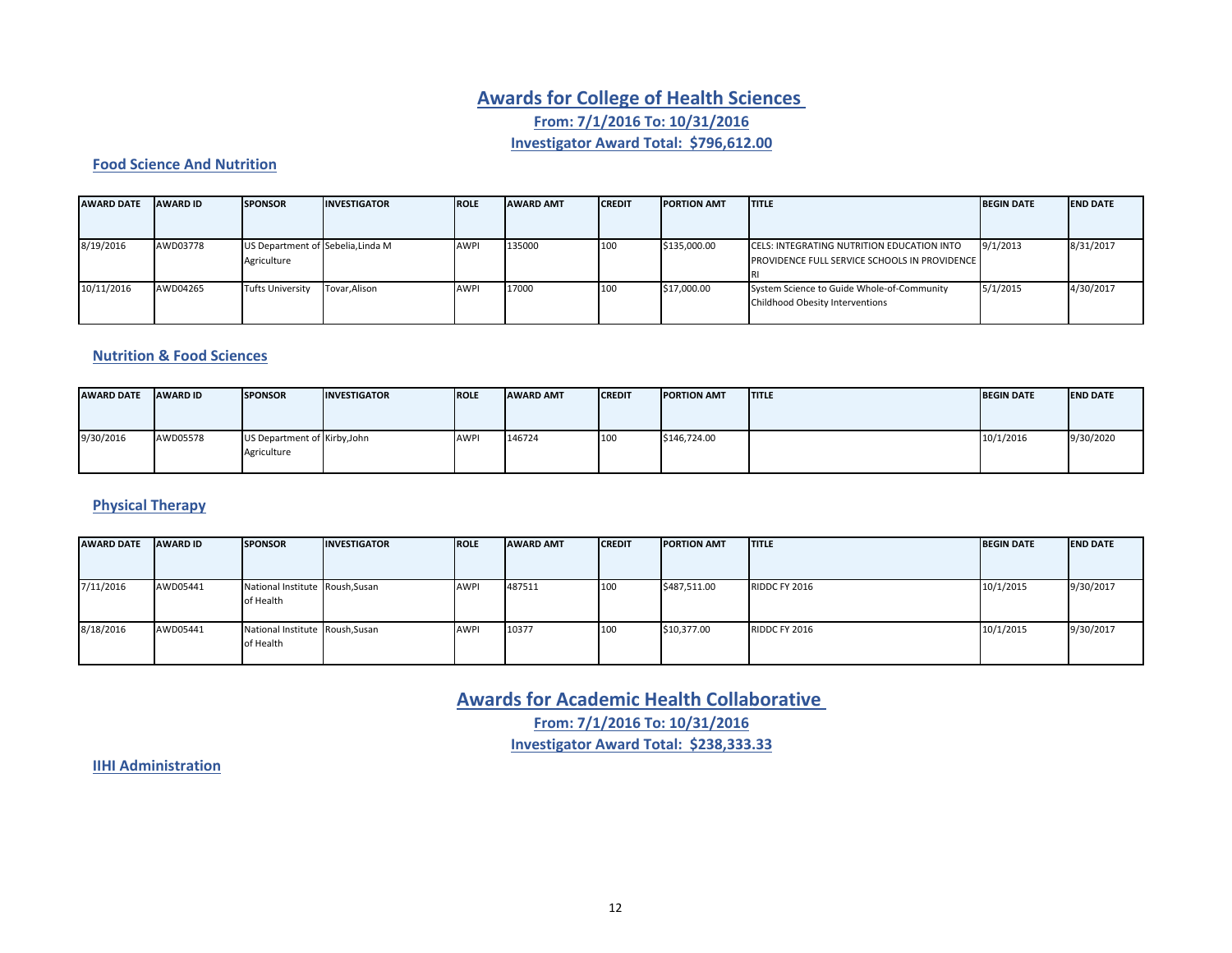| <b>AWARD DATE</b> | <b>AWARD ID</b> | <b>SPONSOR</b>                    | <b>INVESTIGATOR</b> | <b>ROLE</b> | <b>AWARD AMT</b> | <b>CREDIT</b> | <b>PORTION AMT</b> | <b>ITITLE</b>                                                                                   | <b>BEGIN DATE</b> | <b>END DATE</b> |
|-------------------|-----------------|-----------------------------------|---------------------|-------------|------------------|---------------|--------------------|-------------------------------------------------------------------------------------------------|-------------------|-----------------|
|                   |                 |                                   |                     |             |                  |               |                    |                                                                                                 |                   |                 |
| 10/13/2016        | AWD05601        | The Collaborative Blissmer, Bryan |                     | <b>AWPI</b> | 5000             | 100           | \$5,000.00         | Potential Benefits and Structure of a State University 10/1/2016<br><b>Medicaid Partnership</b> |                   | 12/31/2016      |
| 10/25/2016        | AWD05570        | State of Rhode<br>Island          | Blissmer, Bryan     | AWPI        | 233333.33        | 100           | \$233,333.33       | State Innovation Model (SIM) Test Grant Evaluation                                              | 10/15/2016        | 6/30/2017       |

### **Awards for College of Nursing**

**From: 7/1/2016 To: 10/31/2016**

**Investigator Award Total: \$117,499.37**

### **Nursing Instruction**

| <b>AWARD DATE</b> | <b>AWARD ID</b> | <b>SPONSOR</b>                                     | <b>INVESTIGATOR</b>       | <b>ROLE</b> | <b>AWARD AMT</b> | <b>CREDIT</b> | <b>PORTION AMT</b> | <b>TITLE</b>                                                                  | <b>BEGIN DATE</b> | <b>END DATE</b> |
|-------------------|-----------------|----------------------------------------------------|---------------------------|-------------|------------------|---------------|--------------------|-------------------------------------------------------------------------------|-------------------|-----------------|
|                   |                 |                                                    |                           |             |                  |               |                    |                                                                               |                   |                 |
| 10/14/2016        | AWD04052        | <b>RI Foundation</b>                               | Dunphy, Lynne M           | AWPI        | 50000            | 100           | \$50,000.00        | Developing RI Ph.D. Nurse Leaders to Transform<br><b>Health Care</b>          | 8/31/2014         | 8/31/2017       |
| 8/31/2016         | AWD03563        | US Dep of Health<br>& Human Srvcs                  | Erickson-Owens, Debra Ann | <b>WCPI</b> | 39589            | 50            | \$19,794.50        | Effects of placental transfusion on early brain<br>development                | 1/1/2016          | 12/31/2016      |
| 8/31/2016         | AWD03563        | US Dep of Health Mercer, Judith S<br>& Human Srvcs |                           | AWPI        | 39589            | 50            | \$19,794.50        | Effects of placental transfusion on early brain<br>development                | 1/1/2016          | 12/31/2016      |
| 10/5/2016         | AWD04901        | <b>Brown University</b>                            | Thompson, Marcella        | <b>AWPI</b> | 27910.37         | 100           | \$27,910.37        | Re-Use in Rhode Island: A State-Based Approach to<br><b>Complex Exposures</b> | 4/1/2016          | 3/31/2017       |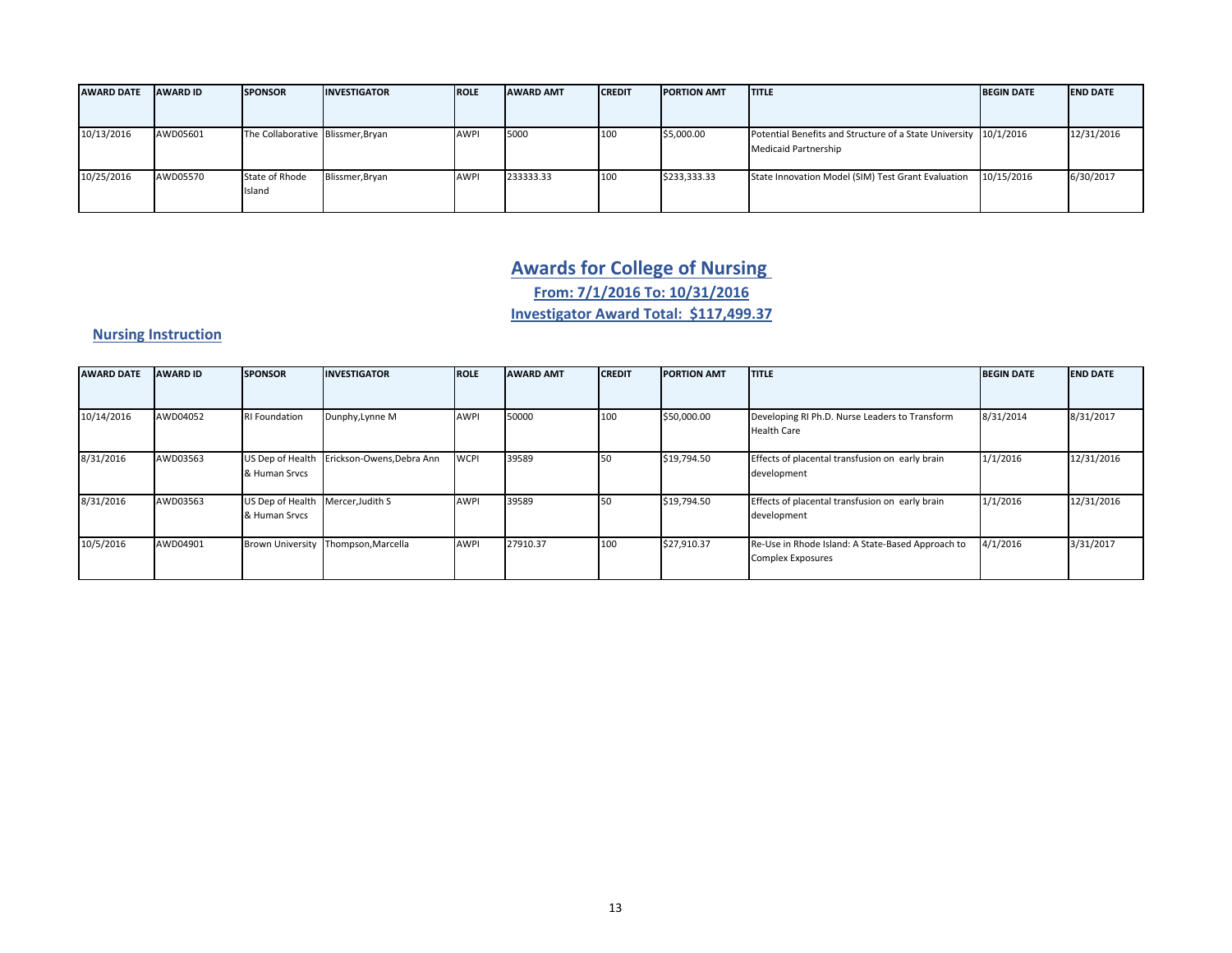### **Awards for Graduate School of Oceanography**

**From: 7/1/2016 To: 10/31/2016**

### **Investigator Award Total: \$12,518,086.62**

#### **GSO Coastal Resources Center**

| <b>AWARD DATE</b> | <b>AWARD ID</b> | <b>SPONSOR</b>                                  | <b>INVESTIGATOR</b>  | <b>ROLE</b> | <b>AWARD AMT</b> | <b>CREDIT</b> | <b>PORTION AMT</b> | <b>TITLE</b>                                                                                                                                                 | <b>BEGIN DATE</b> | <b>END DATE</b> |
|-------------------|-----------------|-------------------------------------------------|----------------------|-------------|------------------|---------------|--------------------|--------------------------------------------------------------------------------------------------------------------------------------------------------------|-------------------|-----------------|
| 10/4/2016         | AWD04536        | US Agcy for<br>International Dev.               | Crawford, Brian      | <b>AWPI</b> | 2200000          | 50            | \$1,100,000.00     | CI - Ghana Sustainable Fisheries Management Project 1/1/2014                                                                                                 |                   | 10/31/2019      |
| 10/18/2016        | AWD05452        | <b>RI Coastal Res</b><br>Mgt.Council            | Crean, Teresa        | <b>AWPI</b> | 219890           | 18            | \$39,580.20        | CI - HUD III-Shoreline Change Special Area<br>Management Plan (Beach SAMP): Coastal Parcel Data<br>Set and Shoreline Change Mapping for CERI                 | 10/1/2016         | 9/30/2017       |
| 9/23/2016         | AWD05394        | US Department of Cygler, Azure<br>Agriculture   |                      | <b>WCPI</b> | 74946            | 33            | \$24,732.18        | CI - Exploring Northeastern Market Opportunities for<br>Faramed Kelp (sea vegetables)                                                                        | 9/30/2016         | 9/29/2018       |
| 10/3/2016         | AWD05531        | US Agcy for<br>International Dev.               | Kent, Karen          | <b>WCPI</b> | 1375000          | 50            | \$687,500.00       | CI - GSO/CI Comfish Plus Project                                                                                                                             | 10/1/2016         | 9/30/2018       |
| 7/12/2016         | AWD04129        | US Department of Kent, Karen L<br>Agriculture   |                      | <b>AWPI</b> | 222689.27        | 90            | \$200,420.34       | CI- WEST AFRICA ANALYTICAL SUPPORT SERVICES<br>AND EVALUATIONS FOR                                                                                           | 3/1/2014          | 3/19/2019       |
| 10/18/2016        | AWD05481        | <b>RI Coastal Res</b><br>Mgt.Council            | Mccann, Jennifer     | AWPI        | 20000            | 100           | \$20,000.00        | CI - Update and Revision of the Metro Bay SAMP<br>Documents and 1978 Energy<br>Amendments                                                                    | 7/1/2016          | 7/30/2017       |
| 10/21/2016        | AWD05464        | US Dept of<br>Interior                          | Mccann, Jennifer     | <b>AWPI</b> | 314300           | 23            | \$72,289.00        | CI - Identifying Indicators of Offshore Wind Benefits:<br>An Analysis of the Effects of the Block Island Wind<br>Farm on Rhode Island Recreation and Tourism | 9/21/2016         | 12/31/2018      |
| 10/4/2016         | AWD04536        | US Agcy for<br>International Dev.               | Robadue Jr, Donald   | <b>WCPI</b> | 2200000          | 50            | \$1,100,000.00     | CI - Ghana Sustainable Fisheries Management Project                                                                                                          | 1/1/2014          | 10/31/2019      |
| 8/15/2016         | AWD04325        | US Dept of<br>Interior                          | Robadue Jr, Donald D | <b>AWPI</b> | 49999.78         | 100           | \$49,999.78        | ci - Guidance for the National Park Service in<br>Conducting Vulnerability assessments in the<br>Northeast Region                                            | 7/30/2014         | 12/31/2018      |
| 9/23/2016         | AWD05394        | US Department of Smythe, Tiffany<br>Agriculture |                      | <b>WCPI</b> | 74946            | 33            | \$24,732.18        | CI - Exploring Northeastern Market Opportunities for<br>Faramed Kelp (sea vegetables)                                                                        | 9/30/2016         | 9/29/2018       |
| 10/21/2016        | AWD05464        | US Dept of<br>Interior                          | Smythe, Tiffany      | <b>WCPI</b> | 314300           | 23            | \$72,289.00        | CI - Identifying Indicators of Offshore Wind Benefits:<br>An Analysis of the Effects of the Block Island Wind<br>Farm on Rhode Island Recreation and Tourism | 9/21/2016         | 12/31/2018      |
| 10/3/2016         | AWD05531        | US Agcy for<br>International Dev.               | Tobey, James         | AWPI        | 1375000          | 50            | \$687,500.00       | CI - GSO/CI Comfish Plus Project                                                                                                                             | 10/1/2016         | 9/30/2018       |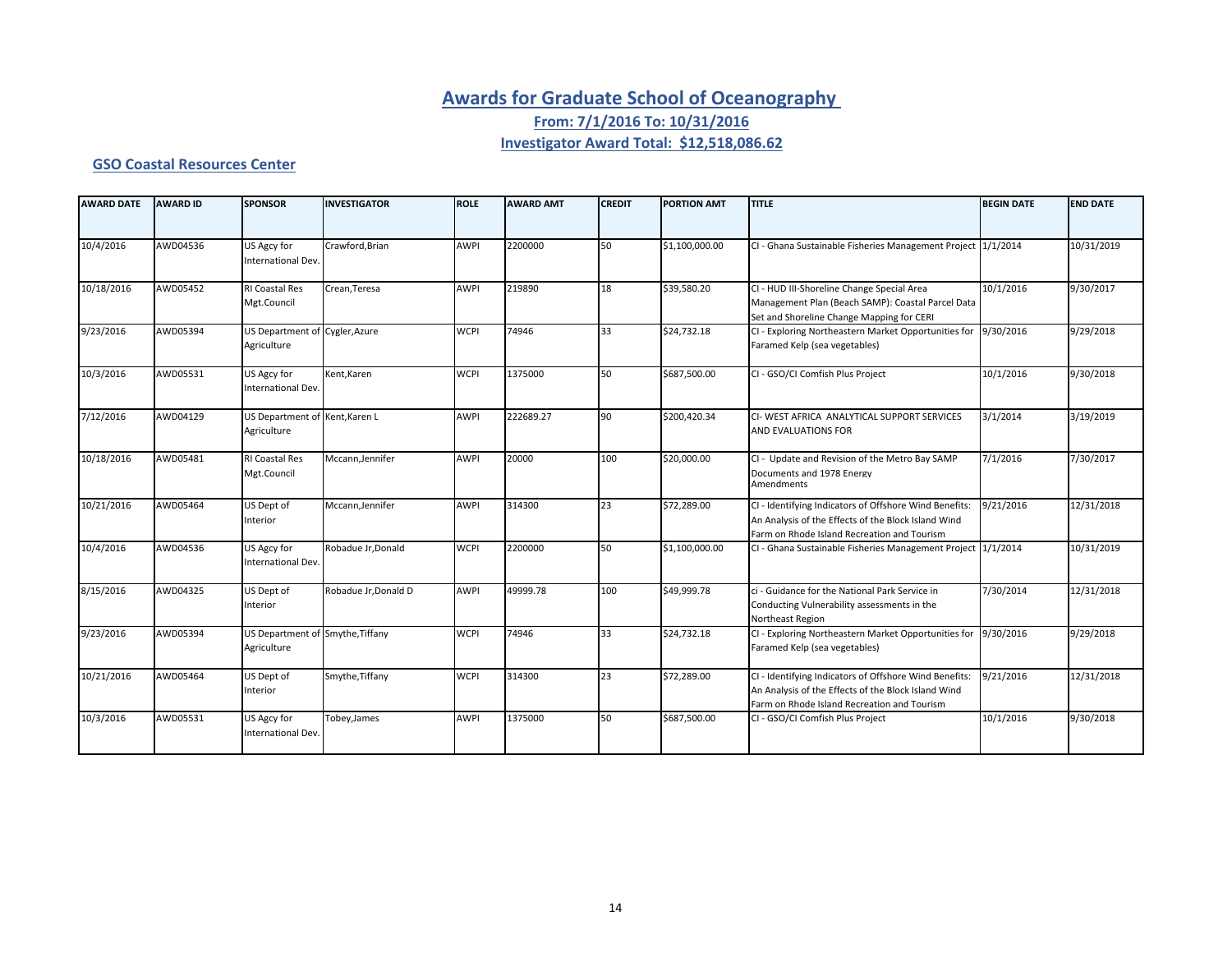#### **GSO Facilities**

| <b>AWARD DATE</b> | <b>AWARD ID</b> | <b>SPONSOR</b>              | <b>INVESTIGATOR</b> | <b>IROLE</b> | <b>AWARD AMT</b> | <b>CREDIT</b> | <b>PORTION AMT</b> | <b>ITITLE</b>                                                                                    | <b>BEGIN DATE</b> | <b>END DATE</b> |
|-------------------|-----------------|-----------------------------|---------------------|--------------|------------------|---------------|--------------------|--------------------------------------------------------------------------------------------------|-------------------|-----------------|
| 7/27/2016         | AWD04094        | US Dept of<br>Commerce NOAA | Murray, Cynthia J   | <b>AWPI</b>  | 2200             | 100           | \$2,200.00         | A Proposal for the Support of Continuing and New<br>Activities of the National Sea Grant Library | 3/1/2014          | 2/28/2018       |

#### **GSO Faculty**

| <b>AWARD DATE</b>      | <b>AWARD ID</b> | <b>SPONSOR</b>                              | <b>INVESTIGATOR</b> | <b>ROLE</b> | <b>AWARD AMT</b> | <b>CREDIT</b> | <b>PORTION AMT</b> | <b>TITLE</b>                                                                                                                                                 | <b>BEGIN DATE</b> | <b>END DATE</b> |
|------------------------|-----------------|---------------------------------------------|---------------------|-------------|------------------|---------------|--------------------|--------------------------------------------------------------------------------------------------------------------------------------------------------------|-------------------|-----------------|
|                        |                 |                                             |                     |             |                  |               |                    |                                                                                                                                                              |                   |                 |
| 9/12/2016              | AWD04236        | <b>National Science</b><br>Foundation       | Alberts, Jonathan   | <b>AWPI</b> | 144970           | 50            | \$72,485.00        | UNIVERSIEY-NATIONAL OCEANOGRAPHIC<br><b>LABORATORY SYSTEM</b>                                                                                                | 5/1/2014          | 4/30/2019       |
| 10/31/2016             | AWD04236        | <b>National Science</b><br>Foundation       | Alberts.Jonathan    | <b>AWPI</b> | 978690           | 50            | \$489,345.00       | UNIVERSIEY-NATIONAL OCEANOGRAPHIC<br><b>LABORATORY SYSTEM</b>                                                                                                | 5/1/2014          | 4/30/2019       |
| 7/19/2016              | AWD05057        | <b>National Science</b><br>Foundation       | Campbell, Robert    | <b>AWPI</b> | 84712            | 100           | \$84,712.00        | CI - Collab. Research: Mechanisms Supporting<br>Persistence of Benthis Biological Hotspots in the<br>Pacific Arctic Region                                   | 8/1/2016          | 7/31/2019       |
| 10/20/2016             | AWD04986        | Woods Hole<br>Group, Inc.                   | Campbell, Robert    | <b>AWPI</b> | 4000             | 100           | \$4,000.00         | CI - Formation, Extent and Fate of Phytoplankton<br>Blooms in Changing Arctic Seasonal and Perennial Ice<br>Coverage - A Study Combining Modeling, Field and | 3/11/2015         | 3/10/2017       |
| 10/27/2016             | AWD05398        | <b>National Science</b><br>Foundation       | Campbell, Robert    | <b>AWPI</b> | 565065           | 100           | \$565,065.00       | CI - Collab. Research: The Importance of Shelf Break<br>Upwelling to Upper Trophic Level Ecology in tahe<br>Western Beaufort Sea                             | 10/1/2016         | 9/30/2019       |
| 7/15/2016              | AWD05285        | DUKE UNIVERSITY Coleman, Dwight             |                     | <b>AWPI</b> | 35960            | 100           | \$35,960.00        | EAGER: Developing At-Sea & Telepresence-Led Deep- 6/15/2016<br>Submergence Science Leadership                                                                |                   | 5/31/2017       |
| 7/21/2016              | AWD05443        | <b>OCEAN</b><br><b>EXPLORATION</b><br>TRUST | Coleman, Dwight     | <b>AWPI</b> | 85000            | 100           | \$85,000.00        | OET Partnership with the URI Inner Space Center to<br>Support Systematic Ocean Exploration - 2016-2017<br>Season                                             | 7/1/2016          | 6/30/2017       |
| 7/25/2016              | AWD05401        | Naval Undersea<br><b>Warfare Center</b>     | Coleman, Dwight     | <b>AWPI</b> | 20000            | 100           | \$20,000.00        | NUWC Collaboration with the URI Inner Space Center 7/22/2016<br>for Educational Outreach                                                                     |                   | 7/21/2017       |
| 8/30/2016              | AWD05119        | <b>National Science</b><br>Foundation       | Coleman, Dwight     | <b>WCPI</b> | 1702772          | 15            | \$255,415.80       | CI - Northwest Passage Project                                                                                                                               | 7/1/2016          | 8/31/2019       |
| $\frac{1}{2}$ /12/2016 | AWD05127        | US Dept of<br>Commerce NOAA                 | Collie, Jeremy      | <b>AWPI</b> | 155026           | 100           | \$155,026.00       | The Other (EBFM:" Designing Ecosystem-Based<br>Marketing Strategies to Complement Ecosystem-<br><b>Based Fisheries Management</b>                            | 9/1/2016          | 8/31/2018       |
| $\sqrt{8}/2/2016$      | AWD05195        | <b>National Science</b><br>Foundation       | Cormier, Marie H    | <b>AWPI</b> | 390820           | 65            | \$254,033.00       | Collab. Research: Interactions between<br>Transpressional Structures at the N. American-<br>Caribbean Plate Boundary: Geophysical Imaging                    | 11/1/2016         | 10/31/2019      |
| 7/22/2016              | AWD05220        | University of<br>Southern<br>California     | D'Hondt, Steven     | <b>AWPI</b> | 110865           | 100           | \$110,865.00       | C-DEBI Postdoctoral Fellow: Discrimination of Detrital 1/1/2017<br><b>Genes from Marine Sediments</b>                                                        |                   | 12/31/2017      |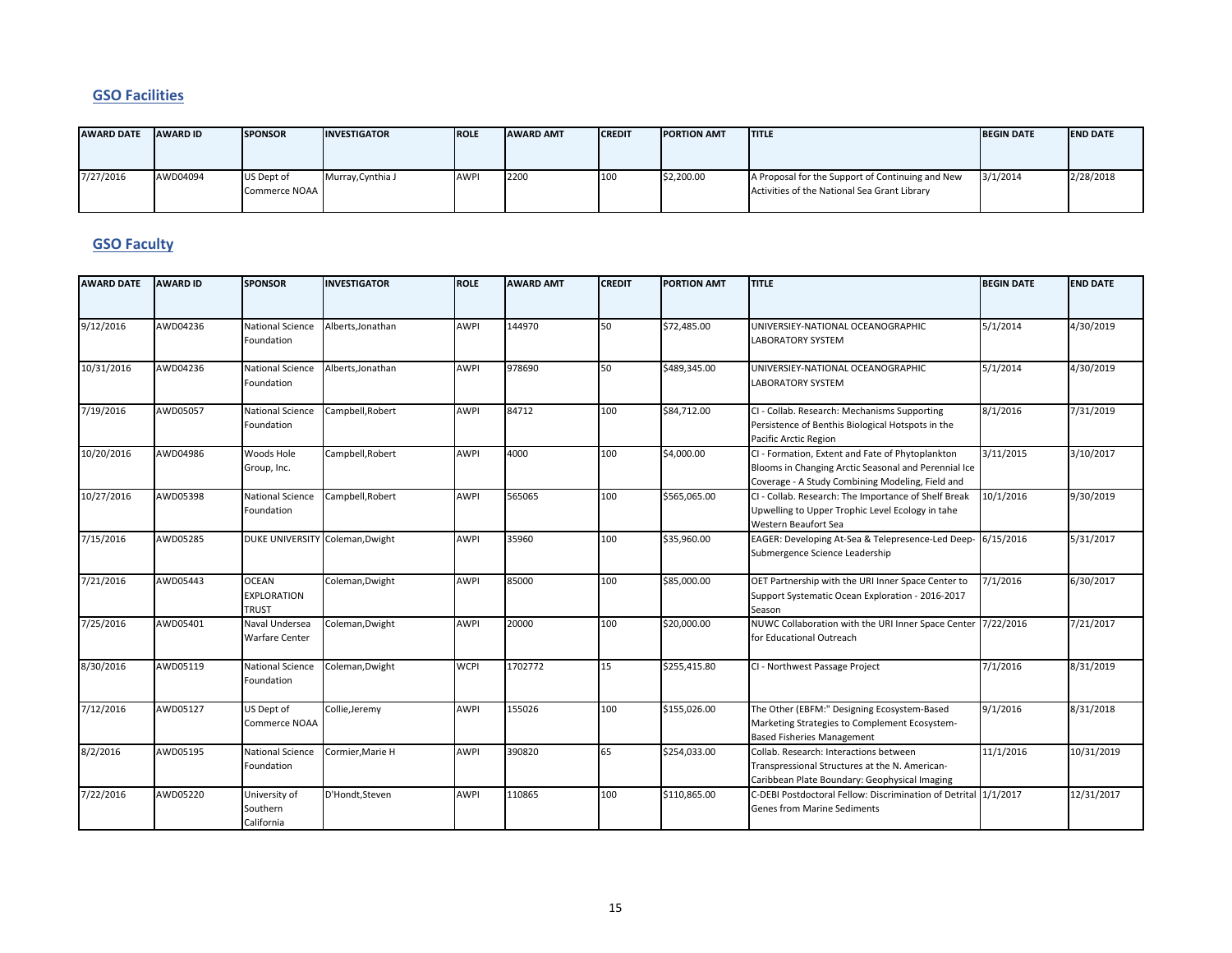| 9/19/2016  | AWD05287 | National Science<br>Foundation            | D'Hondt, Steven       | AWPI        | 738837   | 45  | \$332,476.65 | An Autonomous Ocean Profiling and Water Sampling 7/1/2016<br>System for 0 to 11 km of Water Depth                                                  |           | 8/31/2018  |
|------------|----------|-------------------------------------------|-----------------------|-------------|----------|-----|--------------|----------------------------------------------------------------------------------------------------------------------------------------------------|-----------|------------|
| 9/12/2016  | AWD04236 | National Science<br>Foundation            | Desilva, Annette      | <b>WCPI</b> | 144970   | 50  | \$72,485.00  | UNIVERSIEY-NATIONAL OCEANOGRAPHIC<br><b>LABORATORY SYSTEM</b>                                                                                      | 5/1/2014  | 4/30/2019  |
| 10/31/2016 | AWD04236 | National Science<br>Foundation            | Desilva, Annette      | <b>WCPI</b> | 978690   | 50  | \$489,345.00 | UNIVERSIEY-NATIONAL OCEANOGRAPHIC<br><b>LABORATORY SYSTEM</b>                                                                                      | 5/1/2014  | 4/30/2019  |
| 8/2/2016   | AWD04733 | National Science<br>Foundation            | Donohue, Kathleen     | <b>WCPI</b> | 68886    | 50  | \$34,443.00  | Collab. Research: The Oleander Project High<br>Resolution Observations of the Dynamic Ocean<br>Between New Jersey and Bermuda                      | 9/15/2015 | 8/31/2020  |
| 9/6/2016   | AWD04718 | National Science<br>Foundation            | Donohue, Kathleen     | <b>WCPI</b> | 137727   | 40  | \$55,090.80  | REU Site: SURFO-Summer Undergraduate Research<br>Fellowships in Oceanography                                                                       | 3/15/2015 | 2/28/2018  |
| 9/22/2016  | AWD04497 | US of Office of<br>Naval Research         | Ginis, Isaac          | AWPI        | 46333.08 | 100 | \$46,333.08  | GFDN (Navy) Maintenance and Support: 3 year 2014-<br>2017                                                                                          | 9/1/2014  | 9/22/2017  |
| 10/13/2016 | AWD04989 | University of<br>North Carolina -<br>CН   | Ginis, Isaac          | <b>WCPI</b> | 436036   | 52  | \$226,738.72 | CI - Dept. of Homeland Security Coastal Resilience<br>Center of Excellence Projects                                                                | 1/1/2016  | 6/30/2017  |
| 10/18/2016 | AWD05152 | Lamont-Doherty<br>Earth Observatory       | Graham, Rebecca       | AWPI        | 71637    | 100 | \$71,637.00  | Participation in IODP Expedition #361 - Southern<br>African Climates                                                                               | 2/1/2016  | 2/28/2018  |
| 7/21/2016  | AWD04940 | US Dept of<br>Commerce NOAA               | Kenney, Robert D      | AWPI        | 99999    | 100 | \$99,999.00  | Maintain and Curate the North Atlantic Right Whale<br>Sightings Database.                                                                          | 9/1/2015  | 8/31/2017  |
| 9/16/2016  | AWD05292 | National Science<br>Foundation            | Kincaid, Christopher  | <b>AWPI</b> | 357747   | 50  | \$178,873.50 | 4D Physical Models of Migrating and Mid-Ocean<br>Ridges: Implications for Shallow Mantle Flow, Melt<br>Distribution and Seafloor topography        | 8/1/2016  | 8/31/2019  |
| 8/2/2016   | AWD05195 | National Science<br>Foundation            | King, John            | <b>WCPI</b> | 390820   | 35  | \$136,787.00 | Collab. Research: Interactions between<br>Transpressional Structures at the N. American-<br>Caribbean Plate Boundary: Geophysical Imaging          | 11/1/2016 | 10/31/2019 |
| 8/16/2016  | AWD04946 | RI Dept. of<br>Transportation             | King, John            | <b>WCPI</b> | 6640     | 33  | \$2,191.20   | Study of Scour at Rhode Island Bridges                                                                                                             | 1/1/2016  | 12/31/2017 |
| 8/31/2016  | AWD04161 | US Dept of<br>Interior                    | King, John            | AWPI        | 200000   | 67  | \$134,000.00 | CI IDENTIFICATION OF SAND/GRAVEL RESOURCES IN<br>RHODE ISLAND WATERS                                                                               | 7/29/2014 | 7/31/2018  |
| 10/18/2016 | AWD05452 | RI Coastal Res<br>Mgt.Council             | King, John            | <b>WCPI</b> | 219890   | 37  | \$81,359.30  | CI - HUD III-Shoreline Change Special Area<br>Management Plan (Beach SAMP): Coastal Parcel Data<br>Set and Shoreline Change Mapping for CERI       | 10/1/2016 | 9/30/2017  |
| 10/6/2016  | AWD05580 | Environment &<br>Climate Change<br>Canada | Lohmann, Rainer       | AWPI        | 6453     | 100 | \$6,453.00   | Preparation and Analysis of Passive Samplers for<br>Organic Contaminants in Lakes and Seawater                                                     | 9/14/2016 | 1/15/2017  |
| 8/30/2016  | AWD05119 | National Science<br>Foundation            | Loose,Brice           | <b>WCPI</b> | 1702772  | 15  | \$255,415.80 | CI - Northwest Passage Project                                                                                                                     | 7/1/2016  | 8/31/2019  |
| 9/6/2016   | AWD04718 | National Science<br>Foundation            | Maranda, Lucie        | AWPI        | 137727   | 40  | \$55,090.80  | REU Site: SURFO-Summer Undergraduate Research<br>Fellowships in Oceanography                                                                       | 3/15/2015 | 2/28/2018  |
| 7/21/2016  | AWD04719 | NatAeronautics &<br>Space Admin           | Menden-Deuer, Susanne | AWPI        | 252523   | 100 | \$252,523.00 | CI - North Atlantic Plankton Population Dynamics:<br>Quantifying the Predictive Values of Temperature,<br>Light and Hyperspectral Ocean Color Data | 7/1/2015  | 6/30/2017  |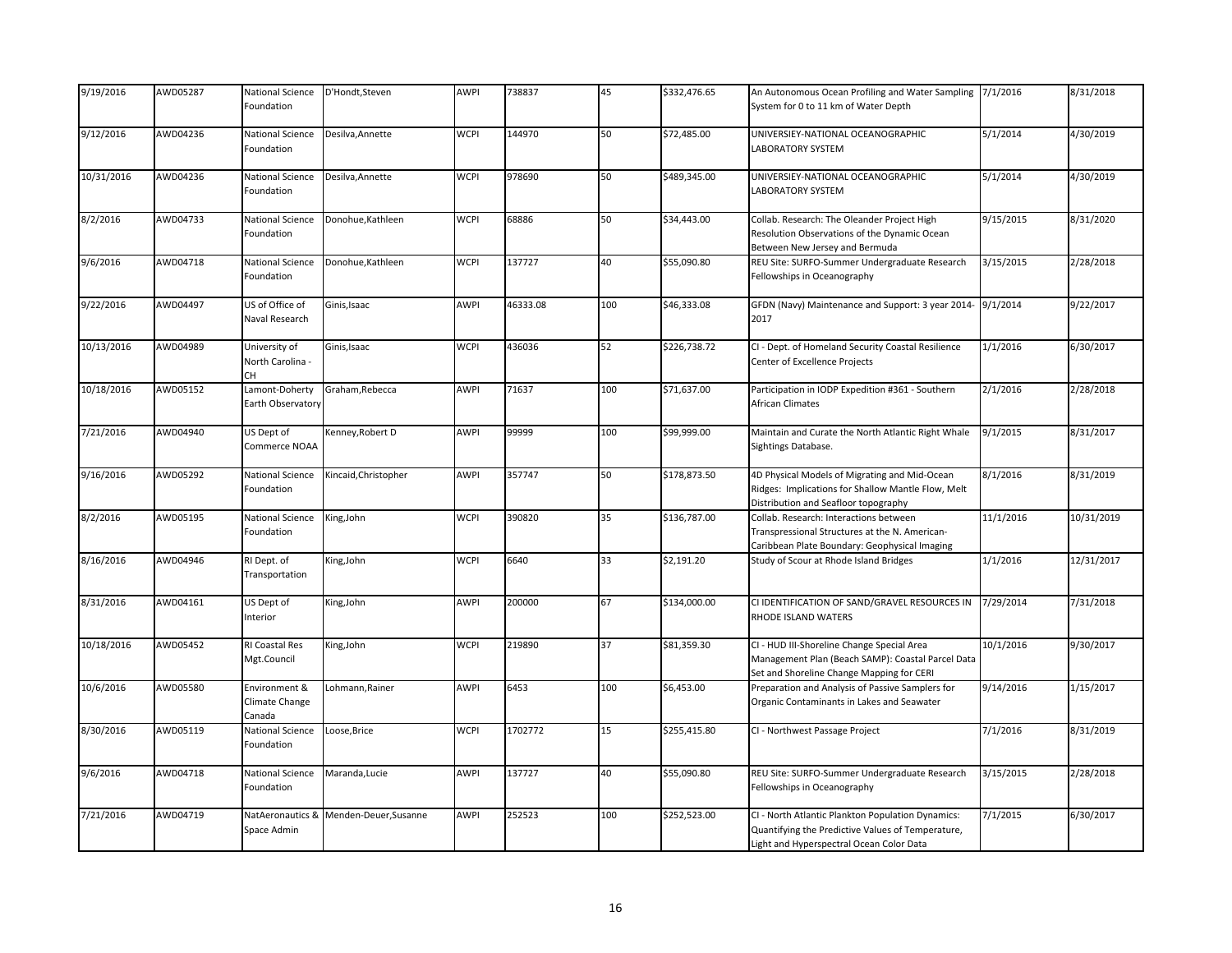| 10/20/2016 | AWD05590 | Massachusetts                    | Mouw, Colleen B                   | <b>AWPI</b> | 57846   | 100 | \$57,846.00    | Assessing Ecosystem Vulnerability to Climate Change              | 8/25/2016 | 8/24/2017  |
|------------|----------|----------------------------------|-----------------------------------|-------------|---------|-----|----------------|------------------------------------------------------------------|-----------|------------|
|            |          | Institute of                     |                                   |             |         |     |                | through Optics, Imagery and Models                               |           |            |
|            |          | Technology                       |                                   |             |         |     |                |                                                                  |           |            |
| 8/5/2016   | AWD05354 | NERACOOS                         | Oviatt, Candace                   | <b>WCPI</b> | 59730   | 50  | \$29,865.00    | CI - Data Transfer to NERACOOS from NBFSMN                       | 6/1/2016  | 5/31/2017  |
|            |          |                                  |                                   |             |         |     |                | Stations Operated by URI/GSO                                     |           |            |
|            |          |                                  |                                   |             |         |     |                |                                                                  |           |            |
| 9/1/2016   | AWD05496 | Commonwealth                     | Oviatt, Candace                   | <b>WCPI</b> | 61331   | 50  | \$30,665.50    | CI - Expansion of the Narragansett Bay Fixed Site                | 8/25/2016 | 6/30/2017  |
|            |          | of                               |                                   |             |         |     |                |                                                                  |           |            |
|            |          |                                  |                                   |             |         |     |                | Monitoring Network in Mt. Hope Bay                               |           |            |
|            |          | Massachusettes                   |                                   |             |         |     |                |                                                                  |           |            |
| 9/2/2016   | AWD05326 | National Science                 | Pockalny, Robert                  | AWPI        | 19709   | 100 | \$19,709.00    | Collab. Research: A Marine Geology and Geophysics                | 9/1/2016  | 8/31/2017  |
|            |          | Foundation                       |                                   |             |         |     |                | Training Cruise Onboard the R/V Sikuliaq for Potential           |           |            |
|            |          |                                  |                                   |             |         |     |                | <b>Chief Scientists</b>                                          |           |            |
| 9/16/2016  | AWD05292 | National Science                 | Pockalny, Robert                  | <b>WCPI</b> | 357747  | 50  | \$178,873.50   | 4D Physical Models of Migrating and Mid-Ocean                    | 8/1/2016  | 8/31/2019  |
|            |          | Foundation                       |                                   |             |         |     |                | Ridges: Implications for Shallow Mantle Flow, Melt               |           |            |
|            |          |                                  |                                   |             |         |     |                | Distribution and Seafloor topography                             |           |            |
| 9/19/2016  | AWD05287 | National Science                 | Pockalny, Robert                  | <b>WCPI</b> | 738837  | 10  | \$73,883.70    | An Autonomous Ocean Profiling and Water Sampling                 | 7/1/2016  | 8/31/2018  |
|            |          | Foundation                       |                                   |             |         |     |                | System for 0 to 11 km of Water Depth                             |           |            |
|            |          |                                  |                                   |             |         |     |                |                                                                  |           |            |
| 8/19/2016  | AWD05328 | National Science                 | Roman, Christopher                | AWPI        | 213493  | 100 | \$213,493.00   | Collab. Research: Quantifying the Biological,                    | 10/1/2016 | 9/30/2019  |
|            |          | Foundation                       |                                   |             |         |     |                | Chemical, and Physical Linkages Between                          |           |            |
|            |          |                                  |                                   |             |         |     |                | Chemosynthetic Communties and the Surrounding                    |           |            |
|            | AWD05287 | National Science                 | Roman, Christopher                | <b>WCPI</b> | 738837  | 45  | \$332,476.65   |                                                                  |           |            |
| 9/19/2016  |          |                                  |                                   |             |         |     |                | An Autonomous Ocean Profiling and Water Sampling 7/1/2016        |           | 8/31/2018  |
|            |          | Foundation                       |                                   |             |         |     |                | System for 0 to 11 km of Water Depth                             |           |            |
|            |          |                                  |                                   |             |         |     |                |                                                                  |           |            |
| 8/2/2016   | AWD04733 | National Science                 | Rossby, Hans T                    | AWPI        | 68886   | 50  | \$34,443.00    | Collab. Research: The Oleander Project High                      | 9/15/2015 | 8/31/2020  |
|            |          | Foundation                       |                                   |             |         |     |                | Resolution Observations of the Dynamic Ocean                     |           |            |
|            |          |                                  |                                   |             |         |     |                | Between New Jersey and Bermuda                                   |           |            |
| 9/1/2016   | AWD05333 | National Science                 | Rynearson, Tatiana                | AWPI        | 642473  | 100 | \$642,473.00   | CI - Dimensions: Collab. Research: Genetic, Functional 10/1/2016 |           | 9/30/2020  |
|            |          | Foundation                       |                                   |             |         |     |                | and Phylogenetic Diversity Determines Marine                     |           |            |
|            |          |                                  |                                   |             |         |     |                | Phytoplankton Community Responses to Changing                    |           |            |
| 8/30/2016  | AWD05119 | National Science                 | Scowcroft, Gail                   | <b>AWPI</b> | 1702772 | 70  | \$1,191,940.40 | CI - Northwest Passage Project                                   | 7/1/2016  | 8/31/2019  |
|            |          | Foundation                       |                                   |             |         |     |                |                                                                  |           |            |
|            |          |                                  |                                   |             |         |     |                |                                                                  |           |            |
| 9/6/2016   | AWD04718 | National Science                 | Smith, David                      | <b>WCPI</b> | 137727  | 20  | \$27,545.40    | REU Site: SURFO-Summer Undergraduate Research                    | 3/15/2015 | 2/28/2018  |
|            |          | Foundation                       |                                   |             |         |     |                | Fellowships in Oceanography                                      |           |            |
|            |          |                                  |                                   |             |         |     |                |                                                                  |           |            |
| 8/5/2016   | AWD05354 | <b>NERACOOS</b>                  | Stoffel, Heather                  | AWPI        | 59730   | 50  | \$29,865.00    | CI - Data Transfer to NERACOOS from NBFSMN                       | 6/1/2016  | 5/31/2017  |
|            |          |                                  |                                   |             |         |     |                |                                                                  |           |            |
|            |          |                                  |                                   |             |         |     |                | Stations Operated by URI/GSO                                     |           |            |
|            |          |                                  |                                   |             |         |     |                |                                                                  |           |            |
| 9/1/2016   | AWD05496 | Commonwealth                     | Stoffel, Heather                  | AWPI        | 61331   | 50  | \$30,665.50    | CI - Expansion of the Narragansett Bay Fixed Site                | 8/25/2016 | 6/30/2017  |
|            |          |                                  |                                   |             |         |     |                | Monitoring Network in Mt. Hope Bay                               |           |            |
|            |          | Massachusettes                   |                                   |             |         |     |                |                                                                  |           |            |
| 8/5/2016   | AWD05001 | Rutgers University Ullman, David |                                   | <b>AWPI</b> | 15000   | 100 | \$15,000.00    | MARACOOS: Preparing for a Changing Mid-Atlantic                  | 6/1/2016  | 5/31/2017  |
|            |          |                                  |                                   |             |         |     |                |                                                                  |           |            |
|            |          |                                  |                                   |             |         |     |                |                                                                  |           |            |
| 7/5/2016   | AWD05438 |                                  | KOREA INSTITUTE Watts, D Randolph | AWPI        | 23264   | 100 | \$23,264.00    | Kuroshio Studies at the Korean Institute of Ocean                | 6/20/2016 | 5/20/2018  |
|            |          | OF OCEAN                         |                                   |             |         |     |                | Science and Technology (KIOST): Current Meter and                |           |            |
|            |          | <b>SCIENCE &amp; TECHN</b>       |                                   |             |         |     |                | Accessories                                                      |           |            |
| 7/5/2016   | AWD05439 | KOREA INSTITUTE                  | Watts, D Randolph                 | AWPI        | 42457   | 100 | \$42,457.00    | Kuroshio Studies at the Korean Institute of Ocean                | 6/20/2016 | 5/20/2018  |
|            |          | OF OCEAN                         |                                   |             |         |     |                | Science and Technology (KIOST) Pressure-Recording                |           |            |
|            |          | <b>SCIENCE &amp; TECHN</b>       |                                   |             |         |     |                | Inverted Echo Sounder (C-PIES-Ready)                             |           |            |
| 7/15/2016  | AWD05442 | University of                    | Watts, D Randolph                 | <b>AWPI</b> | 970     | 100 | \$970.00       | PIES Board SN222 Repair for University of Miami                  | 5/30/2016 | 10/31/2016 |
|            |          |                                  |                                   |             |         |     |                |                                                                  |           |            |
|            |          | Miami                            |                                   |             |         |     |                |                                                                  |           |            |
|            |          |                                  |                                   |             |         |     |                |                                                                  |           |            |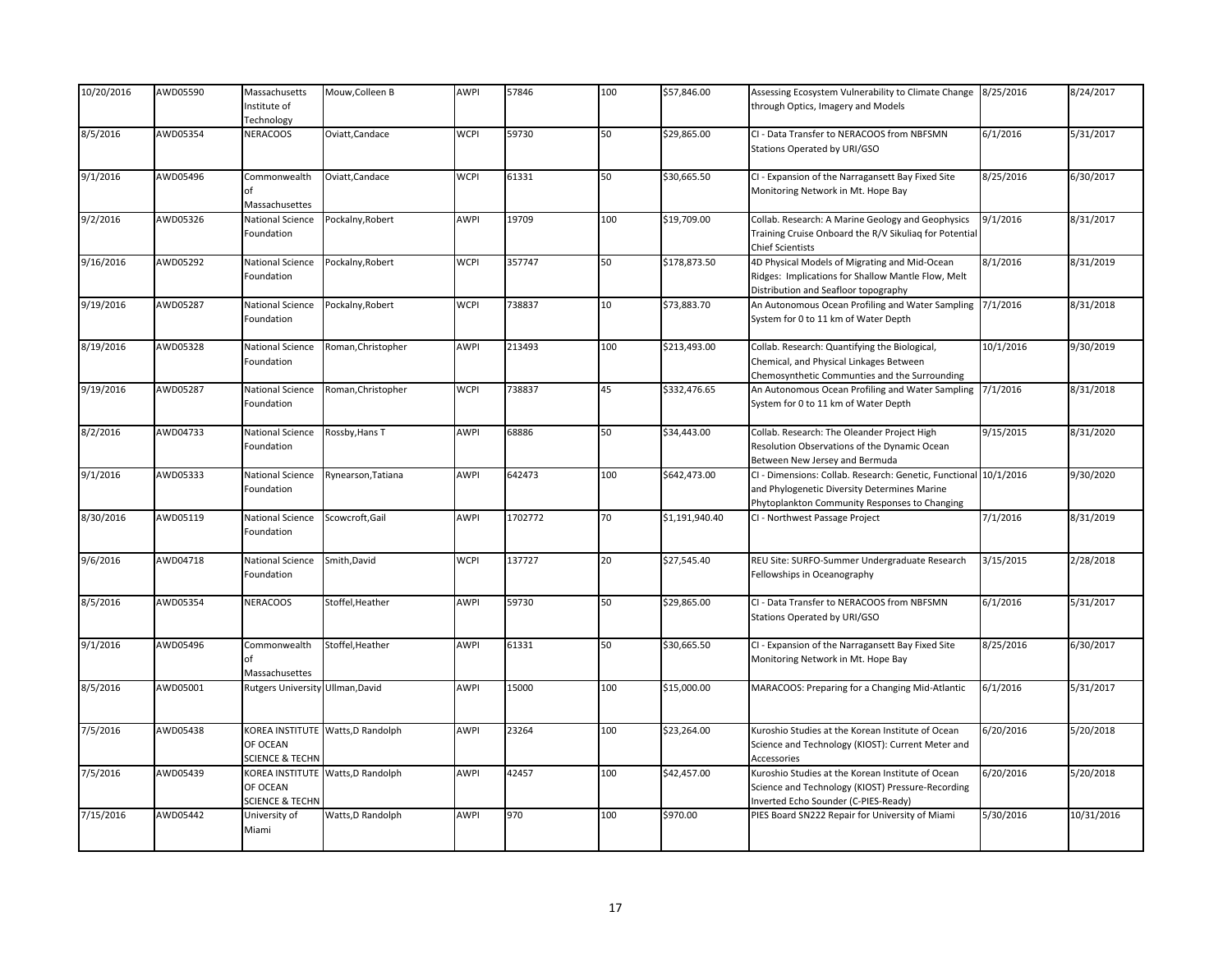| 8/16/2016  | AWD05512 | Second Institute | Watts, D Randolph | <b>AWPI</b> | 11765  | 100 | \$11,765.00  | PIES Accessories for R.X. Zhao, SIO.L-Hangzhou   | 8/1/2016  | 7/31/2017 |
|------------|----------|------------------|-------------------|-------------|--------|-----|--------------|--------------------------------------------------|-----------|-----------|
|            |          | of Oceanography, |                   |             |        |     |              |                                                  |           |           |
|            |          | State            |                   |             |        |     |              |                                                  |           |           |
| 10/4/2016  | AWD05666 | US Dept of       | Watts.D Randolph  | <b>AWPI</b> | 3478   | 100 | \$3,478.00   | PIES: RELEASE ACCESSORIES FOR CIMAS- UNIV OF     | 9/30/2016 | 3/31/2018 |
|            |          | Commerce NOAA    |                   |             |        |     |              | <b>MIAMI</b>                                     |           |           |
|            |          |                  |                   |             |        |     |              |                                                  |           |           |
| 10/4/2016  | AWD05579 | University of    | Watts, D Randolph | <b>AWPI</b> | 3478   | 100 | \$3,478.00   | AWD 05666 (0006101) has replaced this award      | 9/30/2016 | 3/31/2018 |
|            |          | Miami            |                   |             |        |     |              | created under NOAA rather than Univ of Miami 11- |           |           |
|            |          |                  |                   |             |        |     |              | 2016                                             |           |           |
| 10/31/2016 | AWD05627 | Massachusetts    | Watts, D Randolph | <b>AWPI</b> | 476783 | 100 | \$476,783.00 | Equipment for Arctic Circulation Studies (SODA   | 10/1/2016 | 9/30/2019 |
|            |          | Institute of     |                   |             |        |     |              | Project) - CPIES                                 |           |           |
|            |          | Technology       |                   |             |        |     |              |                                                  |           |           |

#### **GSO Marine Office**

| <b>AWARD DATE</b> | <b>AWARD ID</b> | <b>SPONSOR</b>                        | <b>INVESTIGATOR</b> | <b>ROLE</b> | <b>AWARD AMT</b> | <b>CREDIT</b> | <b>PORTION AMT</b> | <b>TITLE</b>                                                               | <b>BEGIN DATE</b> | <b>END DATE</b> |
|-------------------|-----------------|---------------------------------------|---------------------|-------------|------------------|---------------|--------------------|----------------------------------------------------------------------------|-------------------|-----------------|
| 7/5/2016          | AWD05290        | US of Office of<br>Naval Research     | Glennon, Thomas     | <b>AWPI</b> | 4775             |               | \$2,387.50         | Shiptime and Marine Technician Support for the RV<br>Endeavor              | 6/1/2016          | 5/31/2017       |
| 7/29/2016         | AWD05498        | University of<br>Florida              | Glennon, Thomas     | <b>AWPI</b> | 100000           | 100           | \$100,000.00       | RV Endeavor Charter with the Florida Institute of<br>Oceanograpy - cy 2017 | 1/1/2017          | 12/31/2017      |
| 9/6/2016          | AWD03430        | <b>National Science</b><br>Foundation | Glennon. Thomas J   | <b>WCPI</b> | 72376            |               | \$36,188.00        | OCEANOGRAPHIC TECHNICAL SERVICES FOR R/V<br><b>ENDEAVOR 2012</b>           | 6/1/2012          | 5/31/2018       |

#### **GSO Marine Technicians**

| <b>AWARD DATE</b> | <b>AWARD ID</b> | <b>SPONSOR</b>                        | <b>INVESTIGATOR</b>    | <b>ROLE</b> | <b>AWARD AMT</b> | <b>CREDIT</b> | <b>IPORTION AMT</b> | <b>ITITLE</b>                                                    | <b>BEGIN DATE</b> | <b>END DATE</b> |
|-------------------|-----------------|---------------------------------------|------------------------|-------------|------------------|---------------|---------------------|------------------------------------------------------------------|-------------------|-----------------|
|                   |                 |                                       |                        |             |                  |               |                     |                                                                  |                   |                 |
| 7/5/2016          | AWD05290        | US of Office of<br>Naval Research     | Fanning III, William   | <b>WCPI</b> | 4775             |               | \$2,387.50          | Shiptime and Marine Technician Support for the RV<br>Endeavor    | 6/1/2016          | 5/31/2017       |
| 9/6/2016          | AWD03430        | <b>National Science</b><br>Foundation | Fanning III, William L | <b>AWPI</b> | 72376            | 50            | \$36,188.00         | OCEANOGRAPHIC TECHNICAL SERVICES FOR R/V<br><b>ENDEAVOR 2012</b> | 6/1/2012          | 5/31/2018       |

#### **GSO Office of Marine Programs**

| <b>AWARD DATE</b> | <b>AWARD ID</b> | <b>ISPONSOR</b>                    | <b>INVESTIGATOR</b> | <b>ROLE</b> | <b>AWARD AMT</b> | <b>ICREDIT</b> | <b>PORTION AMT</b> | <b>ITITLE</b>                               | <b>BEGIN DATE</b> | <b>END DATE</b> |
|-------------------|-----------------|------------------------------------|---------------------|-------------|------------------|----------------|--------------------|---------------------------------------------|-------------------|-----------------|
|                   |                 |                                    |                     |             |                  |                |                    |                                             |                   |                 |
|                   |                 |                                    |                     |             |                  |                |                    |                                             |                   |                 |
| 9/6/2016          | AWD03680        | National Science Scowcroft, Gail A |                     | <b>AWPI</b> | 49940            | 100            | \$49,940.00        | <b>CLIMATE CHANGE EDUCATION PARTNERSHIP</b> | 6/15/2013         | 5/31/2018       |
|                   |                 | Foundation                         |                     |             |                  |                |                    | ALLIANCE: NATIONAL OFFICE                   |                   |                 |
|                   |                 |                                    |                     |             |                  |                |                    |                                             |                   |                 |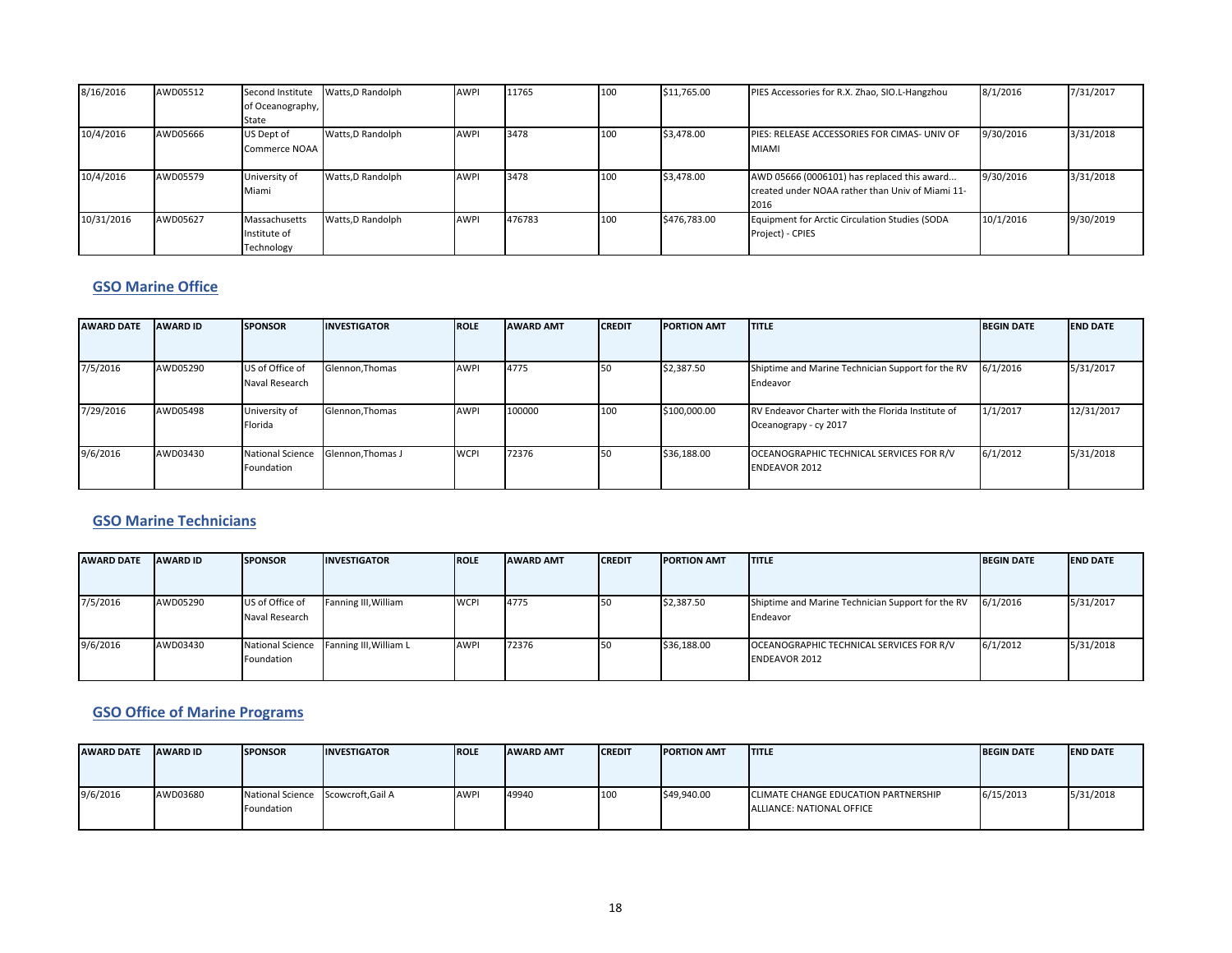#### **GSO Research**

| <b>AWARD DATE</b> | <b>AWARD ID</b> | <b>ISPONSOR</b>                                  | <b>INVESTIGATOR</b> | <b>ROLE</b> | <b>AWARD AMT</b> | <b>CREDIT</b> | <b>IPORTION AMT</b> | <b>ITITLE</b>                                                                                   | <b>BEGIN DATE</b> | <b>IEND DATE</b> |
|-------------------|-----------------|--------------------------------------------------|---------------------|-------------|------------------|---------------|---------------------|-------------------------------------------------------------------------------------------------|-------------------|------------------|
| 9/23/2016         | AWD05394        | US Department of Mccann, Jennifer<br>Agriculture |                     | <b>AWPI</b> | 74946            |               | \$25,481.64         | CI - Exploring Northeastern Market Opportunities for 9/30/2016<br>Faramed Kelp (sea vegetables) |                   | 9/29/2018        |

#### **GSO Rhode Island Sea Grant**

| <b>AWARD DATE</b> | <b>AWARD ID</b> | <b>ISPONSOR</b>             | <b>INVESTIGATOR</b> | <b>ROLE</b> | <b>AWARD AMT</b> | <b>ICREDIT</b> | <b>PORTION AMT</b> | <b>ITITLE</b>                            | <b>BEGIN DATE</b> | <b>IEND DATE</b> |
|-------------------|-----------------|-----------------------------|---------------------|-------------|------------------|----------------|--------------------|------------------------------------------|-------------------|------------------|
|                   |                 |                             |                     |             |                  |                |                    |                                          |                   |                  |
| 8/3/2016          | AWD03971        | US Dept of<br>Commerce NOAA | Nixon, Dennis W     | <b>AWPI</b> | 50183            | 100            | \$50,183.00        | RHODE ISLAND SEA GRANT 2014-2018 OMNIBUS | 9/1/2014          | 1/31/2018        |

### **Awards for College of Pharmacy**

**From: 7/1/2016 To: 10/31/2016**

**Investigator Award Total: \$904,751.10**

#### **Biomedical & Pharm. Sciences**

| <b>AWARD DATE</b> | <b>AWARD ID</b> | <b>SPONSOR</b>                                | <b>INVESTIGATOR</b>                 | <b>ROLE</b> | <b>AWARD AMT</b> | <b>CREDIT</b> | <b>PORTION AMT</b> | <b>TITLE</b>                                                                          | <b>BEGIN DATE</b> | <b>END DATE</b> |
|-------------------|-----------------|-----------------------------------------------|-------------------------------------|-------------|------------------|---------------|--------------------|---------------------------------------------------------------------------------------|-------------------|-----------------|
| 10/17/2016        | AWD05602        | Center                                        | Bay State Medical Akhlaghi, Fatemeh | <b>AWPI</b> | 58130            | 100           | \$58,130.00        | Implementation to Motivate Physician Response to<br>Opioid Dependence in HIV Settings | 10/1/2015         | 3/31/2017       |
| 9/27/2016         | AWD05577        | University of<br>Connecticutt<br>Avery Point  | Chen, Xinyuan                       | <b>AWPI</b> | 53284            | 100           | \$53,284.00        | A Peptide Nanoparticle Nicotine Vaccine                                               | 9/1/2016          | 8/31/2017       |
| 8/29/2016         | AWD04659        | University of<br>Maryland                     | Rowley, David                       | AWPI        | 84215            | 34            | \$28,633.10        | Safe Feedstocks for Bivalve Aquaculture                                               | 9/1/2015          | 8/31/2017       |
| 8/10/2016         | AWD05490        | National Institute Yan, Bingfang<br>of Health |                                     | <b>AWPI</b> | 276300           | 100           | \$276,300.00       | Signaling of the Pregnane X Receptor                                                  | 9/1/2016          | 8/31/2017       |
| 8/29/2016         | AWD05575        | National Institute Yan, Bingfang<br>of Health |                                     | <b>AWPI</b> | 99999            | 100           | \$99,999.00        | Signaling of the Pregnane X Receptor Supplement                                       | 9/1/2016          | 8/31/2017       |
| 9/28/2016         | AWD04314        | National Institute Yan, Bingfang<br>of Health |                                     | AWPI        | 276300           | 100           | \$276,300.00       | Signaling of the Pregnane X Receptor During<br><b>Endoplasmic Reticulum Stress</b>    | 9/1/2014          | 8/31/2016       |
| 9/28/2016         | AWD04314        | National Institute Yan, Bingfang<br>of Health |                                     | <b>AWPI</b> | 99999            | 100           | \$99,999.00        | Signaling of the Pregnane X Receptor During<br>Endoplasmic Reticulum Stress           | 9/1/2014          | 8/31/2016       |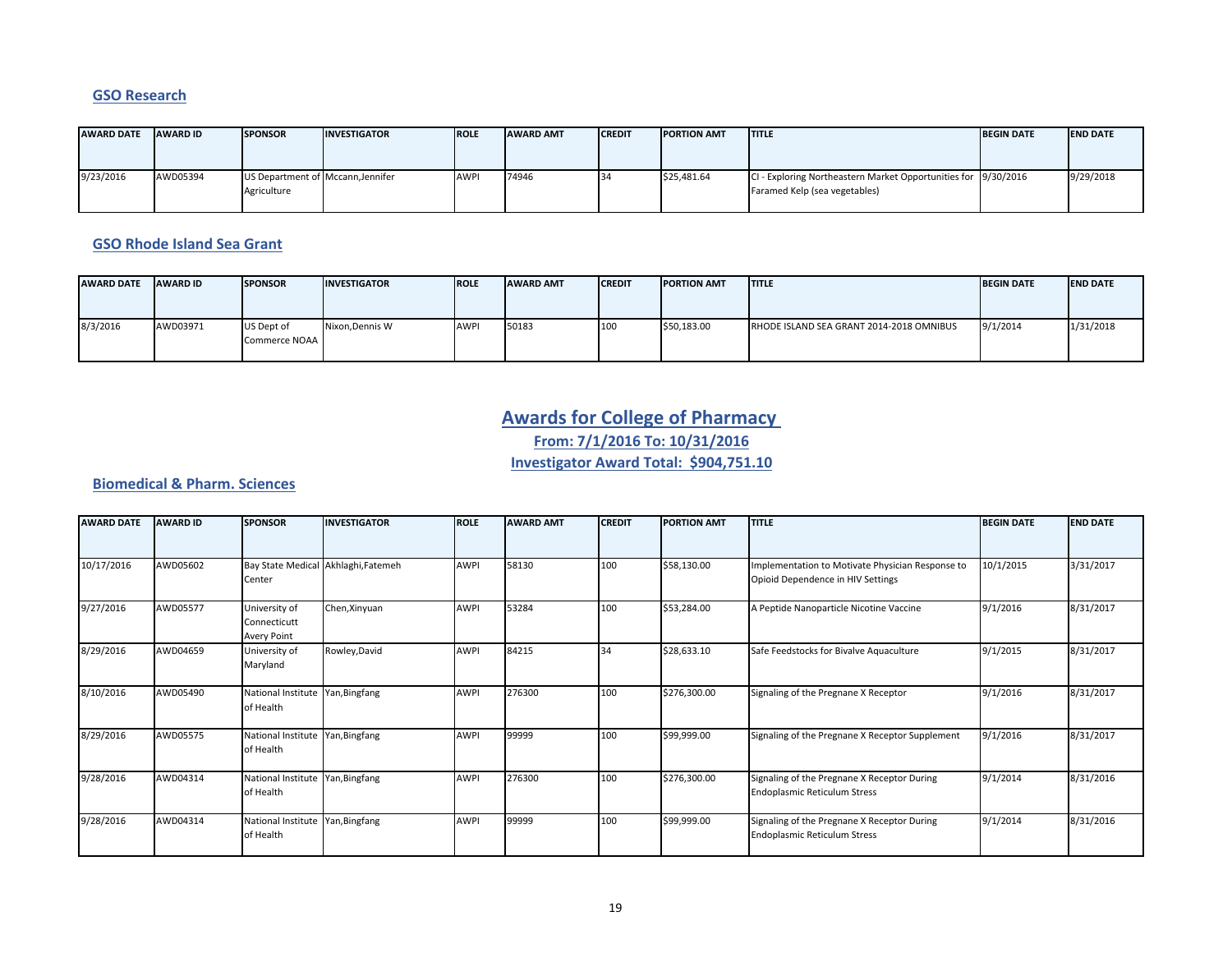### **Pharmacy Practice**

| <b>AWARD DATE</b> | <b>AWARD ID</b> | <b>ISPONSOR</b>                                              | <b>INVESTIGATOR</b> | <b>IROLE</b> | <b>AWARD AMT</b> | <b>CREDIT</b> | <b>IPORTION AMT</b> | <b>ITITLE</b>                                                                                       | <b>BEGIN DATE</b> | <b>IEND DATE</b> |
|-------------------|-----------------|--------------------------------------------------------------|---------------------|--------------|------------------|---------------|---------------------|-----------------------------------------------------------------------------------------------------|-------------------|------------------|
|                   |                 |                                                              |                     |              |                  |               |                     |                                                                                                     |                   |                  |
| 8/15/2016         | AWD04875        | Boston University Bratberg, Jeffrey<br><b>Medical Center</b> |                     | <b>AWP</b>   | 12106            | 100           | \$12,106.00         | Advancing Patient Safety Implementation through<br>Pharmacy - Based Opioid Medication Use Reseaarch | 8/1/2016          | 7/31/2017        |

### **Awards for Research & Economic Development**

**From: 7/1/2016 To: 10/31/2016**

**Investigator Award Total: \$1,480,865.00**

#### **Research**

| <b>AWARD DATE</b> | <b>AWARD ID</b> | <b>SPONSOR</b>                        | <b>INVESTIGATOR</b> | <b>ROLE</b> | <b>AWARD AMT</b> | <b>ICREDIT</b> | <b>PORTION AMT</b> | <b>ITITLE</b>                                                 | <b>BEGIN DATE</b> | <b>IEND DATE</b> |
|-------------------|-----------------|---------------------------------------|---------------------|-------------|------------------|----------------|--------------------|---------------------------------------------------------------|-------------------|------------------|
|                   |                 |                                       |                     |             |                  |                |                    |                                                               |                   |                  |
| 7/21/2016         | AWD03058        | <b>National Science</b><br>Foundation | Alfonso.Peter       | <b>AWP</b>  | 1440481          | 100            | \$1,440,481.00     | Infrastructure to advance life sciences in the ocean<br>state | 9/1/2012          | 7/31/2017        |
|                   |                 |                                       |                     |             |                  |                |                    |                                                               |                   |                  |

### **Transportation Center**

| <b>AWARD DATE</b> | <b>AWARD ID</b> | <b>SPONSOR</b>                | <b>INVESTIGATOR</b> | <b>ROLE</b> | <b>AWARD AMT</b> | <b>CREDIT</b> | <b>PORTION AMT</b> | <b>ITITLE</b>                            | <b>BEGIN DATE</b> | <b>END DATE</b> |
|-------------------|-----------------|-------------------------------|---------------------|-------------|------------------|---------------|--------------------|------------------------------------------|-------------------|-----------------|
|                   |                 |                               |                     |             |                  |               |                    |                                          |                   |                 |
| 7/21/2016         | AWD05444        | Calstart                      | Lucht, Wendy        | <b>AWPI</b> | 10000            | 100           | \$10,000.00        | Multi-State ZEV Procurement Process      | 3/15/2016         | 3/14/2018       |
| 8/25/2016         | AWD05532        | RI Dept. of<br>Transportation | Rosen, Deborah      | <b>AWPI</b> | 30384            | 100           | \$30,384.00        | The Summer Transportation Institute 2016 | 7/1/2016          | 8/31/2016       |